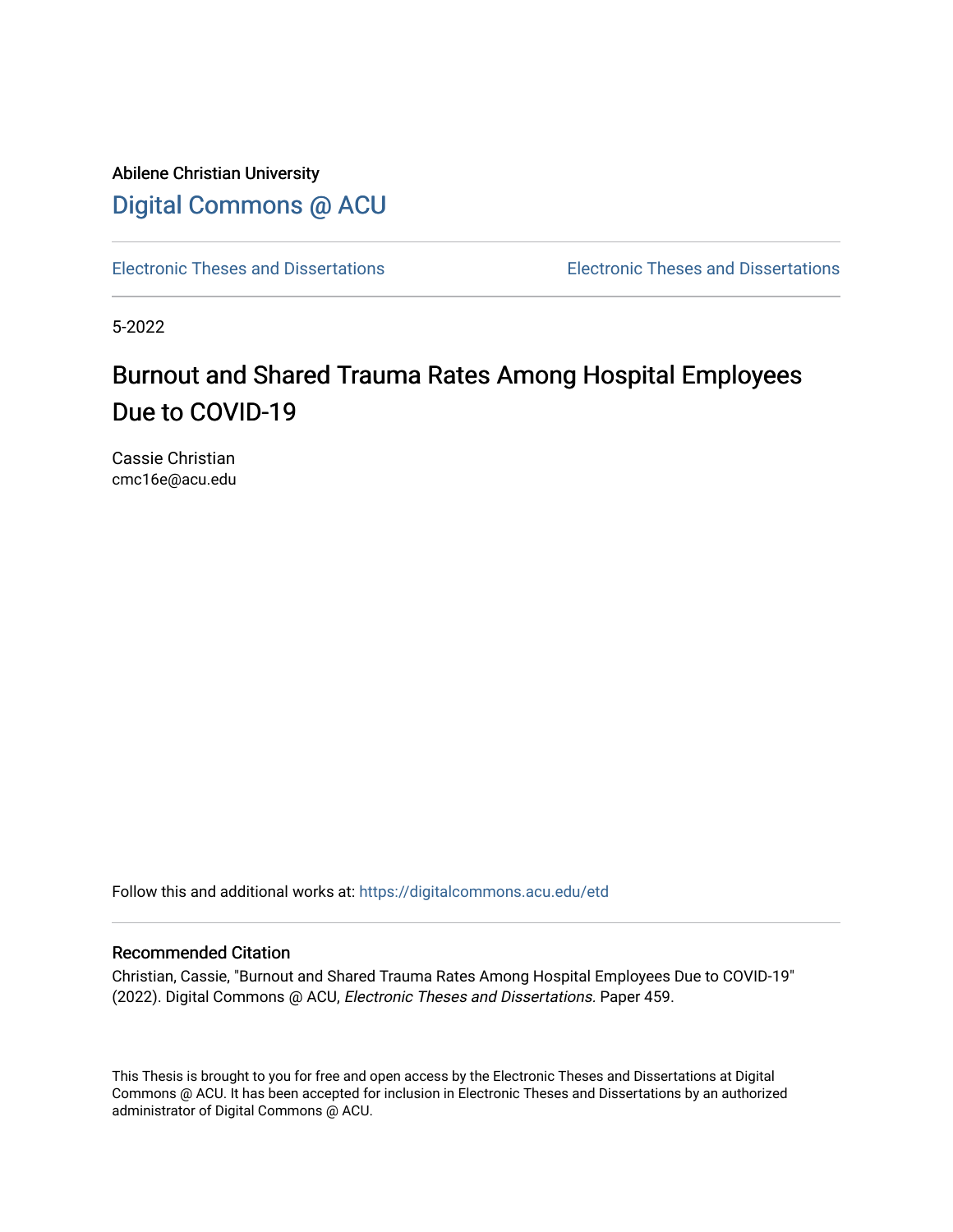# ABSTRACT

COVID-19 has caused job stress and exhaustion across all areas of healthcare, and especially in hospitals as they have tried to cope with wave after wave of case surges. Two years into the pandemic, we have more treatments, and the development of vaccines has changed the risk and infection rates, so hospitals are not as overwhelmed. However, we are still seeing concerning staff shortages in healthcare, and it is being attributed to burnout caused by the effect COVID has had on work environments. This study measured rates of shared trauma, perceived organizational support, and burnout among rural healthcare workers in West Texas, and hypothesized that shared trauma would increase rates of burnout, organizational support would decrease rates of burnout, and organizational support would moderate the effect of shared trauma on burnout. The study found no easy explanation for a relationship between these factors and suggests that previous studies might have underestimated the complexity of these relationships. It is also possible that personal opinions on COVID may be affecting scores in this study, so future research should consider controlling for perceptions about COVID and investigate this potential confounding variable.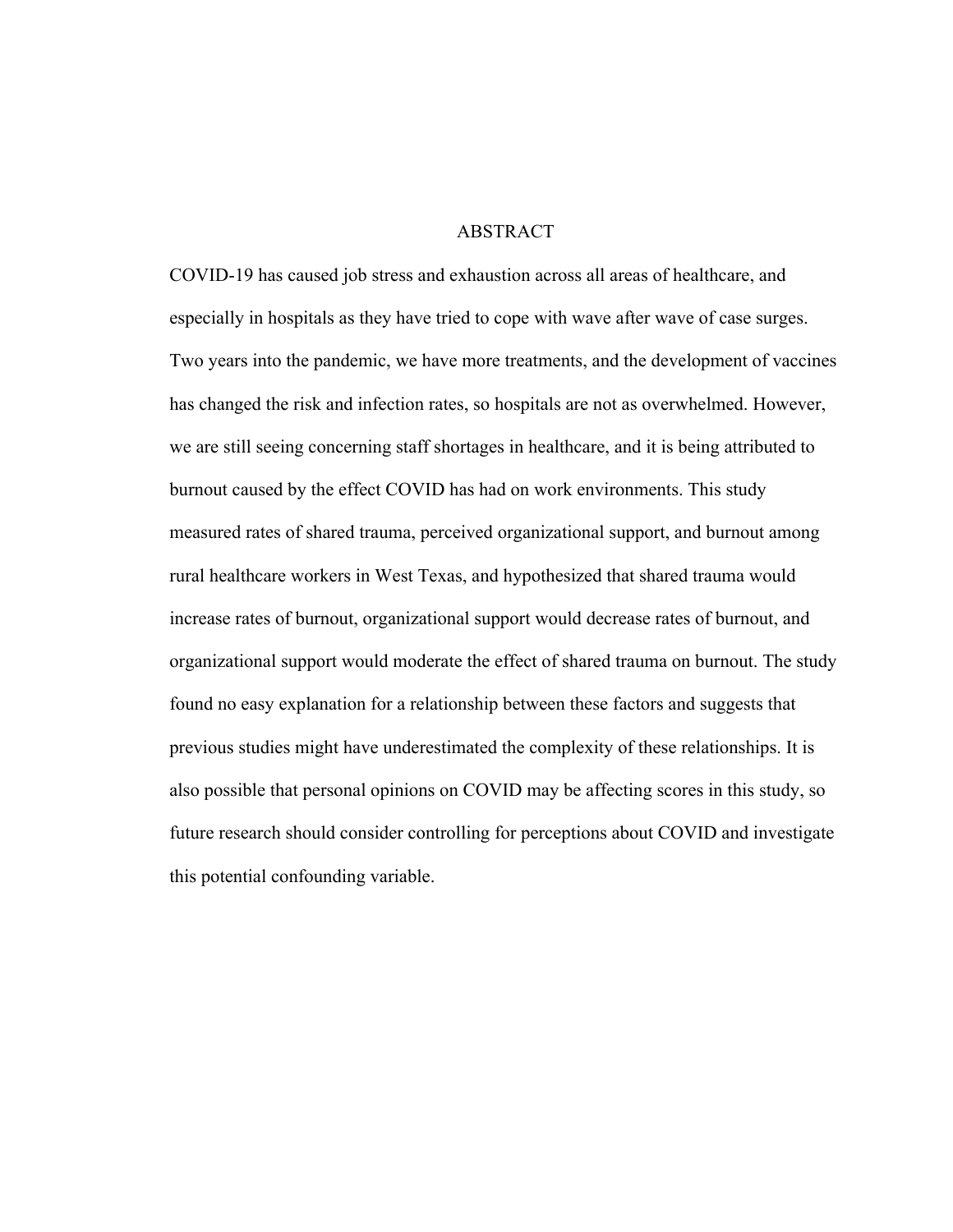# Burnout and Shared Trauma Rates Among Hospital Employees Due to COVID-19

A Thesis

Presented to

The Faculty of the School of Social Work

Abilene Christian University

In Partial Fulfillment

Of the Requirements for the Degree

Master of Science in Social Work

By

Cassie Christian

May 2022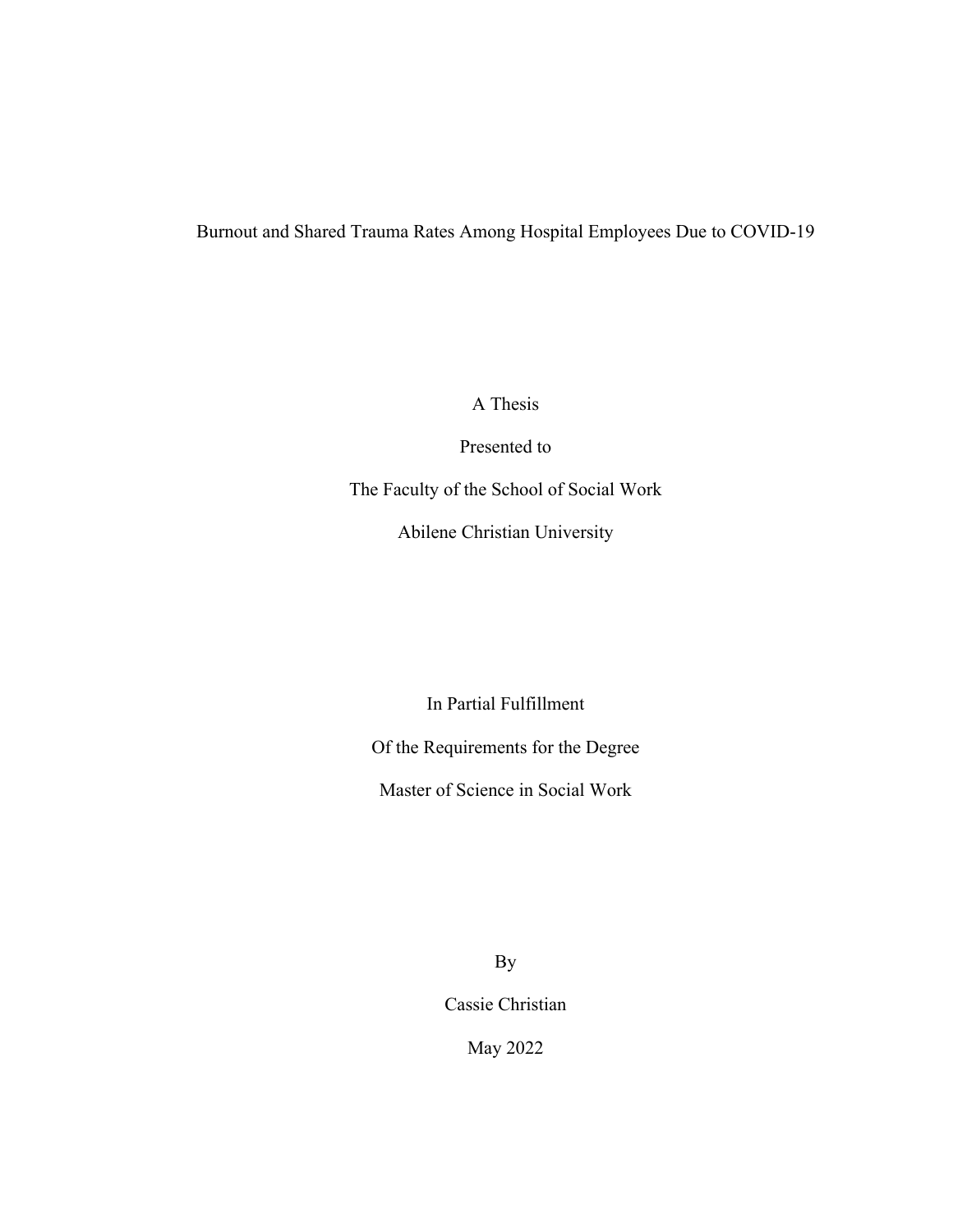This thesis, directed and approved by the committee for the thesis candidate Cassie Christian, has been accepted by the Office of Graduate Programs of Abilene Christian University in partial fulfillment of the requirements for the degree

Master of Science in Social Work

Assistant Provost for Residential Graduate Programs

Date: 3/31/2022

Thesis Committee

 $Z$ Kyeonghee Jang (Apr 28, 2022 12:55 CDT)

Kyeonghee Jang, PhD, LMSW, Chair

Wayne Paris, PhD

Wayne Paris, PhD

Dolores Flores LMSW. Dolores Flores, LMSW, ACM-SW (Apr 29, 2022 10:25 CDT)

Dolores Flores, LMSW, ACM-SW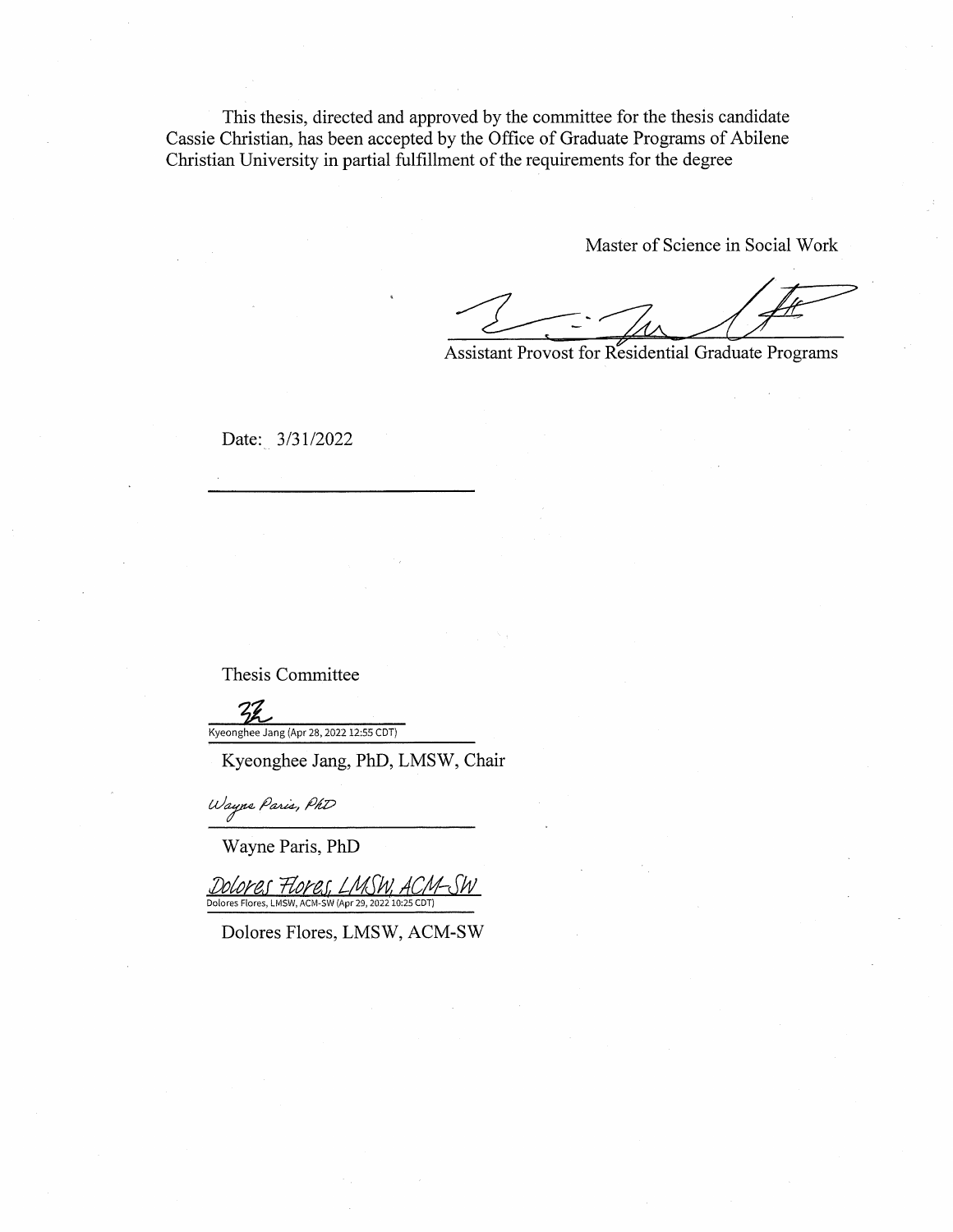## ACKNOWLEDGMENTS

First, I would like to thank my thesis chair, Dr. Kyeonghee Jang, PhD, LMSW, and the other members of my thesis committee, Dr. Wayne Paris, PhD, and Dolores Flores, LMSW, ACM-SW, for their support and encouragement through this process. Dr. Jang and Dr. Paris taught my research courses in my undergraduate program, and I would never have made it through the thesis process without everything they have taught me and the kindness and patience they have always shown me. Dolores Flores has been my field placement supervisor and kindly agreed to serve on my committee as well, and I so appreciate her for the extra work she took on to help me through this process, and the

flexibility she afforded me when I needed it.

I would also like to take this opportunity to thank my family. My parents have been so supportive of my choice to pursue social work and further schooling and licensures, and

their constant love and encouragement means more to me than I can say. And for listening to every frustration of mine and for celebrating every little win with me, my mother and my sister deserve much more thanks than I can hope to give. I would not have made it through this past year without you.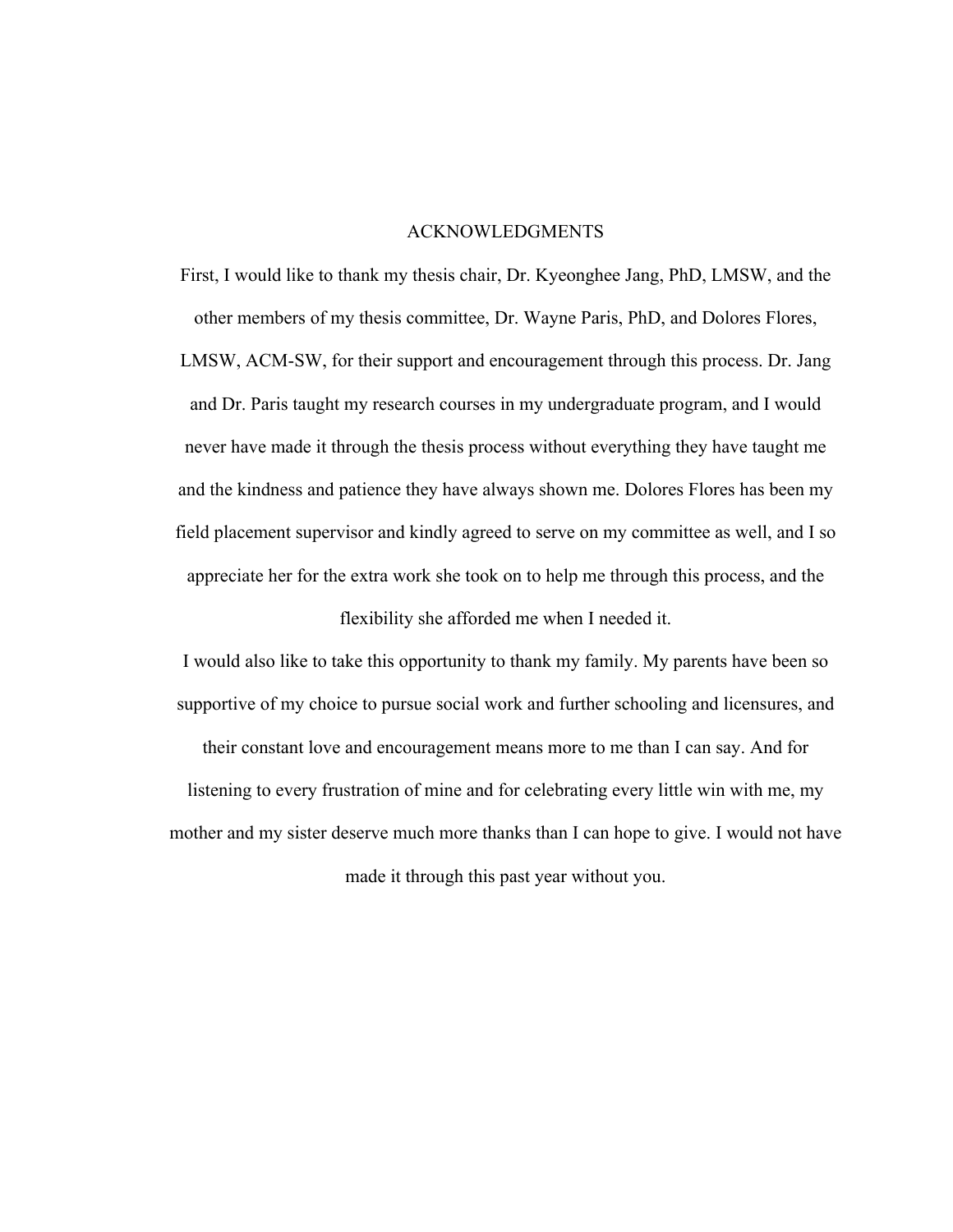© Copyright by Cassie Christian (2022)

All Rights Reserved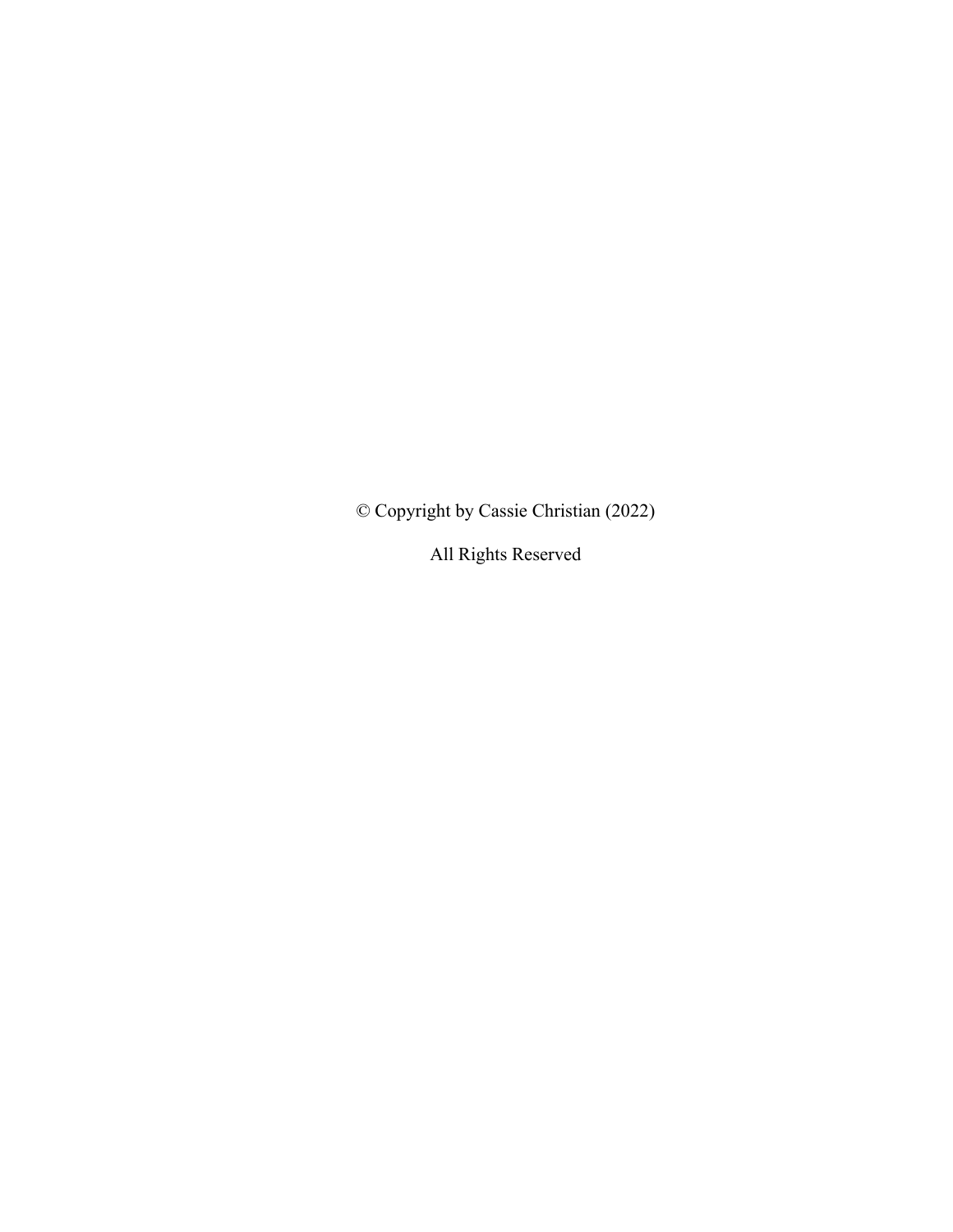# **TABLE OF CONTENTS**

| I.   |                                                                          |
|------|--------------------------------------------------------------------------|
|      |                                                                          |
|      |                                                                          |
|      |                                                                          |
|      |                                                                          |
|      |                                                                          |
| II.  |                                                                          |
|      |                                                                          |
|      | Factors of Burnout Among Healthcare Professionals in the COVID Context18 |
|      |                                                                          |
|      | Organizational Support as a Buffer for the Impact of Shared Trauma on    |
|      |                                                                          |
|      | Conclusion of Literature Review: Implications for a New Research22       |
| III. |                                                                          |
|      | .25                                                                      |
|      |                                                                          |
|      |                                                                          |
|      |                                                                          |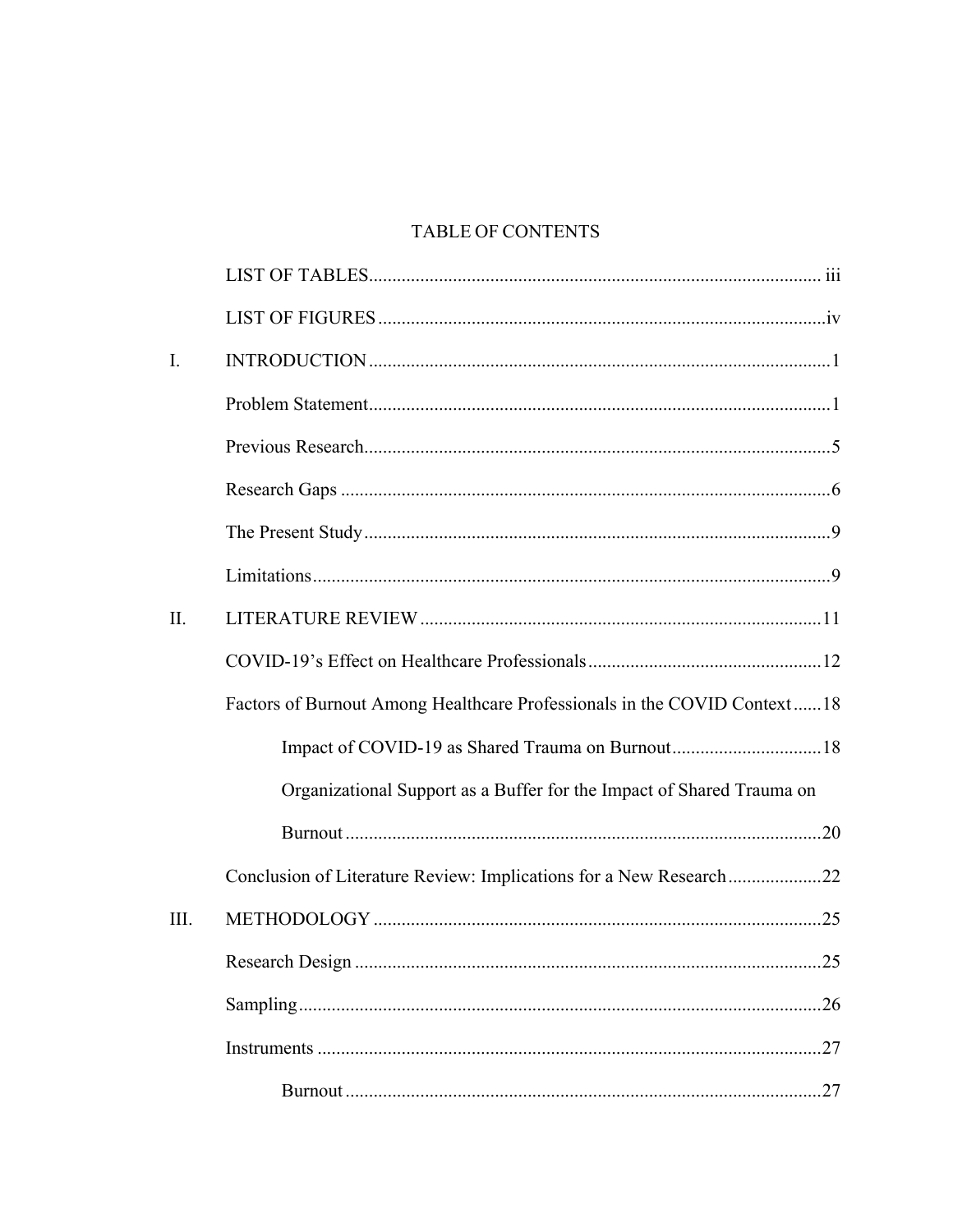| IV. |  |
|-----|--|
|     |  |
|     |  |
|     |  |
| V.  |  |
|     |  |
|     |  |
|     |  |
|     |  |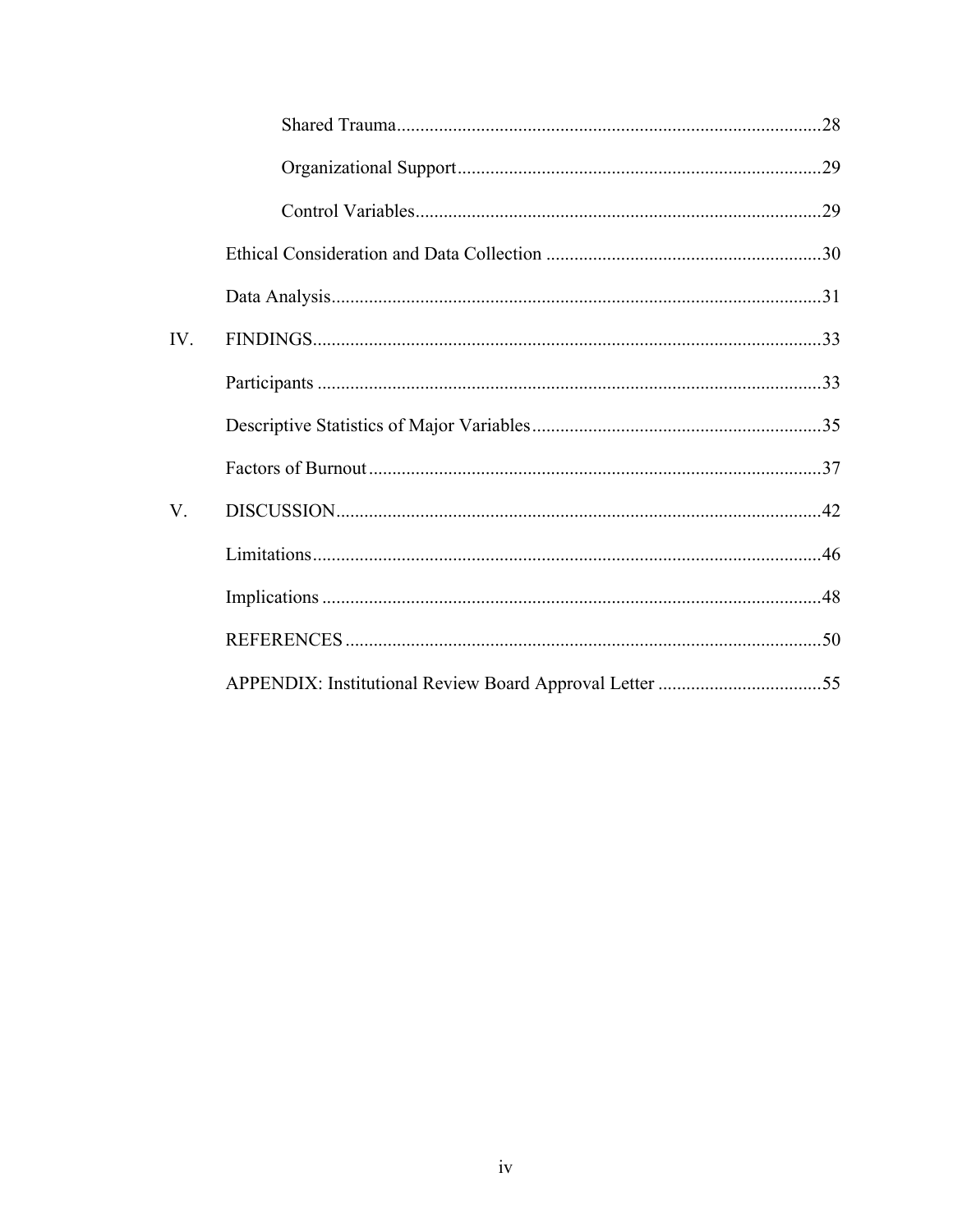# LIST OF TABLES

| 4. A Multiple Linear Regression (MLR) Model of Burnout-Cognitive Impairment |  |
|-----------------------------------------------------------------------------|--|
|                                                                             |  |
|                                                                             |  |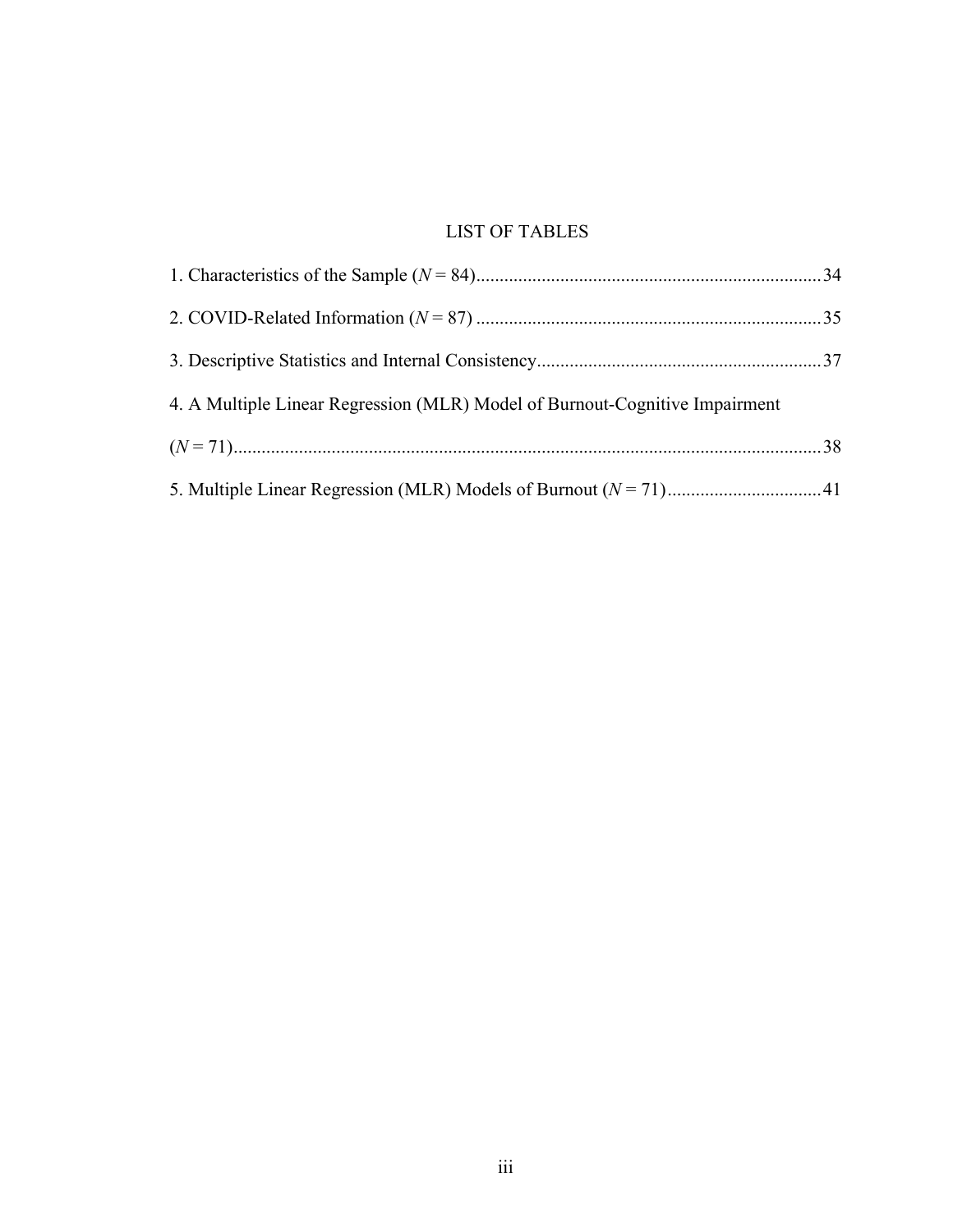# LIST OF FIGURES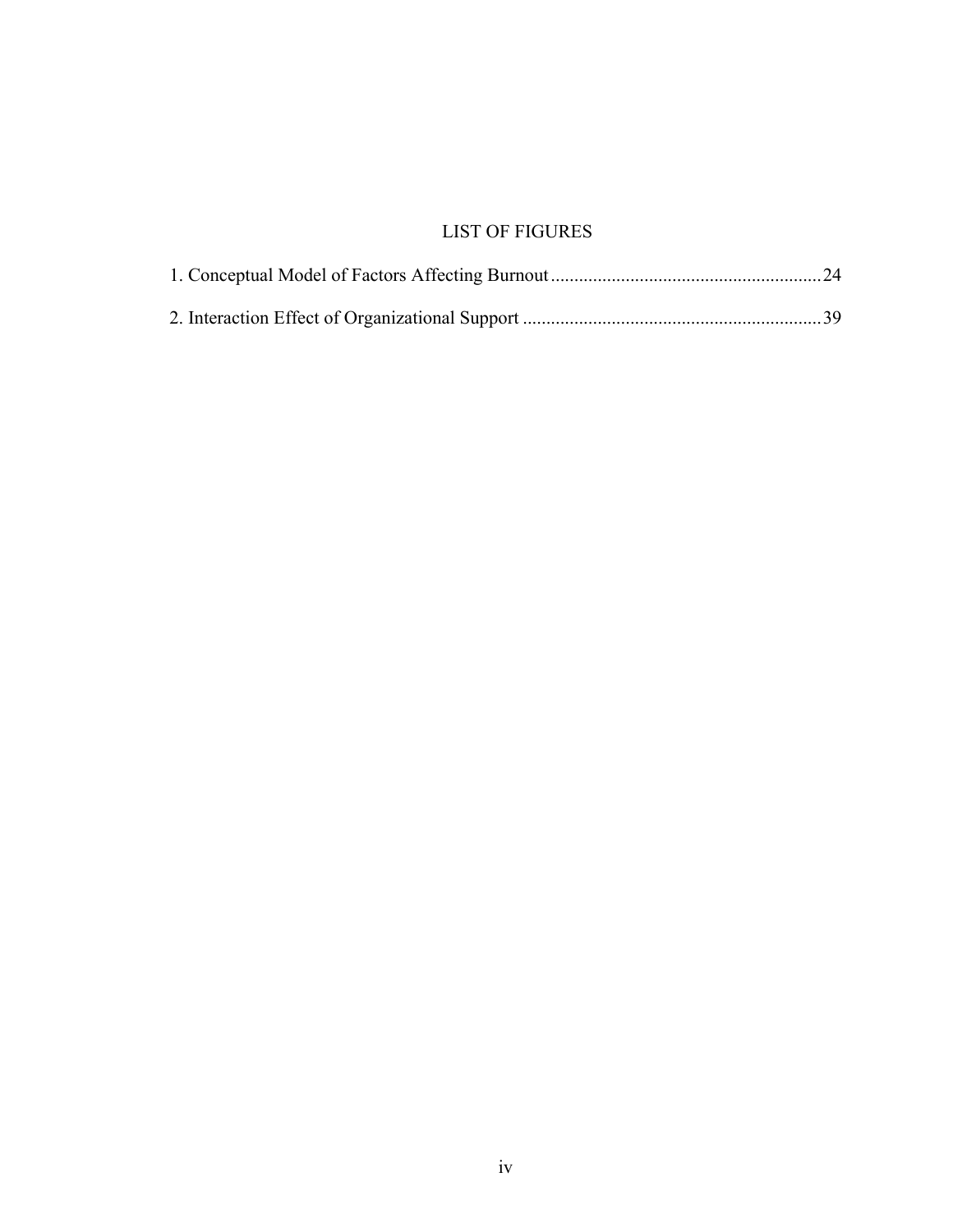# CHAPTER I

#### INTRODUCTION

## **Problem Statement**

Over the past two years, COVID-19 has changed life around the world. The high infection rates and long incubation period have contributed to its rapid spread across the entire globe (Liu et al., 2020; Lu et al., 2020; Morse & Dell, 2021; Ross et al., 2021; Santarone et al., 2020; Shreffler et al., 2020; Swift, 2020; Szczygiel & Emery-Fertitta, 2021). There has not been a pandemic on this scale in a century, and it overwhelmed healthcare systems everywhere (Braquehais et al., 2020; Kramer et al., 2021; Liu et al., 2020; Lu et al., 2020; Morse & Dell, 2021; Ross et al., 2021; Santarone et al., 2020; Shreffler et al., 2020; Szczygiel & Emery-Fertitta, 2021). For months, it seemed the only news available was about the coronavirus: information on how it spreads, tutorials for mask making and usage, new public health guidelines and stay-at-home orders from governments, changing quarantine procedures, stories of hospitals running out of beds and patients not receiving care, interviews with exhausted physicians and nurses, and more (Lewis, 2021; Shreffler et al., 2020; Swift, 2020; Szczygiel & Emery-Fertitta, 2021; Vo, 2021; Zhu et al., 2020). For the majority of the public, life was turned upside down as schools and businesses closed and things shifted to online platforms and people learned how to work from home and juggle work, childcare, school, and the inability to leave the house except for absolute essentials (Fiore, 2020; Lewis, 2021; Swift, 2020; Szczygiel & Emery-Fertitta, 2021). Some are now considering the pandemic to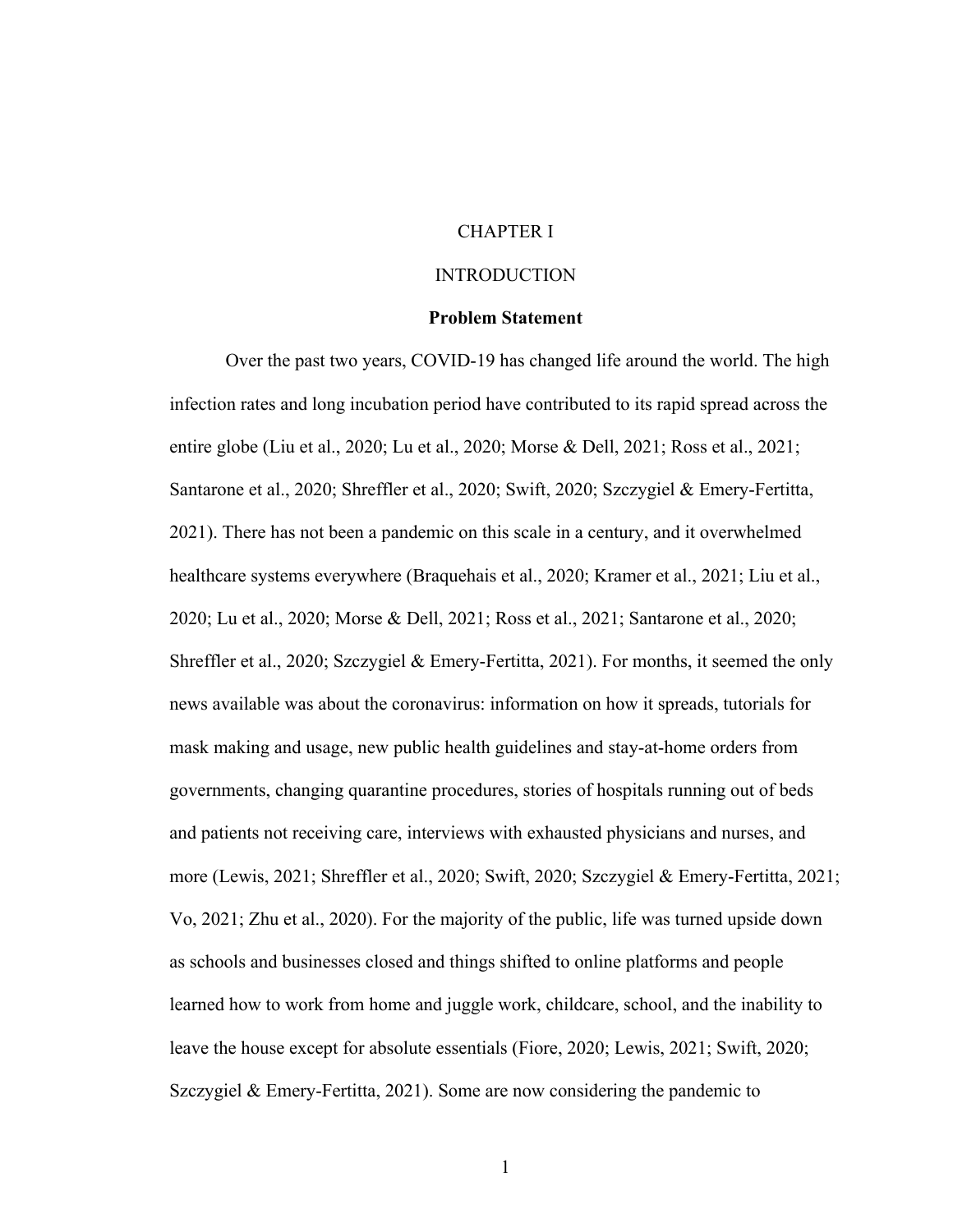potentially be collective trauma, as everyone across the globe has been affected by the risks and public safety measures and the never-ending worry and concern about personal health and the health of friends and family (Holmes et al., 2021; Lewis, 2021; Shreffler et al., 2020; Swift, 2020; Szczygiel & Emery-Fertitta, 2021).

However, this was only part of the story for healthcare professionals. Doctors, nurses, therapists, social workers, healthcare administrators, and many others still needed to show up to work in person each day to help fight the virus and maintain healthcare systems, and they not only had to worry about their very sick patients coming in massive numbers; they had to worry about becoming infected, personal protective equipment (PPE) shortages, spreading infection, taking care of family at home, and taking care of their mental health as they limited as much supportive contact as possible while they were surrounded by heightened levels of stress, fear, infection, and death (Booth & Venville, 2020; Braquehais et al., 2020; Fiore, 2020; Holmes et al., 2021; Kramer et al., 2021; Lewis, 2021; Liu et al., 2020; Lu et al., 2020; Morse & Dell, 2021; Ross et al., 2021; Santarone et al., 2020; Shreffler et al., 2020; Swift, 2020; Szczygiel & Emery-Fertitta, 2021; Vo, 2021; Zhu et al., 2020). Especially in the early stages of the pandemic, infection rates among healthcare professionals were high, causing a large portion of staff to be sick and/or in quarantine and leaving fewer staff members than normal to provide care, contributing to increased responsibilities and work hours, to sometimes excessive degrees (Braquehais et al., 2020; Kramer et al., 2021; Liu et al., 2020; Lu et al., 2020; Santarone et al., 2020; Shreffler et al., 2020). Best practice recommendations were updated daily as more was discovered about the virus, so workers were constantly having to adapt to new information and situations (Booth & Venville, 2020; Braquehais et al.,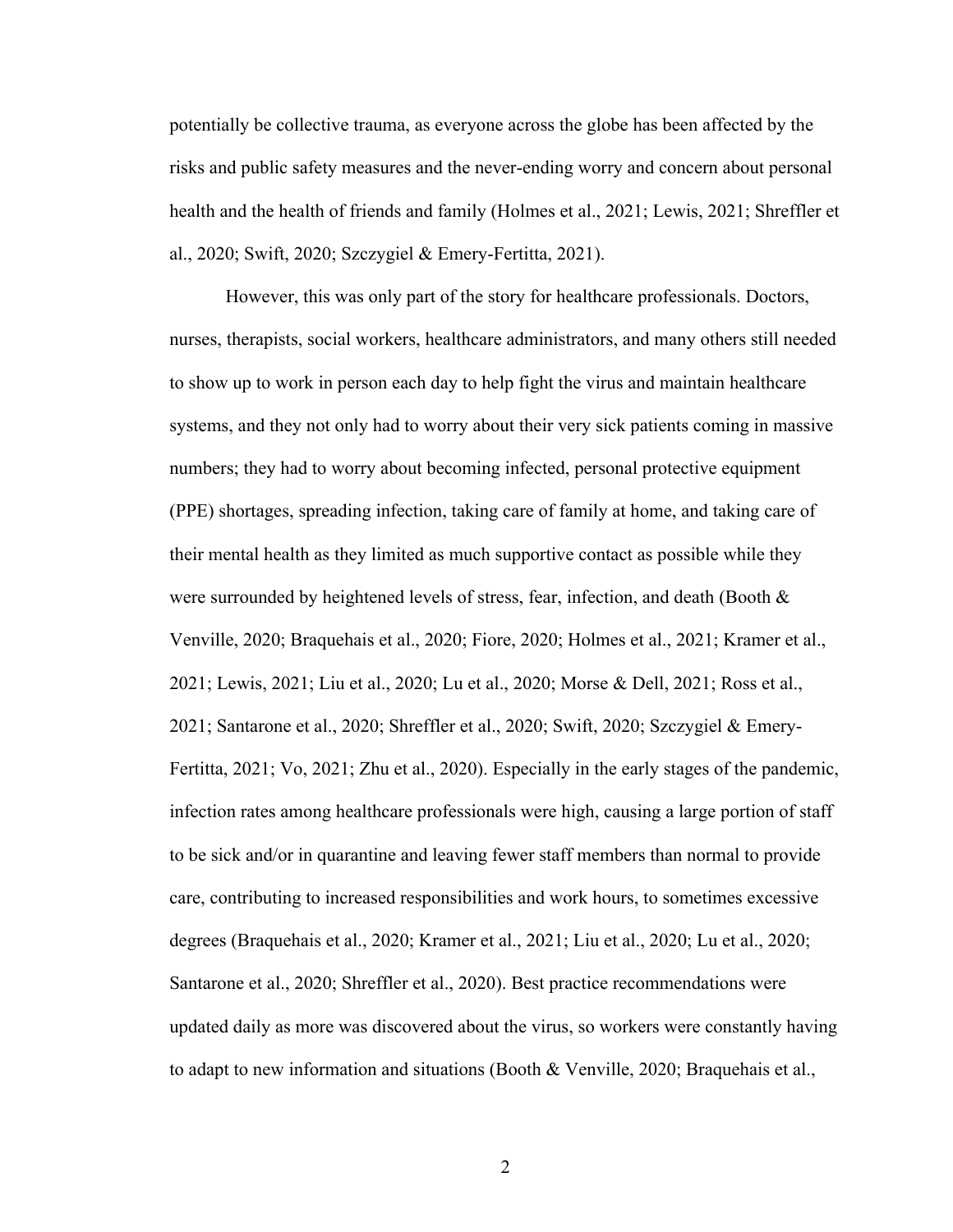2020; Kramer et al., 2021; Lewis, 2021; Ross et al., 2021; Santarone et al., 2020; Shreffler et al., 2020; Vo, 2021; Zhu et al., 2020). Administrators had to make difficult policy decisions restricting visitors, preventing family from seeing loved ones before they passed away, allocating PPE, maintaining and supporting exhausted staff, and preparing for seemingly inevitable worst-case scenarios (Booth & Venville, 2020; Lewis, 2021; Santarone et al., 2020; Shreffler et al., 2020; Swift, 2020). Healthcare professionals of all types seem to have been exposed to so much additional stress than they were regularly prepared for before the coronavirus, and much more than the rest of the general population experienced during even the most fearful and intense times in the pandemic (Braquehais et al., 2020; Holmes et al., 2021; Kramer et al., 2021; Liu et al., 2020; Lu et al., 2020; Morse & Dell, 2021; Santarone et al., 2020; Shreffler et al., 2020).

Now, after nearly two years of living in a pandemic, there are COVID vaccines that seem to be largely effective at reducing hospitalizations and deaths, but outbreaks, new variants, and waves of increasing infection rates still occur and there is no cure for the virus (Szczygiel & Emery-Fertitta, 2021). This extended strain and increased workload on our American healthcare systems and professionals seems to be contributing to higher levels of stress, anxiety, and depression, and is potentially contributing to the current nursing staff shortage (Holmes et al., 2021; Kramer et al., 2021; Lu et al., 2020; Morse & Dell, 2021; Santarone et al., 2020; Shreffler et al., 2020; Vo, 2021). It does not seem like much has been done on a large scale to understand or intervene and address these staffing issues, and if something is not done soon, American healthcare may soon be facing a collapse (Santarone et al., 2020; Shreffler et al., 2020).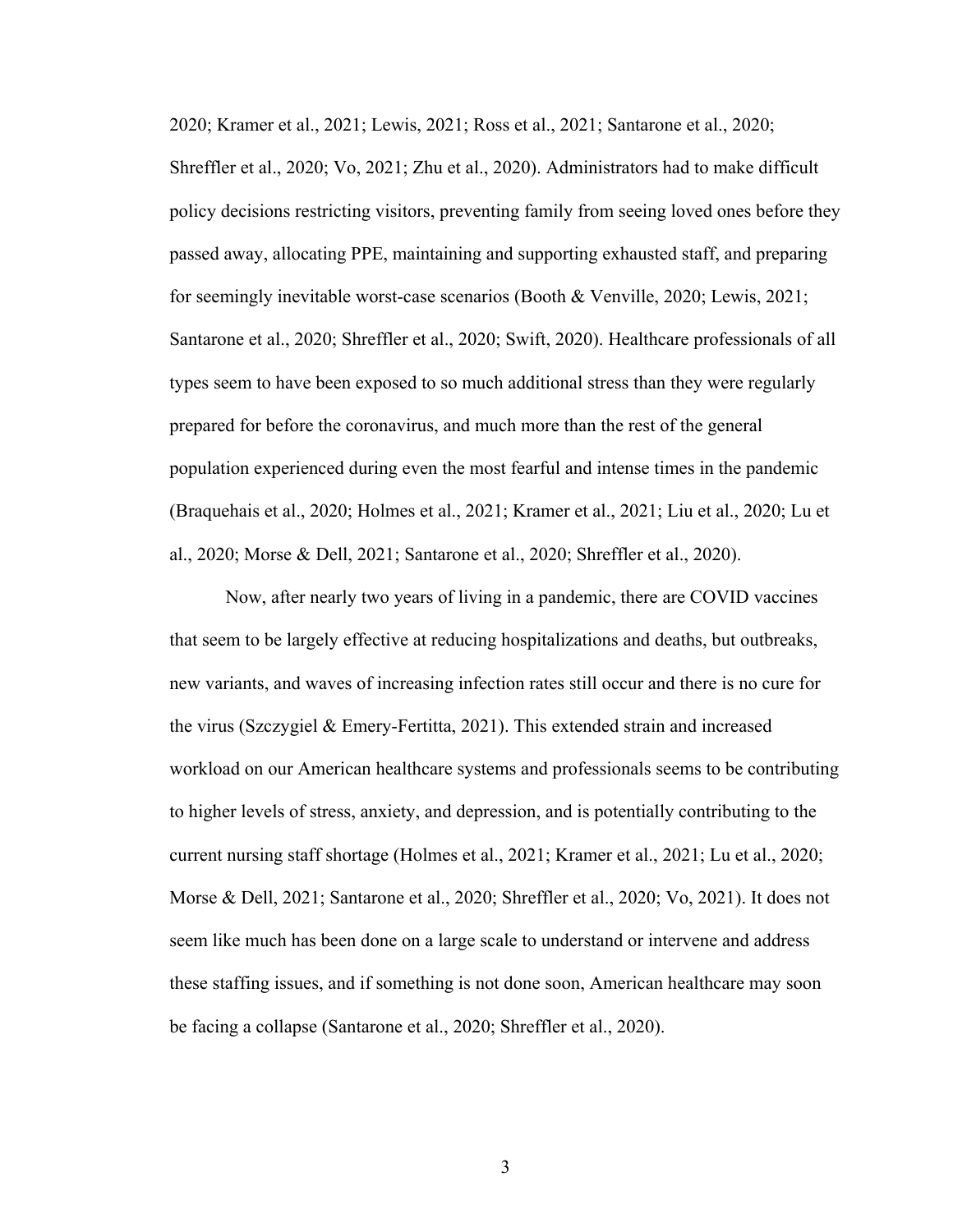Mental health issues seem to have gained more awareness in the general public throughout the pandemic. This seems to partially be due to both increased stress and fear causing new anxiety and depression to emerge as well as causing individuals that have previously dealt with mental health issues on their own to seek treatment (Braquehais et al., 2020; Holmes et al., 2021; Liu et al., 2020; Lu et al., 2020; Morse & Dell, 2021; Ross et al., 2021; Santarone et al., 2020; Shreffler et al., 2020; Swift, 2020; Zhu et al., 2020). It stands to reason that if healthcare workers have had more exposure to stress during the pandemic than the general public, the rates of need for mental health support among healthcare workers would also increase (Braquehais et al., 2020; Holmes et al., 2021; Liu et al., 2020; Lu et al., 2020; Morse & Dell, 2021; Ross et al., 2021; Santarone et al., 2020; Shreffler et al., 2020; Szczygiel & Emery-Fertitta, 2021; Vo, 2021; Zhu et al., 2020).

As studies prior to COVID-19 have shown, healthcare workers experiencing burnout can commit more medical errors, have less empathy for patients, are less efficient, and are more likely to quit their jobs (Penwell-Waines et al., 2018). This puts the healthcare organizations that employ them at greater risk for malpractice lawsuits, wasting resources, and having to constantly hire and train new employees, costing more time and money. This also takes away resources from patient care, which can end up perpetuating the same issues, causing poorer patient care, more burnt out staff, and healthcare systems being drained of resources faster. During COVID, these problems become even more dramatic and costly, as resources are already stretched to their breaking point and the whole system is more overwhelmed than it ever has been before.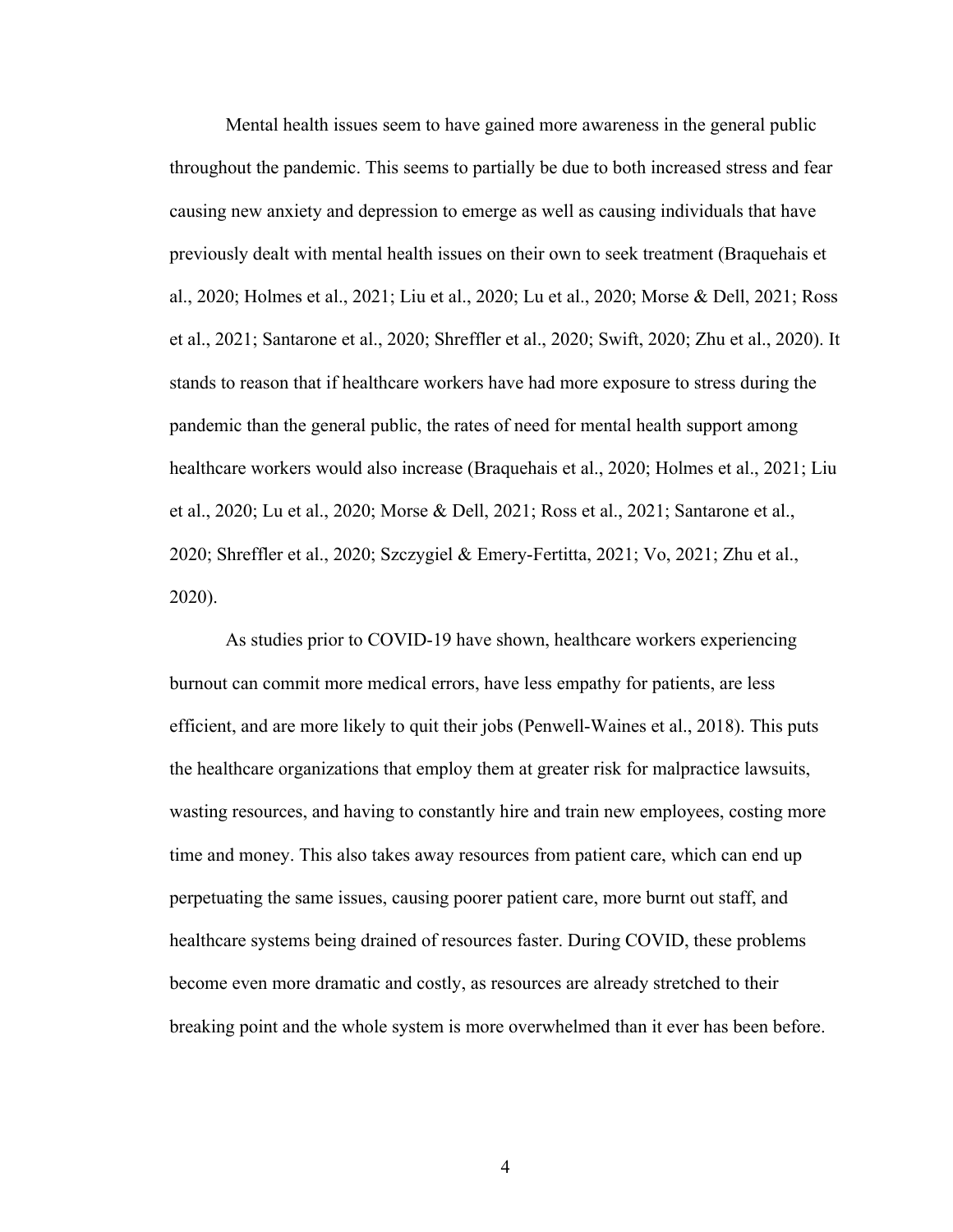#### **Previous Research**

To address the problem previously described, a literature review was conducted to explore scholarship regarding burnout among hospital staff and to identify research needs that can be addressed by a new study. This review found several different terms describing different experiences of trauma that could potentially apply to what healthcare workers are experiencing.

Several studies have researched on similar and related concepts regarding stress of hospital workers including secondary traumatic stress, vicarious trauma, compassion fatigue, shared trauma, and burnout (Bride et al., 2004; Holmes et al., 2021; Molnar et al., 2017; Szczygiel & Emery-Fertitta, 2021; Tosone et al., 2016). *Shared trauma* refers to the dual exposure to trauma that clinicians experience when they are experiencing the same trauma that their client is experiencing (Tosone et al., 2012, 2016). This dual exposure can make it difficult for clinicians to identify where their experience stops and the client's begins and can cause extra burden and even re-traumatization for clinicians, and has great potential for impacting client treatment negatively.

For years, burnout has been studied and quantified by levels of emotional exhaustion, depersonalization, and reduced personal accomplishment, and has been generally understood to be caused in part by workplace factors, although not all research seems to agree on what those factors are. Generally, however, increased workload and stress and lack of support seem to be major factors, and it is easy to see how COVID-19 has increased workload and stress and made it harder for workers to find meaningful support and connection. There also seems to be an overlap between the burnout components of emotional exhaustion, depersonalization, and reduced personal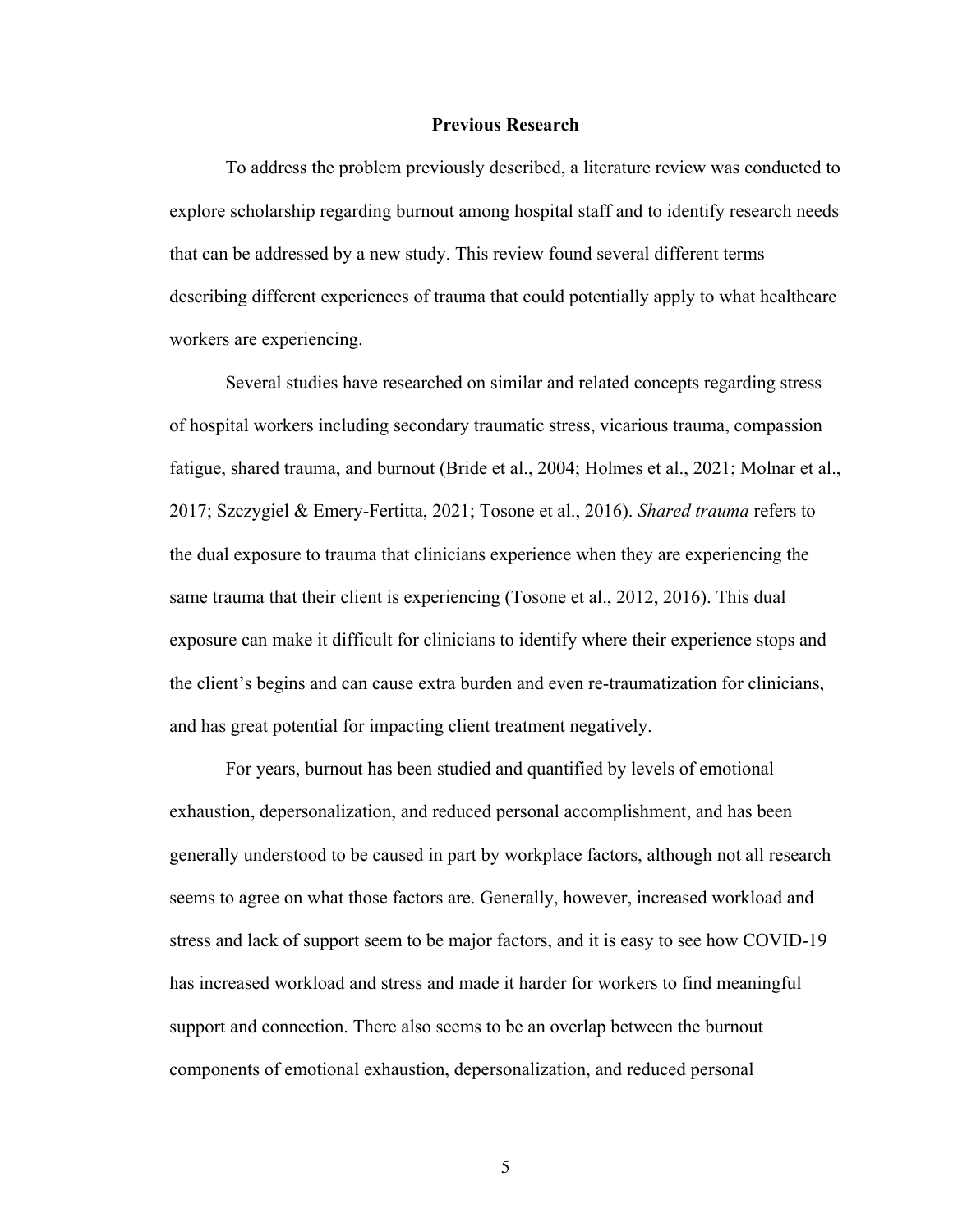accomplishment and some of the types of trauma, especially when combined with the increased workload and stress and lack of support. This rationale is what has led this study to attempt to better understand what type of trauma hospital workers seem to be presenting and whether their level of burnout seems to be related.

#### **Research Gaps**

The literature review of this study has identified various studies on the increased stress and burden among health care professionals due to the coronavirus pandemic. While this previous research has already been helpful, there are still some gaps in the research that can contribute to making meaningful changes to alleviate the burdens of health care professionals in the midst of this pandemic.

First, research does not yet seem to have much data describing the specific trauma healthcare professionals are facing through the various waves and variants this pandemic has brought. There is a lot of research detailing increased rates of anxiety, depression, increased work related stress, and suicide risk for healthcare professionals since the onset of COVID-19 (Braquehais et al., 2020; Holmes et al., 2021; Kramer et al., 2021; Liu et al., 2020; Lu et al., 2020; Morse & Dell, 2021; Zhu et al., 2020). However, very little of this research seems to capture the nature of the trauma that healthcare workers have experienced, and mostly just measures a few of the effects it seems to have had.

Second, most studies so far have focused on nurses or just general healthcare professionals, but a few have focused specifically on the experiences of all departments or compared the experiences of different roles (Kramer et al., 2021; Lu et al., 2020; Morse & Dell, 2021; Ross et al., 2021). This could stem from a variety of reasons. Healthcare systems have been so overwhelmed that funding and research may have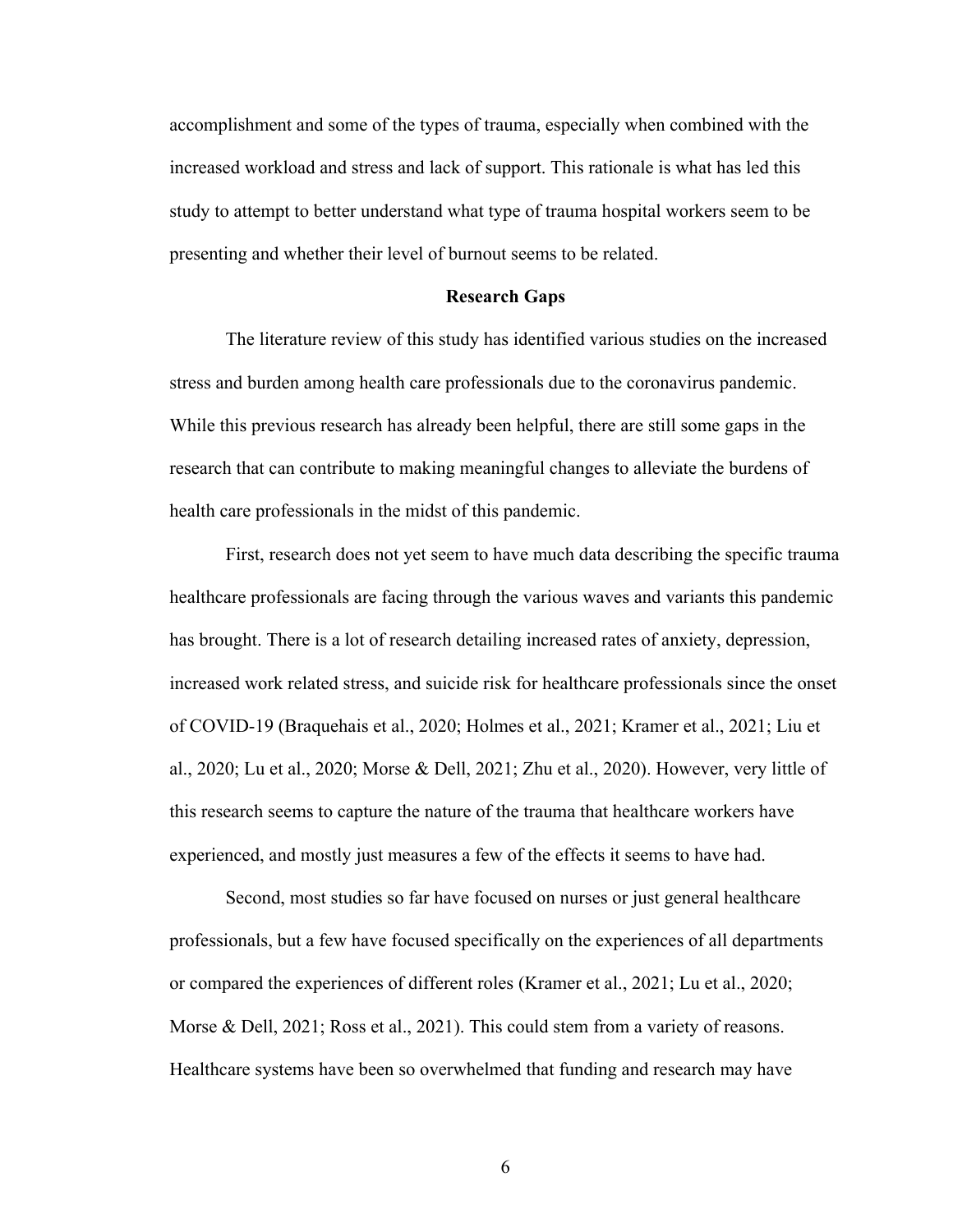mostly been dedicated to fighting the viral pandemic instead of also focusing on the mental health epidemic (Booth & Venville, 2020; Morse & Dell, 2021; Santarone et al., 2020). It is also sometimes difficult to get review board approval for studies within healthcare settings. Healthcare workers may have been less motivated or willing to participate in research studies due to the exhaustion and stress they may be facing (Braquehais et al., 2020). This is also such a recent phenomenon that there has not been much time for experimental research or longitudinal studies to be performed focusing on mental health and prevention & treatment options for burnout (Liu et al., 2020; Lu et al., 2020; Morse & Dell, 2021).

Third, few studies have attempted to measure the experiences of various professions in the same hospital setting. While studies focusing on one profession at a time may help get a more in-depth look at their experiences, we cannot assume that they hold true for everyone in that profession due to differences in management and procedures and COVID-19 levels between hospital systems. Because of this, we also cannot infer that the experience of one profession could be representative of other healthcare professions. Studies that focus on the experiences of multiple professions in the same setting would help researchers control for organizational factors, such as management styles, the rise and fall of COVID-19 infection and hospitalization rates, and even differences in the regional perception of COVID-19. This could provide a new perspective on how different professions have been affected by the coronavirus and help organizations provide more targeted support or make changes within specific departments to help ease the burden of providing care.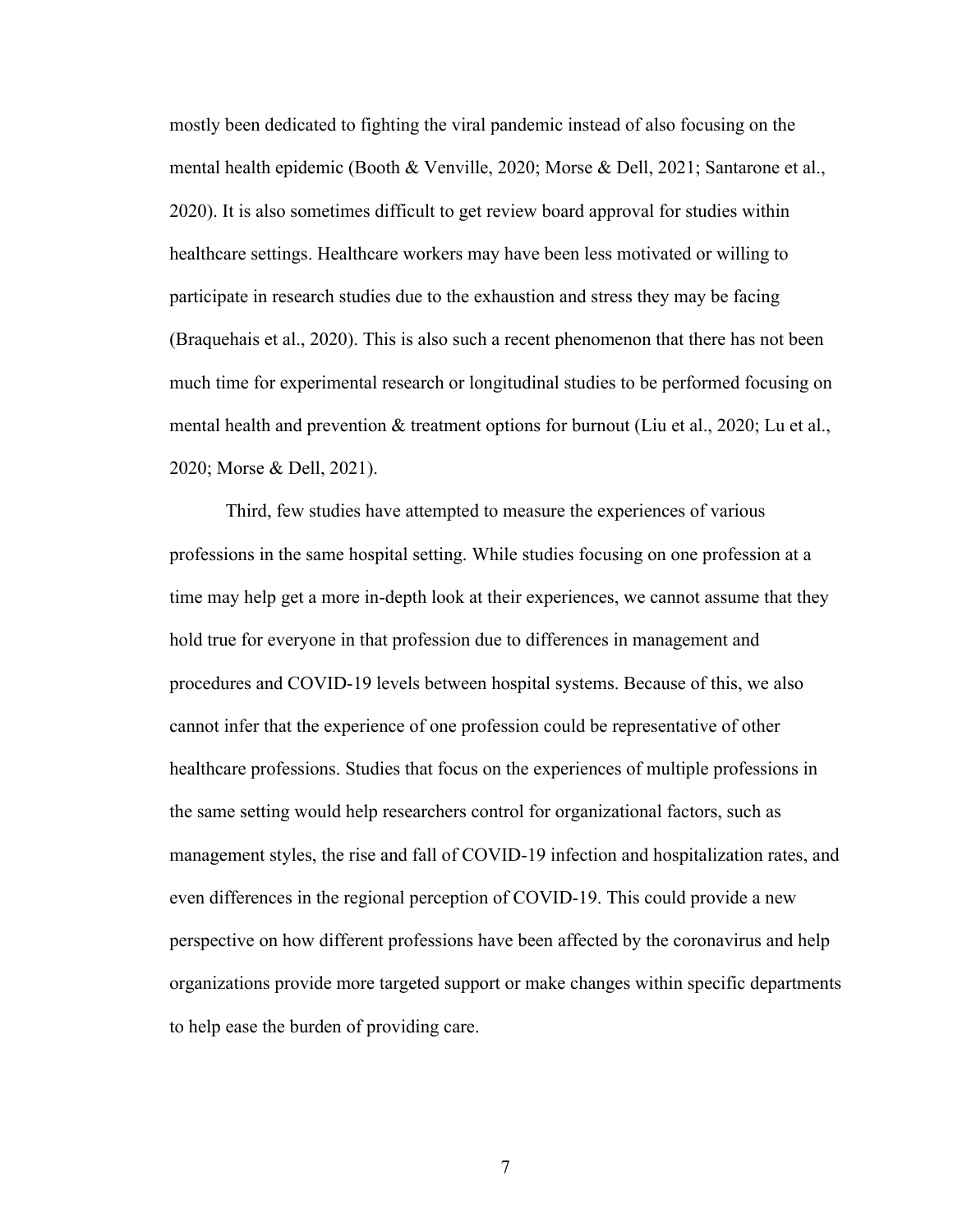Fourth, some meaningful initial analyses and recommendations need to be confirmed by studies with more rigorous research methods. There are several first hand perspectives published in journals describing the working experiences of various professionals (Dragwidge, 2021; Fiore, 2020; Lewis, 2021; Szczygiel & Emery-Fertitta, 2021; Vo, 2021), but these offer no hard data, just qualitative perspectives that often emphasize a need for further research. Many call their experience a kind of trauma or burnout, but few provide any sort of data or detailed explanation to go along with this. News stories and articles offer even more chilling interviews with healthcare workers that seem to be traumatized, but this again needs more scholarly research to better understand what is going on.

Fifth, few studies have focused on measuring trauma or attempting to categorize the experience of healthcare workers as one of the previously mentioned forms of trauma commonly experienced among helping professions. Without categorizing it or quantifying it, it will be very hard to help provide resources or make meaningful changes that could help alleviate the stresses that healthcare professionals are facing and provide some treatment or support for them.

As has been mentioned, there are some significant research gaps due to the novelty of the coronavirus and the general focus on medical research instead of the mental health crisis healthcare professionals seem to be facing. Overall, it seems that there is a clear need to address this burnout and mental health crisis among healthcare professionals, but there does not seem to be a clear way to go about addressing the issue due to current research limitations. By better understanding the experiences of health care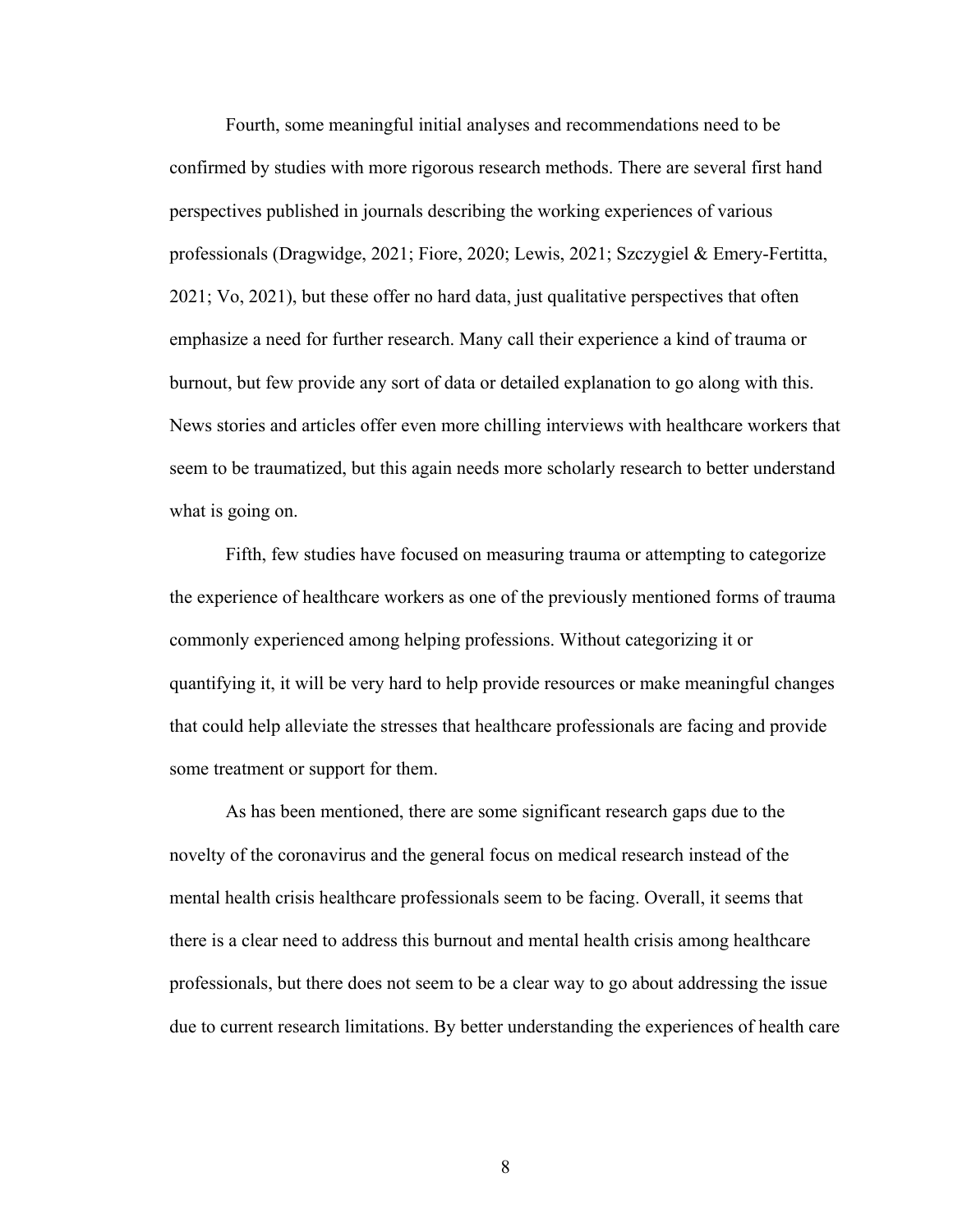professionals, we may begin to find ways to help alleviate some of the extra stressors or provide additional supports in order to decrease burnout among staff.

#### **The Present Study**

This study proposes to examine the experiences of healthcare workers through different established trauma lenses in order to determine which theoretical perspective best describes the issues that workers are facing, which could in the future lead to more direct interventions to help healthcare professionals recover from trauma and prevent burnout from occurring. This study will also attempt to capture the amount of perceived support that the healthcare organizations in the sample are offering employees and whether employees feel like this support has actually been helpful.

This study will attempt to bridge the research gap by examining both levels of burnout and shared trauma among healthcare workers, as well as assessing the organization's capacity to provide support for their healthcare workers during COVID-19. The purpose of the present study is to explore factors of burnout of direct patient care hospital workers during the COVID-19 pandemic in hopes of learning how to address these factors and create healthier work environments. With this information, the researcher hopes better recommendations can be made for addressing mental health issues that may be contributing to increased burnout and staff turnover rates.

## **Limitations**

This study has many limitations. Firstly, the medical experience of COVID has been incredibly diverse. Surges and infection rates have differed widely over geographic areas over the past two years, so the experience of an urban hospital worker and a rural hospital worker may be very different. The wide variety of opinions on COVID among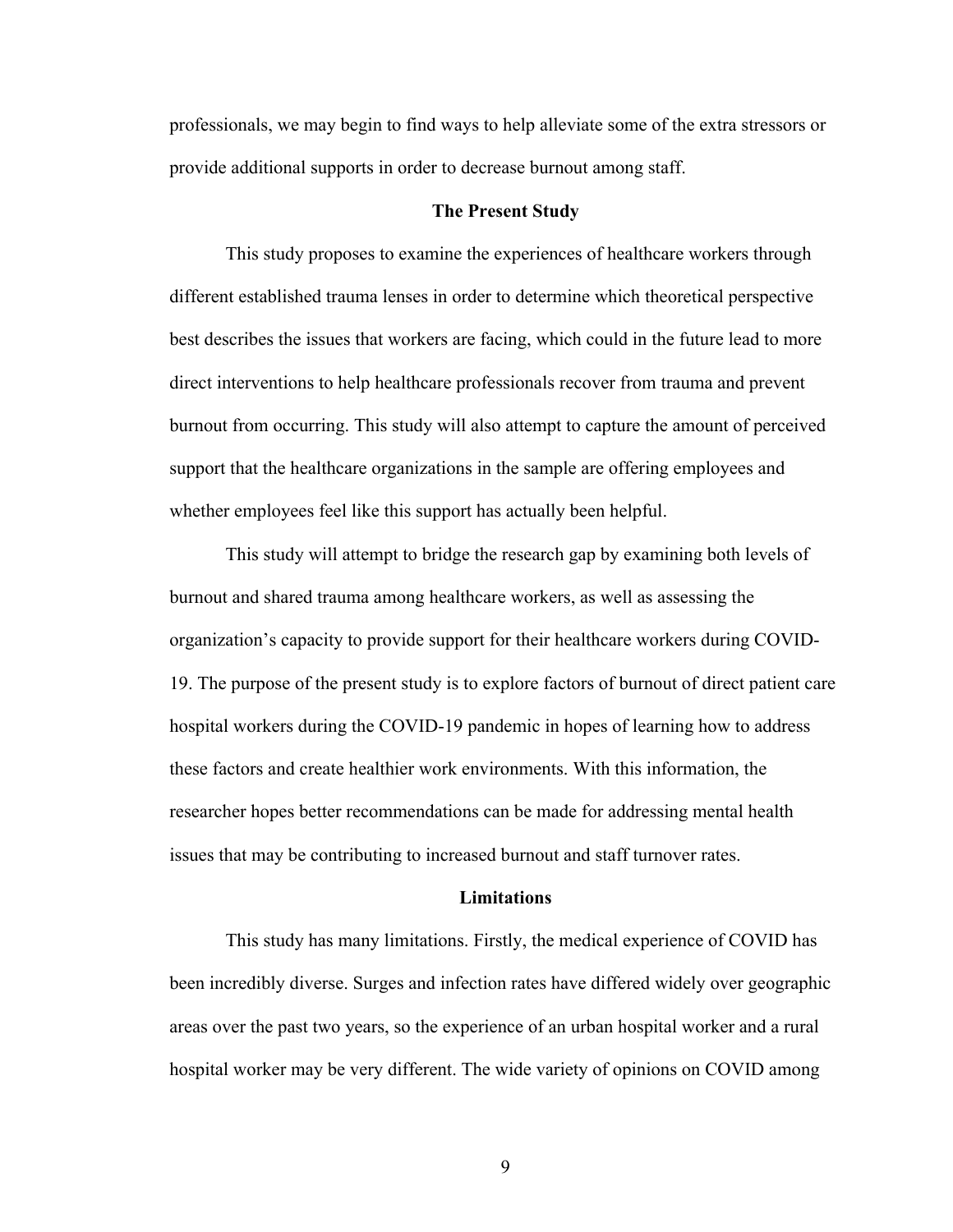the general public may also affect the experiences of each healthcare worker differently as they interact with coworkers and patients who hold different opinions. Secondly, the external validity is an issue in generalizing the findings from the convenience sample of this study, which includes hospital workers from non-profit healthcare systems. Because different business models and hospital protocols will have affected how each hospital system approached services during COVID differently, employees in for-profit hospitals may have had fewer issues finding resources for funded patients than social workers in non-profit hospitals dealing with unfunded patients as well as funded patients and may have felt more competent in their ability to do their job, which could affect their rates of burnout and turnover. Still, this contribution may help to improve understanding of burnout among medical professionals in general.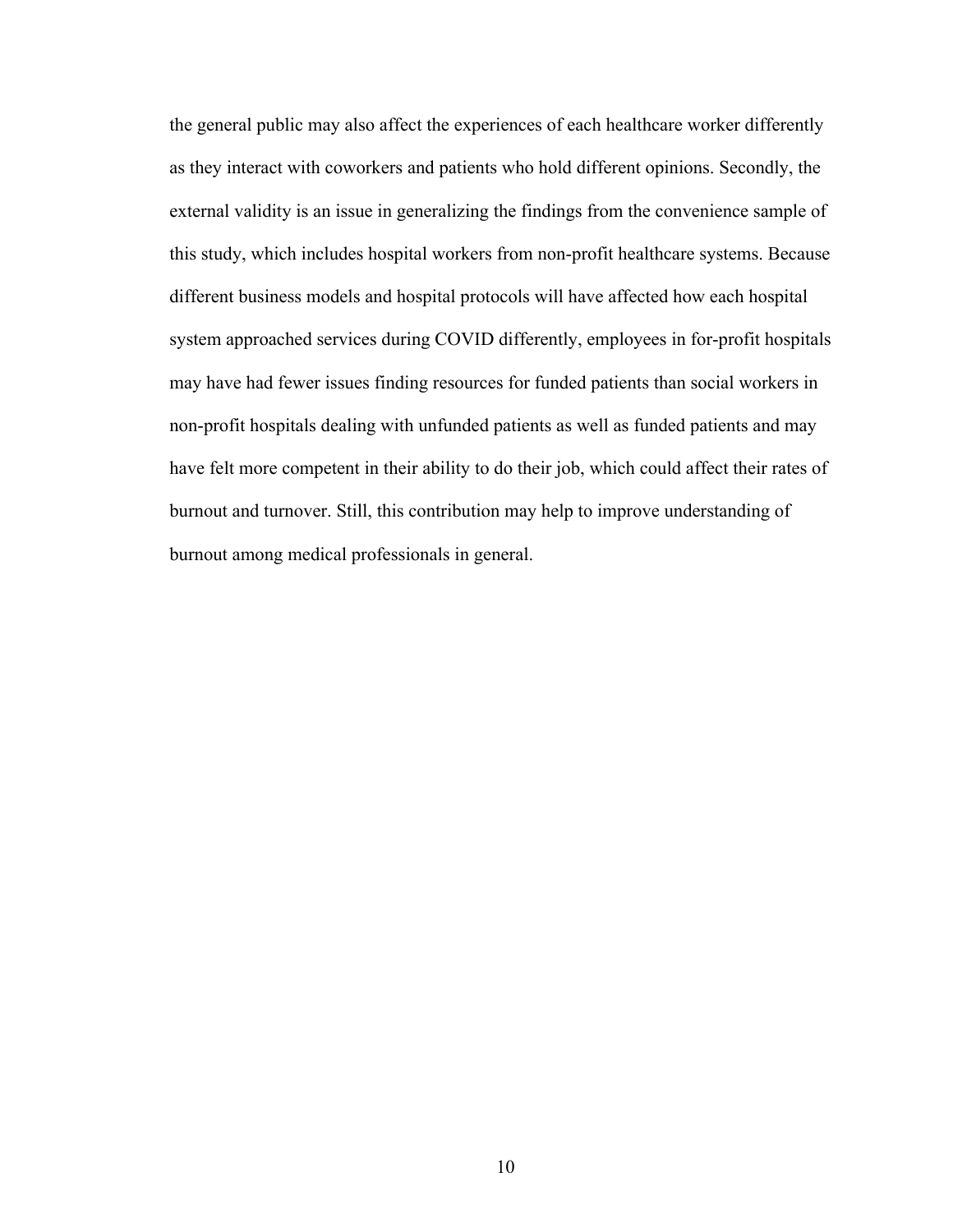# CHAPTER II

## LITERATURE REVIEW

The purpose of this literature review is to explore scholarship regarding burnout among hospital staff and to identify research needs that can be addressed by a new study. In order to properly understand how COVID-19 has affected the mental health of staff in hospital settings, it is useful to include both new studies focusing specifically on mental health during COVID and studies prior to COVID studying the regular process of burnout and what is normally done to combat it. This review seeks to answer the following questions: 1) How has COVID-19 impacted the mental health of medical professionals? 2) What are the possible contributing factors of burnout among hospital staff (e.g., shared trauma; supervision as a potential moderator)?

While the focus of this review was originally specifically on the mental health of social workers, due to the novelty of COVID, there is not much research available, so this researcher shifted to focus on the mental health of all healthcare workers. Frequently used terms include *healthcare workers*, *health professionals*, *healthcare professionals*, and *hospital staff*. Special attention was paid to information concerning issues that burnout can cause, such as malpractice, job retention, and staff turnover, as well as potential protective factors that could limit the negative effects of burnout. As the review proceeded, additional attention was paid to terms related to burnout, such as *compassion fatigue*, *vicarious trauma*, *secondary traumatic stress*, and *shared trauma*, as these seem to be used in the context of the effect COVID has had on healthcare workers.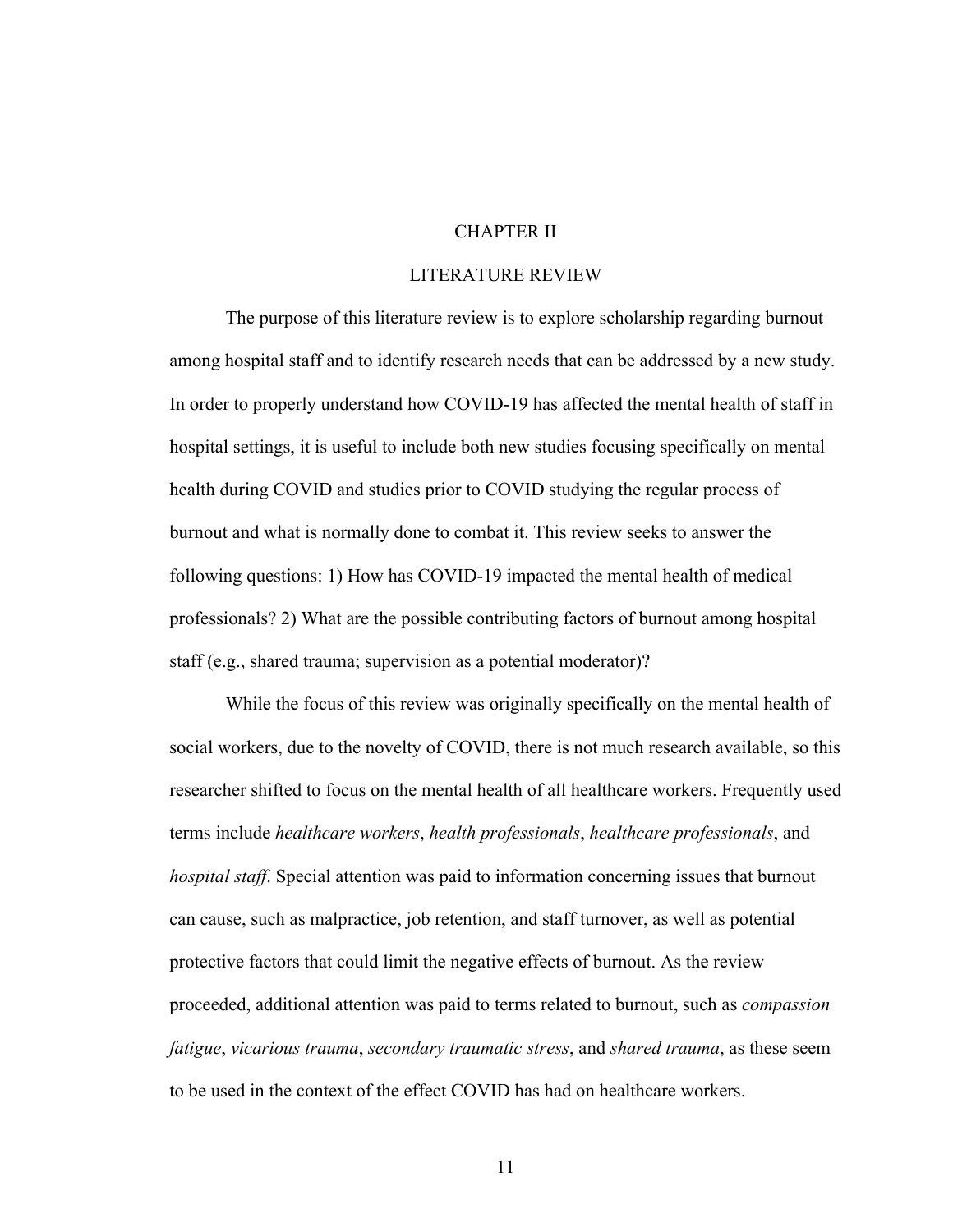This review of literature was conducted by doing a systematic review of the literature available through the ACU Library database using the terms SU (covid-19 or coronavirus or 2019-ncov or sars-cov-2 or cov-19) AND SU hospital AND SU "social work\*". Results were further limited to only include peer-reviewed articles with the full text available and written in English. This resulted in 33 articles, which were further reviewed, and 10 articles were selected based on their titles and abstracts. These articles were read thoroughly, and their references examined for further useful research. From this, a further 19 articles have been selected and deemed relevant to understanding burnout and the mental health of hospital workers during COVID-19, resulting in a total of 29 articles being used to complete this literature review. Burnout among human service professions has been a topic of research since the 1980s, so some articles discussing understanding of burnout and the creation of different scales were included for historical perspective. Articles concerning COVID-19 have only been published within the last two years due to the novelty of the virus (as of the time of writing). This search was initially conducted during September and October of 2021, with additional articles being added as they became relevant or were published.

### **COVID-19's Effect on Healthcare Professionals**

Over the last two years, the globe has been shaken by the arrival of the COVID-19 virus and its overwhelming impact on healthcare facilities and resources. People all over the world have gone into lockdowns, quarantines, and isolation precautions to help slow the spread of the virus. This was done to help health care facilities and personnel to avoid being overwhelmed and to continue providing quality health care, even without any form of treatment or cure and, for a long while, without a vaccine. However, medical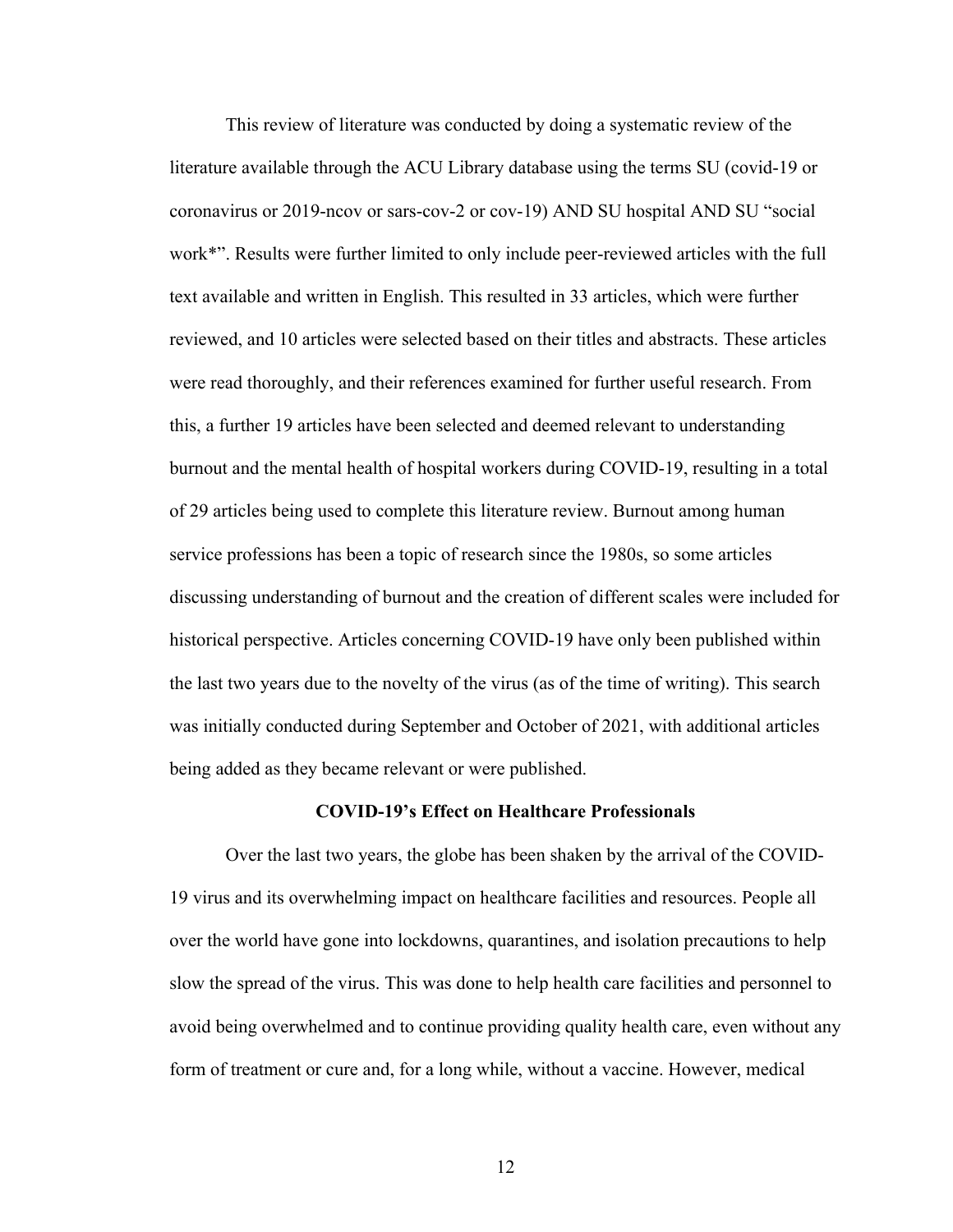settings have still been radically affected by the pandemic, and the effects of this experience will probably be felt for many years to come. There have been countless news stories and editorials and television episodes and special announcements in media surrounding what healthcare personnel have experienced over the past two years, but for those outside the medical system, it is hard to understand the dramatic impact it has really had. Some research has attempted to describe the difference; Santarone, McKenney, and Elkbuli (2020) described the difference between the pre-pandemic ability to leave work and seek support from friends and family and the way that the pandemic has added stress to that, as many healthcare workers worry about spreading COVID-19 to their family and friends, making finding adequate emotional support even harder. While this helps start to paint a picture of the increased level of stress healthcare workers are under, this quote seems to better describe the change in workplace stressors:

The high morbidity and mortality rates of this pandemic, the shortage in personal protective equipment, the fear of they or their family members becoming infected, the absence of an effective treatment/vaccine on the immediate horizon and the new restrictive public health policies activated in most countries, have changed their normal scenario. (Braquehais et al., 2020, p. 615)

Several other accounts (Braquehais et al., 2020; Fiore, 2020; Morse & Dell, 2021) also mention how the new safety precautions put in place to limit exposure in medical settings also meant that there was less peer support available to workers, leaving them feeling even more isolated and alone.

Several studies (Kramer et al., 2021; Lu et al., 2020; Morse & Dell, 2021; Shreffler et al., 2020; Zhu et al., 2020) have attempted to capture the impacts of this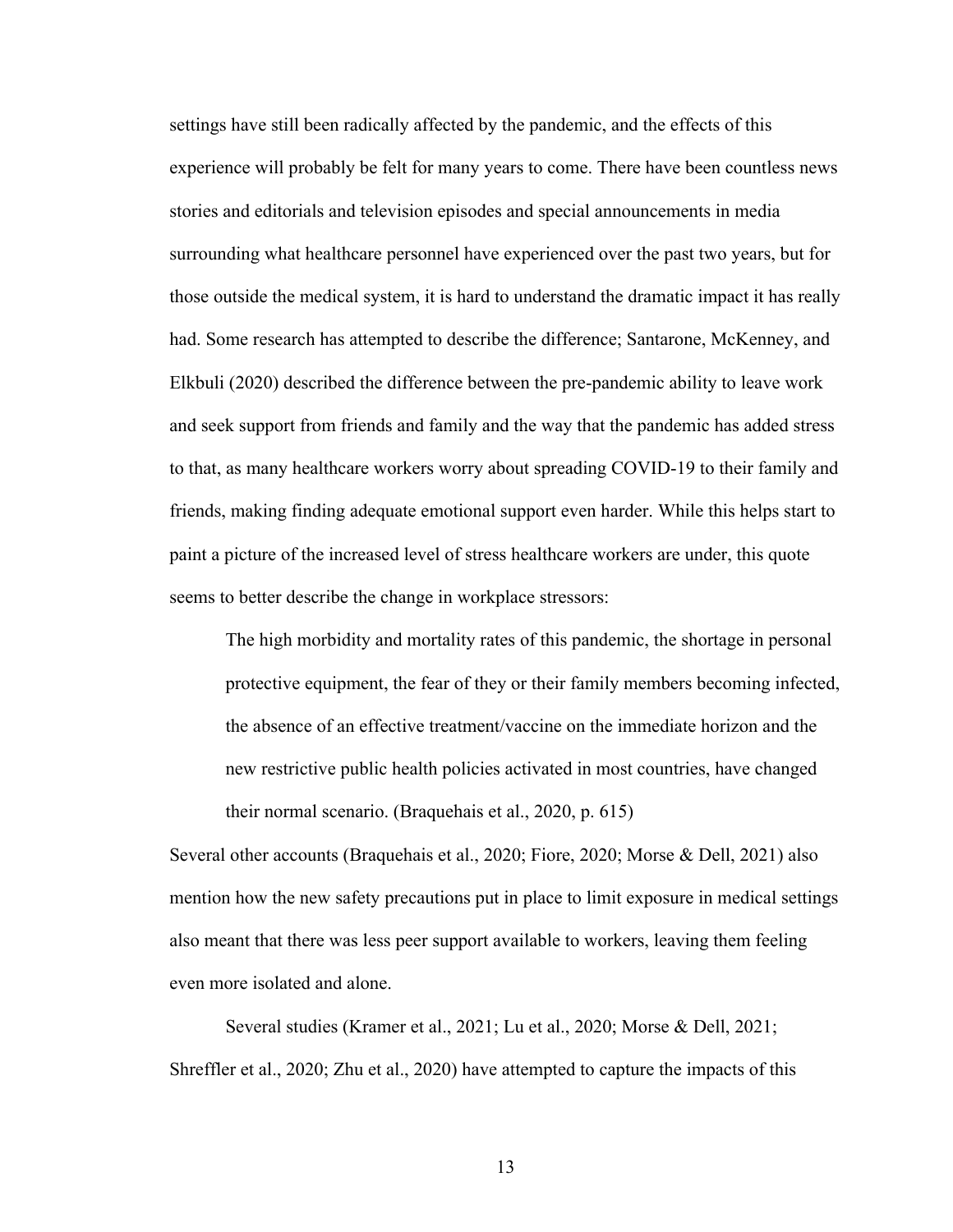change with quantitative measures. Generally, these studies have found that among healthcare workers, depression, anxiety, fear, psychological stress, burnout, suicide, emotional exhaustion, psychological disorder, and burden have increased, while work satisfaction and experienced support decreased. This has been found to be the worst among doctors and nurses working on COVID-positive wards, as they generally have the closest contact with infected patients (Kramer et al., 2021; Lu et al., 2020; Shreffler et al., 2020). Hospital workers seem to have felt an overwhelming sense of powerlessness and helplessness through the pandemic as it has been harder to provide support to patients and families either in person or virtually, and resources have been stretched to their limits and further still, causing further emotional strain and dissatisfaction with work and difficulty maintaining boundaries (Booth & Venville, 2020; Dragwidge, 2021; Lewis, 2021; Ross et al., 2021; Vo, 2021). Lewis (2021) also describes the experience of "sitting with human suffering, trying to ameliorate it through human, distanced contact, wondering if that suffering would visit you soon," as one of the hardest emotional burdens (p. 49).

These experiences and symptoms of trauma that have been described seem to fluctuate a little as COVID infection and hospitalization rates in geographic areas rise and fall, possibly providing periods of slight relief and a return to a work atmosphere better resembling life pre-COVID (Liu et al., 2020). However, studies also seem to agree that generally, "the more [healthcare workers] were exposed to unexpected life-threatening situations or uncertainty, the more mental distress they were likely to experience," and these negative effects are predicted to leave a traumatic impact on those in this field (Braquehais et al., 2020, p. 3; Swift, 2020). As healthcare workers are experiencing this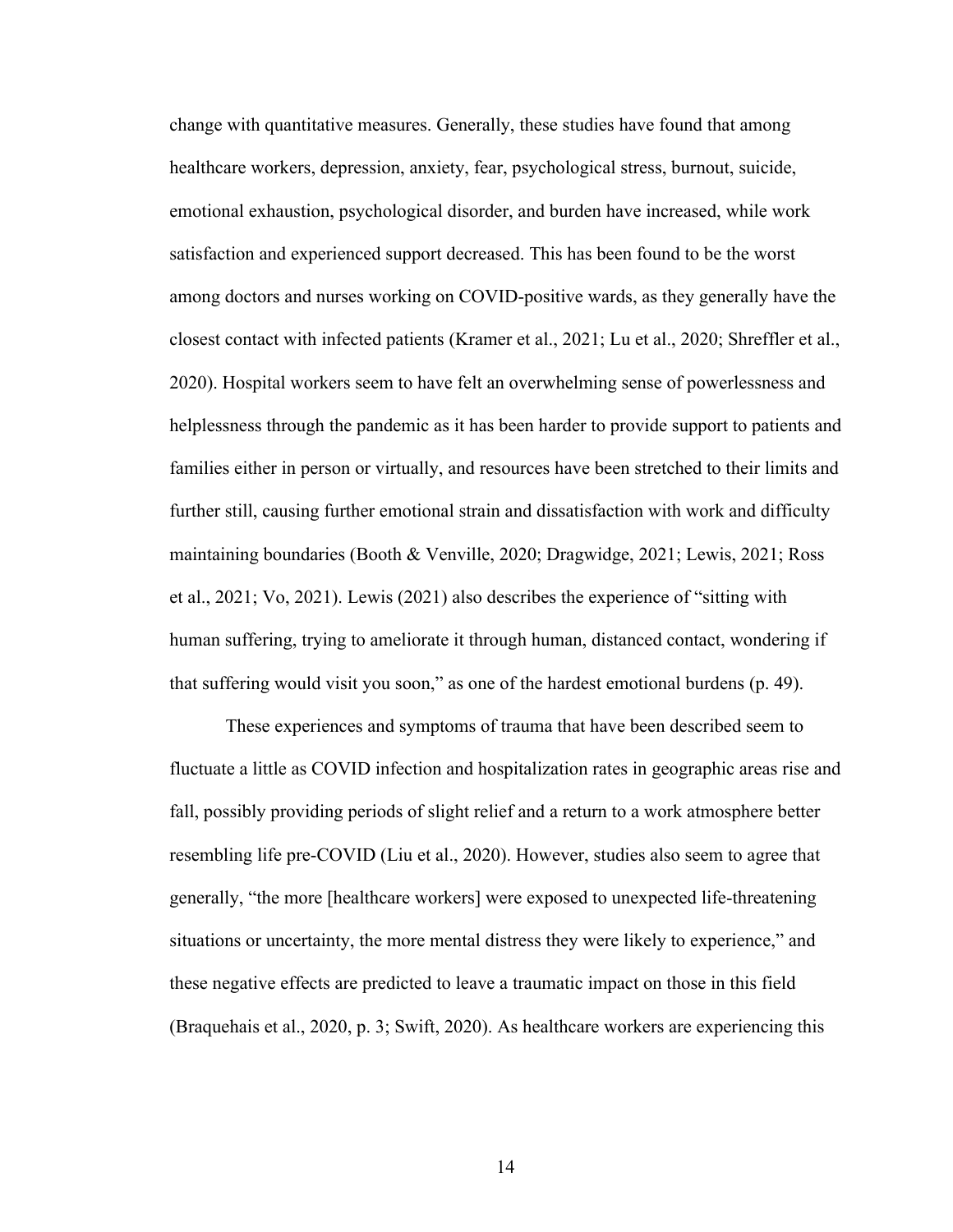trauma due to COVID-19, the same source of the trauma patients and families experience, it seems to put them at great risk of shared trauma.

Fewer studies have taken the time to further distinguish between different professions in the health care field, and those that have mostly focus on the experiences of doctors and nurses. A few studies (Booth & Venville, 2020; Dragwidge, 2021; Holmes et al., 2021; Lewis, 2021; Morse & Dell, 2021; Ross et al., 2021; Szczygiel & Emery-Fertitta, 2021; Vo, 2021) also focus on the impact COVID-19 has had on hospital social workers. Most of the literature so far are descriptive studies and editorial reports of social workers' experiences, and while this is helpful for understanding, it is also harder to demonstrate the changes that have arisen and the effects they have had on medical social workers. Morse and Dell's study (2021) found that approximately one fifth of social workers self-reported experiencing burnout, but people experiencing burnout are not very motivated to ask for help or reach out, so it can be assumed they may not self-report accurately either. Another study conducted using the Shared Trauma and Professional Posttraumatic Growth Inventory (STPPG) found that about 64% were experiencing burnout symptoms and 50% were exhibiting shared trauma symptoms (Holmes et al., 2021). As these studies conflict, general conclusions cannot be drawn, and further study is needed to see what burnout and shared trauma rates are. Further research should also be done on interventions that can help address both issues to help prevent massive job turnover post-COVID.

The field of trauma research has expanded in the past few decades to encompass several more specific terms for different experiences of stress due to working in helping professions and with trauma victims. The term *compassion fatigue* was developed to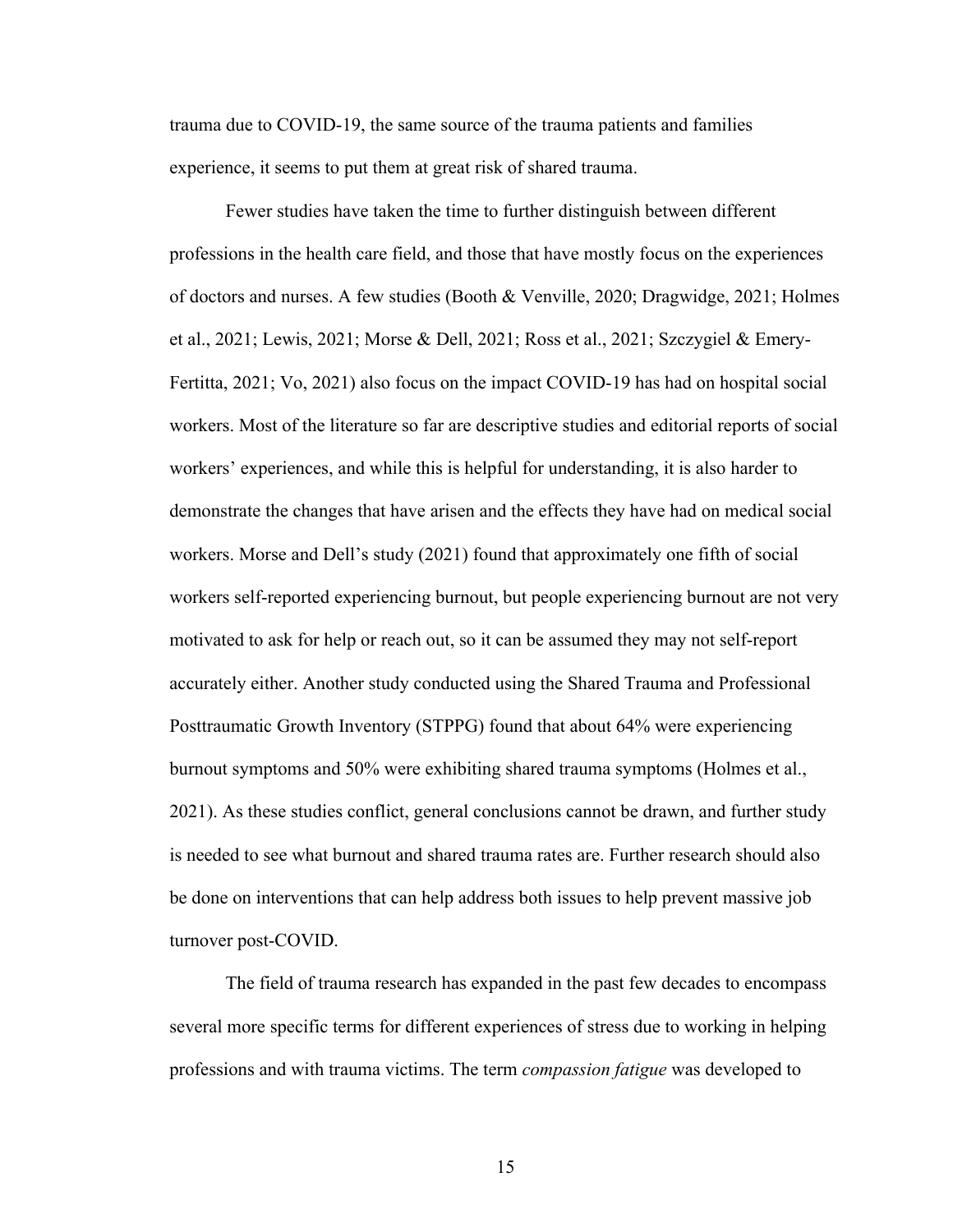describe the emotional stress and burden caused over time by the "cost of caring" for clients that have experienced trauma (Tosone et al., 2012). Measurement tools like the Compassion Fatigue Self-Test (CFST) have been developed to measure an individual clinician's risk of compassion fatigue (Molnar et al., 2017). Another related term, *vicarious trauma*, also can be a result of working with traumatized clients, but refers more to the permanent alterations in a clinician's sense of self and worldviews as a result of their work with trauma victims (Tosone et al., 2012). *Secondary traumatic stress* (STS) is another related term, somewhat similar to posttraumatic stress disorder (PTSD) but the clinician's only exposure to the traumatic event is secondary though their client (Tosone et al., 2012). STS puts clinicians at risk for errors such as "misdiagnosis, poor treatment planning, or abuse of clients . . . secondary traumatic stress is one reason why many social workers and other human service professionals leave the field," (Bride et al., 2004, p. 33). Bride, Robinson, Yegidis, and Figley worked together to develop the Secondary Traumatic Stress Scale (STSS) to measure the frequency clinicians experience symptoms (2004), and this scale has already been used extensively with workers to try to address STS and prevent burnout (Lee et al., 2018; Molnar et al., 2017). However, these terms only serve to address the trauma caused to workers when they only have exposure to trauma through the experiences of their clients and not when the work environment itself is causing workers trauma. In order to better understand the traumatic work environment COVID has created for healthcare workers, researchers should also focus on the study of burnout.

Burnout has been discussed among various professions over the last few decades, mostly starting with research done in the 1980s. Initial theories of burnout described three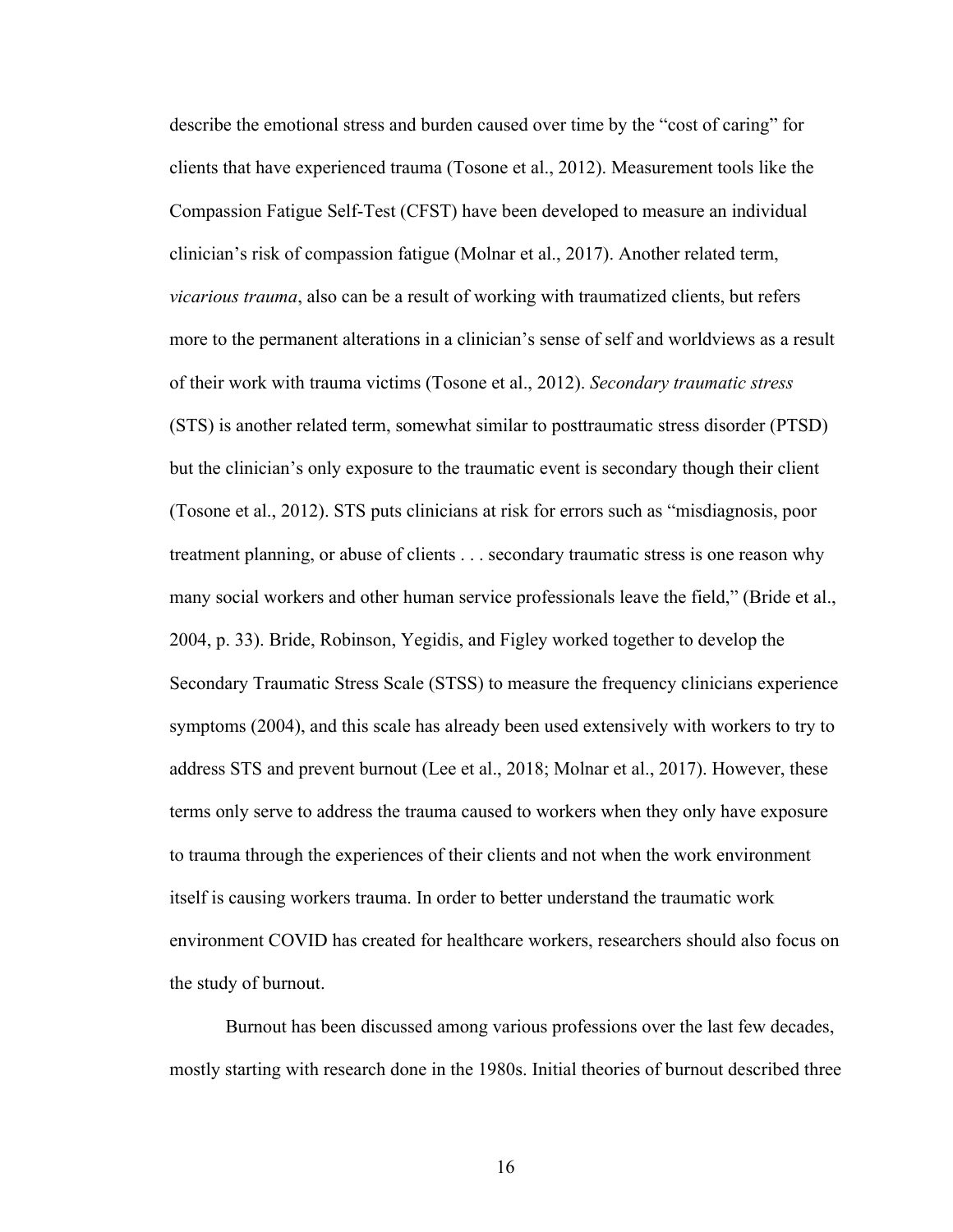components of burnout: emotional exhaustion, depersonalization, and reduced personal accomplishment (Maslach & Jackson, 1981). These components were further researched, and definitions soon developed: emotional exhaustion describes the experience of feeling overextended and drained by working with people, depersonalization describes a growing emotional distance and lack of empathy between a service provider and those they serve, and reduced personal accomplishment describes the frustration that comes from feeling less competent and successful in your job (Leiter & Maslach, 1988). These components helped to conceptualize the relationship between clinician's work life experiences and their possibility of experiencing burnout, as well as explain why burnout can be an effective predictor of job turnover. Emotional exhaustion coupled with emotional distance and dissatisfaction with work can often lead to employees becoming less dedicated to their work and more prone to withdrawing from it and quitting their job (Leiter & Maslach, 1988). This was later used to explain "lower productivity, more absences, and lower retention rates resulting in higher turnover," finally explaining the relationship between burnout and turnover (Penwell-Waines et al., 2018, p. 295).

While this initial research did a lot to spark interest in burnout and created awareness of the issue, it is also flawed: the tool developed to measure burnout, the Maslach Burnout Inventory (MBI), actually only measures emotional exhaustion, depersonalization, and personal accomplishment and states that each score should be interpreted individually, meaning there is no real burnout score identified (Maslach & Jackson, 1981). The results can confidently be used to measure the three factors of burnout, but cannot measure burnout as a whole or determine the severity of an individual's burnout, which leads to issues recommending treatment and intervention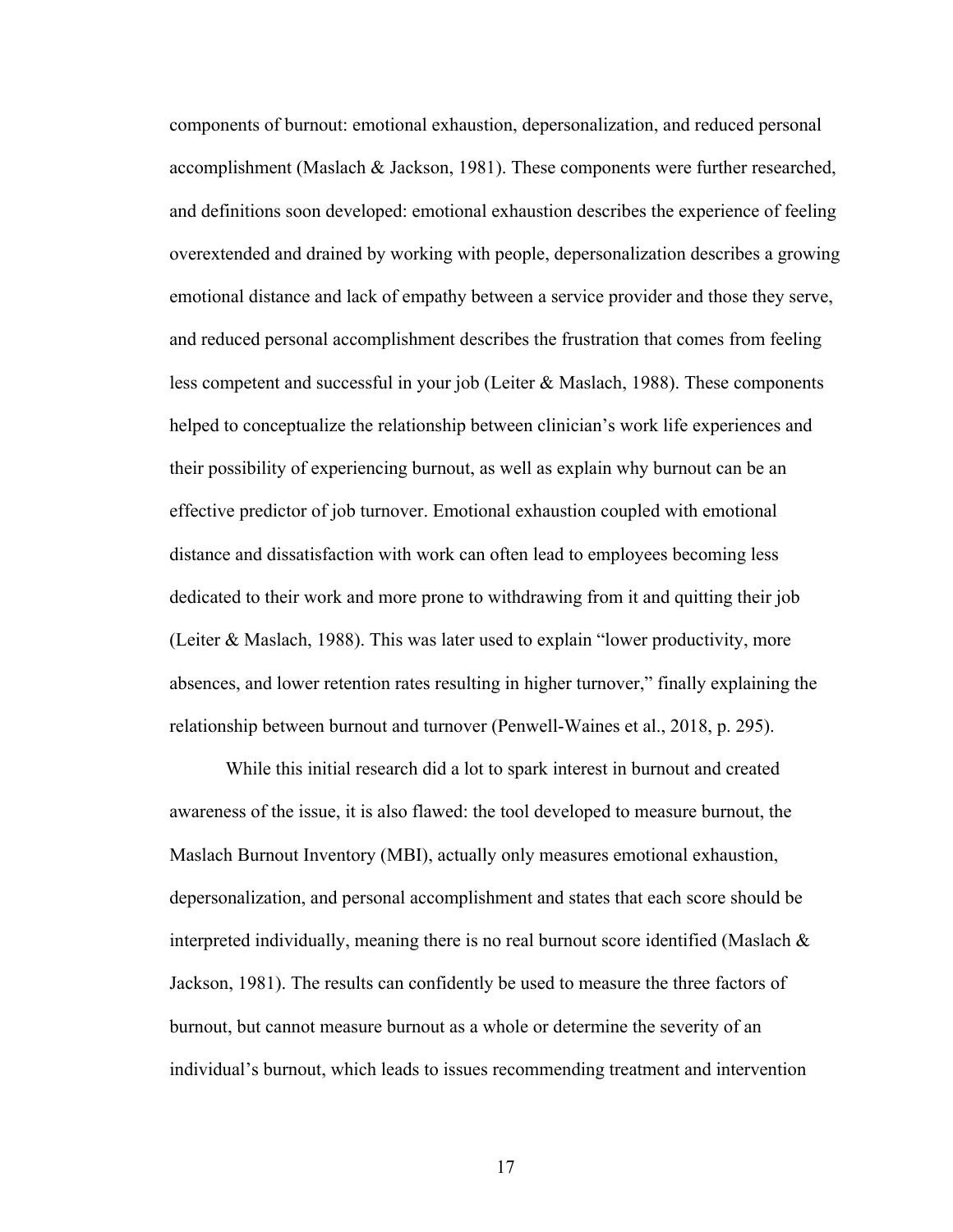options, according to newer research (Schaufeli et al., 2020). Recognition of these limitations led to the recent development of the Burnout Assessment Tool (BAT), which identifies four core elements of burnout—exhaustion, cognitive impairment, emotional impairment, and mental distance—as well as three secondary elements that often cooccur with burnout and are often the reasons why individuals seek treatment for burnout: depressed mood, psychological distress, and psychosomatic complaints (Schaufeli et al., 2020).

# **Factors of Burnout Among Healthcare Professionals in the COVID Context Impact of COVID-19 as Shared Trauma on Burnout**

Given the broad influence of COVID-19, it is difficult to examine its impact by comparing healthcare professionals who have been influenced and who have not. A recent study (Holmes et al., 2021) considers COVID-19 to be *collective trauma*, meaning that an entire society has experienced threat and stress due to the same source. Examples of collective trauma could include hurricanes, tsunamis, earthquakes, and even terrorist attacks. COVID's dramatic effect on our entire society means that we have all faced its repercussions in every sphere of our lives, but none more so than the healthcare professionals that treat patients in the context of COVID. Because these healthcare workers experience the collective trauma in their personal life and work closely with it every day in their work, healthcare professionals are receiving a dual exposure to this trauma, which qualifies their experiences as shared trauma. Given several studies (Holmes et al., 2021; Lee et al., 2018; Leiter & Maslach, 1988; Tosone et al., 2012, 2016) reporting the association between trauma and burnout, this study proposes to use shared trauma as a factor of burnout.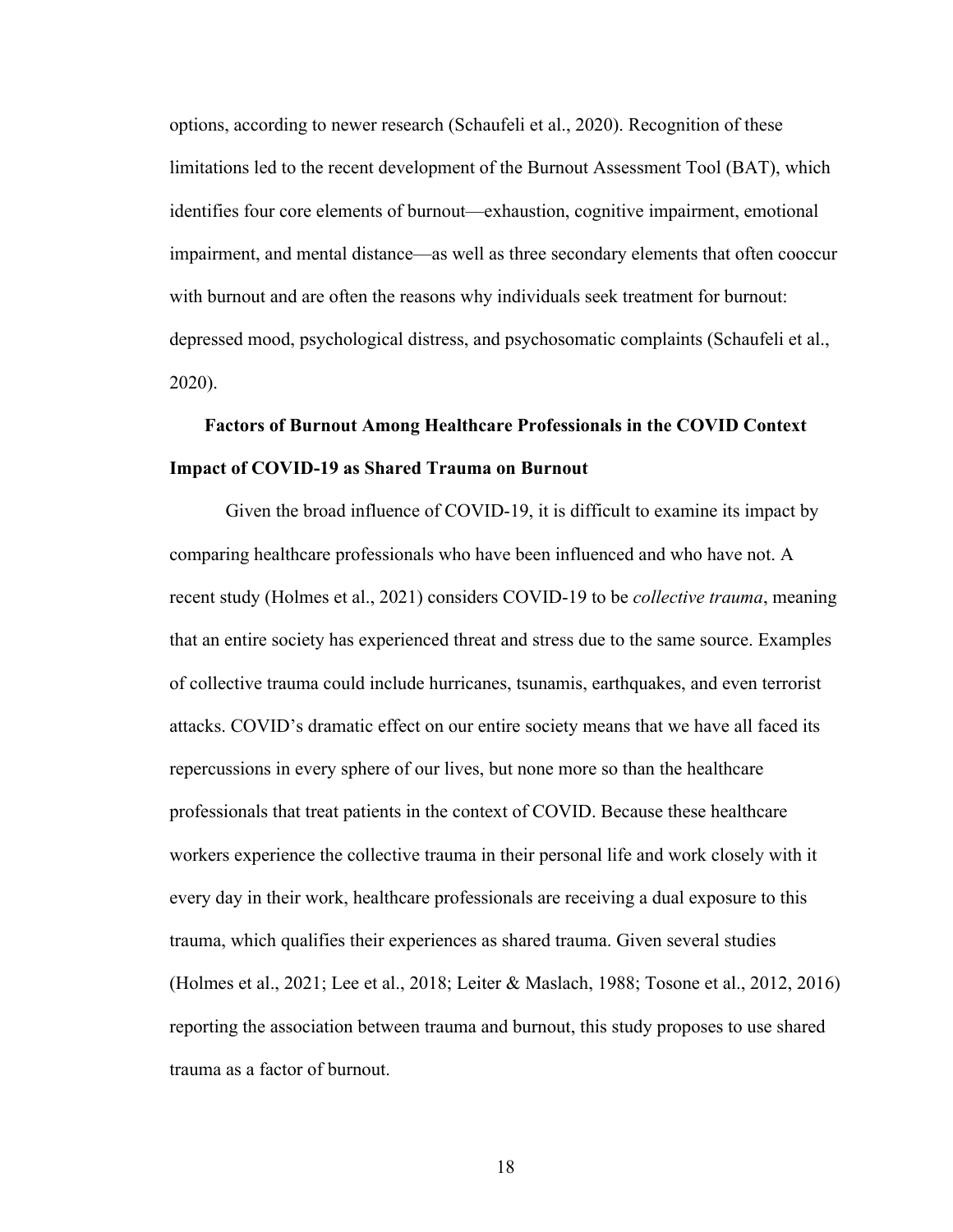Shared trauma can occur when a helping professional and a service recipient have both experienced the same traumatic event and are both still processing that event (Tosone et al., 2012). Their experiences may parallel each other or be completely different, but their emotional and mental reactions to those experiences can become easily confused and even harder to process in a therapeutic setting (Tosone et al., 2012). This can put both clients and professionals at risk, especially if the professional does not recognize how affected they have been by the trauma. If they are not able to properly identify how they have been affected, this could lead to more mistakes and less competent practice as well as allowing the trauma to go on untreated for longer, potentially putting workers at greater risk for burnout and depression, anxiety, traumatic stress disorders, and the like. This topic has mainly been discussed in the aftermath of events like 9/11, Hurricane Katrina, terrorist violence, or school shootings, as it is rare that a helping professional and a client are experiencing the same trauma at the same time unless it is because of a mass community event. It has not really been discussed in a situation of ongoing, continuing trauma such as living in a pandemic for two years, so the term may not actually apply as well as it at first seems to.

The concept of shared trauma was first mentioned in the 1940s during the London Blitz in World War II as civilians lived and worked in a traumatic environment for years, but this was soon dropped in favor of research focusing on PTSD and the experiences of soldiers and those that witnessed trauma firsthand (Szczygiel & Emery-Fertitta, 2021). The concept was then reintroduced post-9/11 as community traumatic experiences like terrorism, school shootings, and natural disasters started to gain more attention and media exposure (Szczygiel & Emery-Fertitta, 2021). Tosone, Nuttman-Schwartz, and Stephens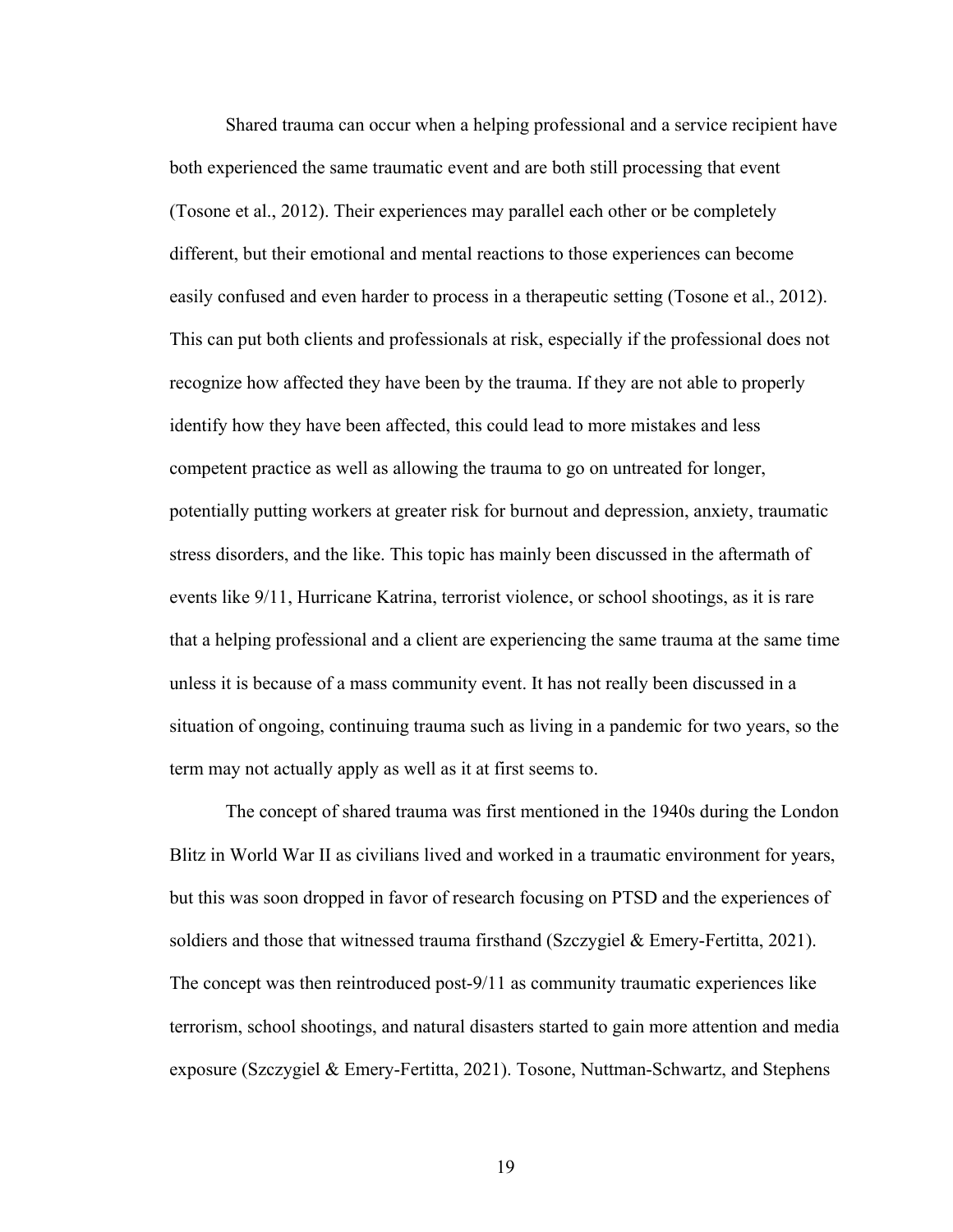have defined shared trauma as "the affective, behavioral, cognitive, spiritual, and multimodal responses that clinicians experience as a result of dual exposure to the same collective trauma as their clients" and emphasize that this dual exposure increases the clinician's risk of PTSD and the blurring of personal and professional boundaries (2012, p. 233). This is potentially a huge issue, recognized by Szczygiel and Emery-Fertitta in light of the COVID-19 pandemic, asking "if both the client and therapist are experiencing trauma symptoms in response to the same event, how can the clinician accurately decipher between the threads of her own experience and that of the client?" (2021, p. 140). However, due to the rare nature of shared trauma, there is relatively little research available on the topic of shared trauma and possible interventions. So far, recommendations have been made for further research and for advocacy within organizations for better support when workers experience shared trauma, but these recommendations are very general and do not give much practical advice for healthcare workers experiencing shared trauma (Tosone et al., 2012).

## **Organizational Support as a Buffer for the Impact of Shared Trauma on Burnout**

Leiter and Maslach (2003) explained that the experience of burnout is "a cumulative reaction to ongoing occupational stressors . . . it tends to be fairly stable over time" (p. 93). Researchers generally seem to agree that burnout is not a sudden development, but "a gradual, pathological process whereby symptoms of emotional exhaustion can develop due to the psychological strain of working with multiple stressors," (Tosone et al., 2012, p. 232). Because of this gradual nature, it seems that there are no quick fixes or easy solutions to solve burnout and help employees protect themselves. However, there are general recommendations that future research focus more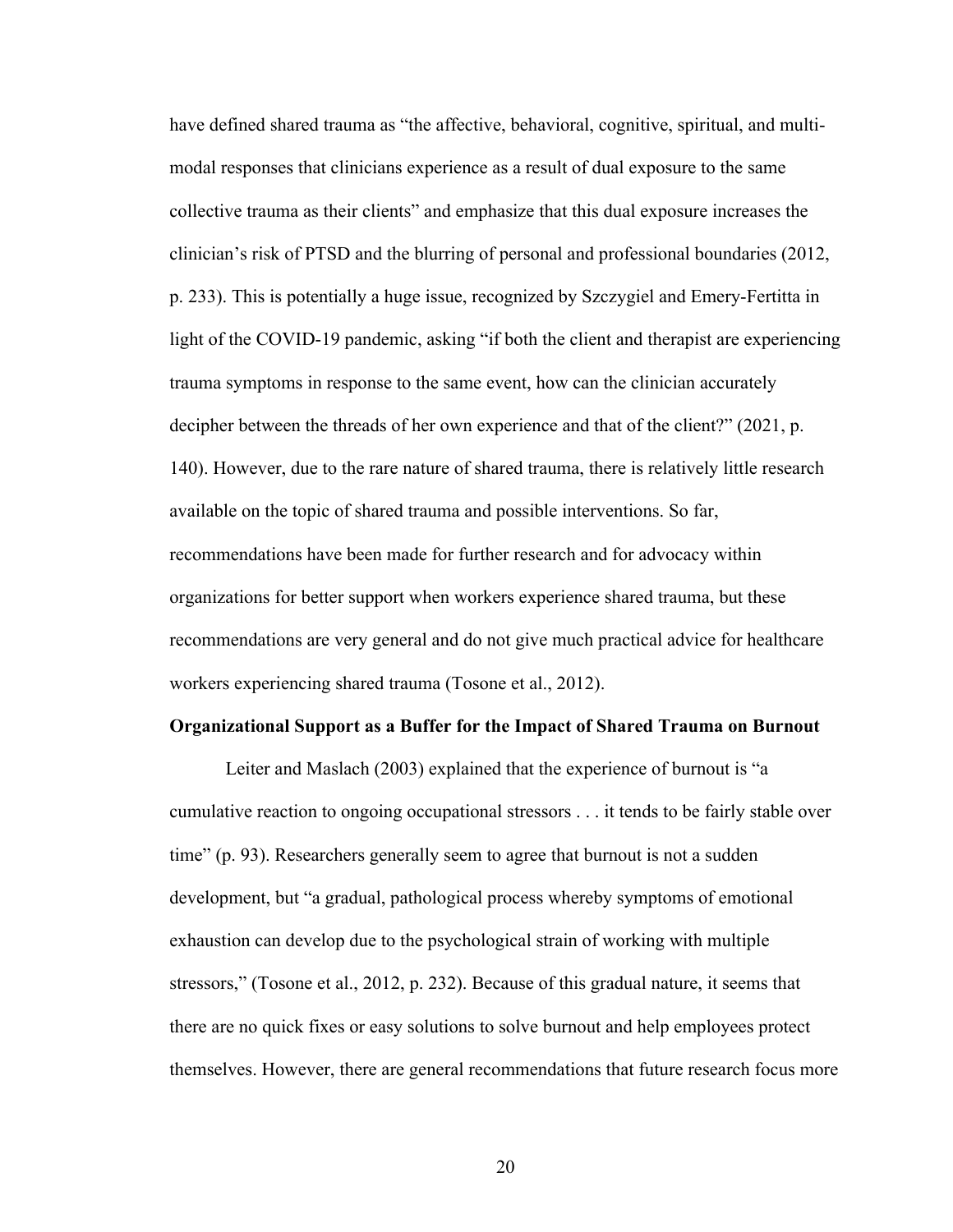on researching intervention strategies on both the individual and organizational level, to better address both the personal and work life factors that contribute to burnout (Morse et al., 2012).

Burnout seems to be self-perpetuating in a sense, as the experience of burnout seems to make healthcare workers less likely to seek out help to address the issues they are experiencing. Without proper organizational structure and procedures to help hospital workers experiencing burnout, help seeking and receiving can be experienced very negatively and create feelings of inequality or inadequacy among staff, according to Barrera (1986). Feelings of guilt or shame are likely to contribute to the emotional exhaustion a worker might already be feeling, making it more difficult for them to ask for help (Barrera, 1986).

Later research done by Leiter and Maslach developed 6 main factors that lead to burnout, called the Areas of Worklife Model (2003). These areas are listed as "workload (i.e., too many job demands), control (having autonomy and resources to meet demands), presence of appropriate rewards or recognition, a cohesive work community, perceived fairness with regard to decision-making, and values alignment between employee and organization," (Penwell-Waines et al., 2018, p. 296). These six factors detail workers' experience of each factor and thus can help predict levels of burnout that workers experience (Leiter & Maslach, 2003).

While these six factors describe the general environment of an organization in a normal context, the traumatic conditions caused by COVID-19 may have impacted the roles each factor plays. An additional factor may be needed to describe the way organizations attempted to adapt and further support their employees. Some studies have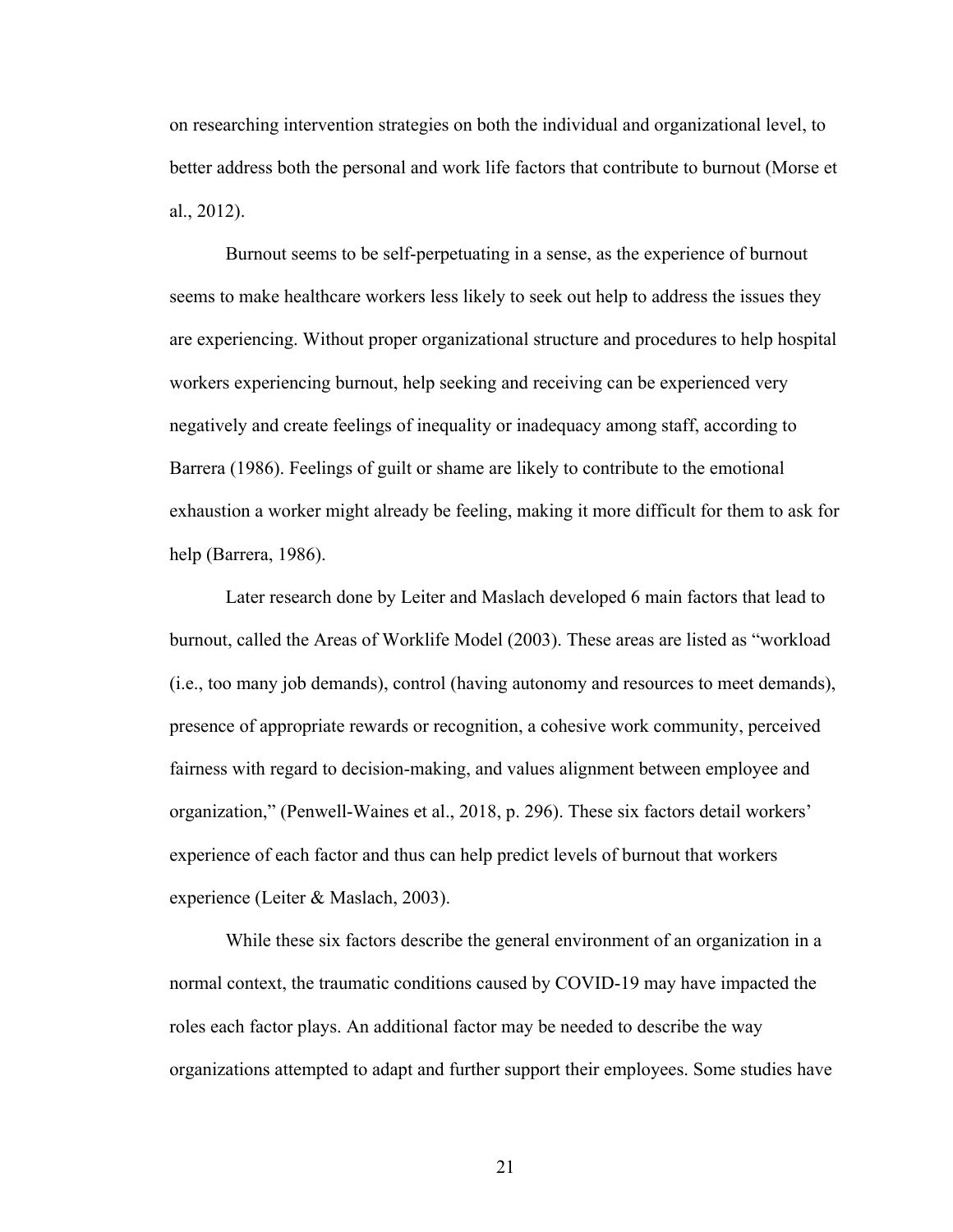noted that employees that felt acknowledged and valued tended to experience more work satisfaction, which can be a protective factor against burnout (Booth & Venville, 2020; Morse & Dell, 2021; Ross et al., 2021; Tosone et al., 2012). A few researchers have started to consider this and have termed it organizational support or organizational capacity, and started developing and testing methods to try to measure the amount of support employees feel their organization provides (Holmes et al., 2021). By placing focus on both helping individual clinicians address their own personal burnout and helping organizations understand the role that work life atmosphere and available resources can play in contributing to burnout, research may be able to help reduce the amount of burnout that clinicians experience in the field and help reduce turnover rates that can contribute to poorer outcomes for the clients they serve.

#### **Conclusion of Literature Review: Implications for a New Research**

This literature review attempted to explore some impact of COVID-19 and the factors of burnout and the increased risk healthcare professionals are at for experiencing burnout due to COVID-19. While stressors such as workload, inadequate training and education, and disorganization within a medical setting can contribute to burnout in normal circumstances, it seems that COVID-19 has created a shared trauma environment, exponentially intensifying both job stress and personal life stress. This compounded stress seems to feel inescapable, and as healthcare professionals are faced every day with the repercussions of the COVID-19 virus, shared trauma is becoming a primary source of mental health issues. This could potentially be correlated to higher levels of burnout, as burnout is in part caused by worklife factors and other stressors in personal life combining and interacting to form a sort of burnout syndrome. Organizational support or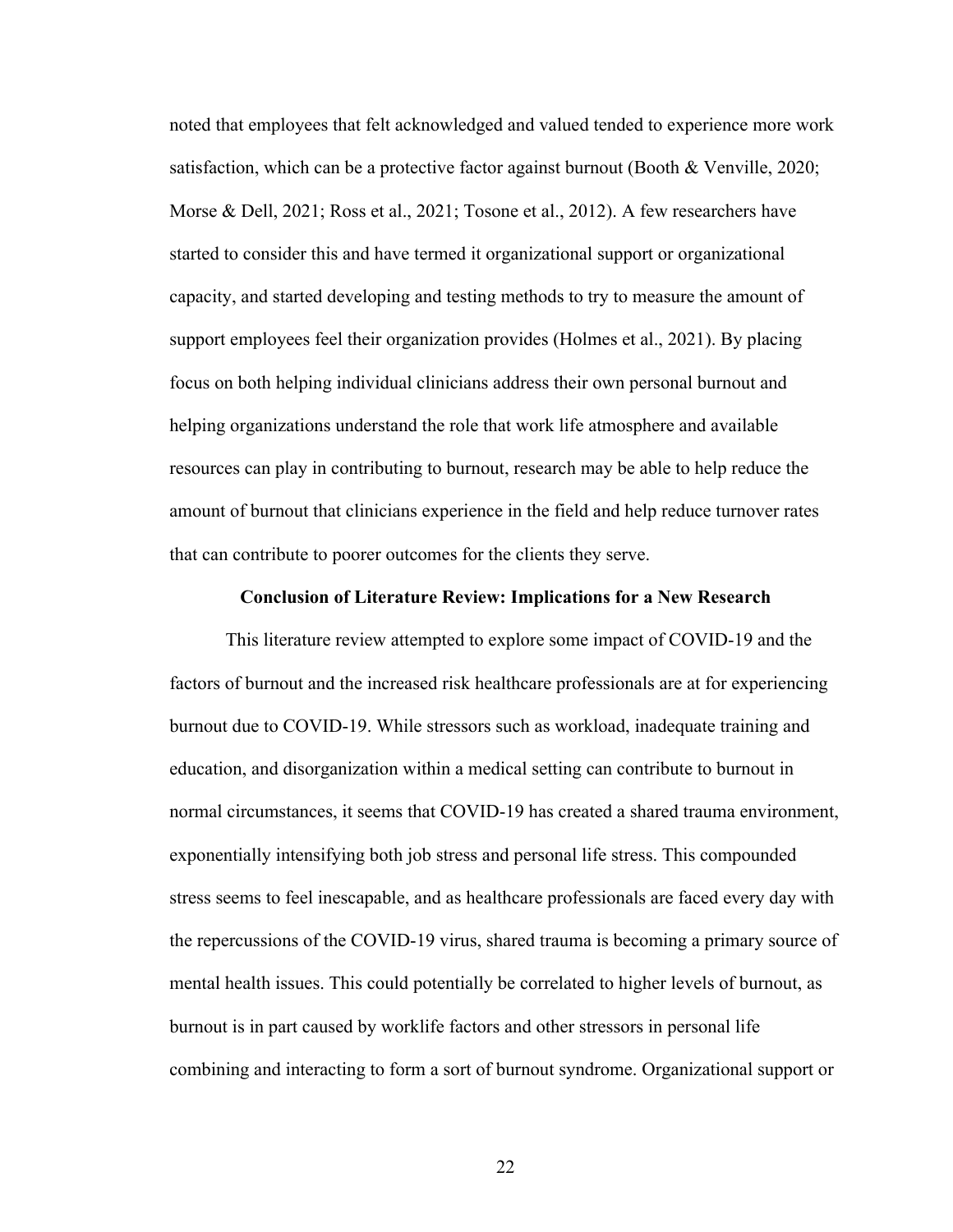providing access to mental health support seems to moderate the effect of shared trauma on burnout, but many healthcare settings are having trouble meeting this need. Further research needs to be done on possible interventions that could be done to further limit the effects of a shared traumatic environment on employee burnout.

The development of the Burnout Assessment Tool, which provides a numerical score for burnout, will hopefully help in the research on interventions, as studies will be able to determine quantifiably how helpful different interventions are in different settings. Organizational policies should make every effort to reward employees' hard work and encourage them to seek mental health support as a preventative measure before professionals begin experiencing burnout symptoms. Insurance companies should consider making further provisions for mental health support, and agencies offering mental health services should take into account the traumatic environment healthcare workers have been experiencing for the last two years when providing treatment. Overall, improving understanding of how this pandemic has affected medical workers and improving access to mental health support that can competently address this trauma will go a long way to helping healthcare workers recover from burnout and hopefully reduce turnover rates within hospitals as we move forward. To bridge the research gap, this study has incorporated the literature review into a distinct conceptual model that presents the effects of shared trauma and organizational support on burnout (See Figure 1).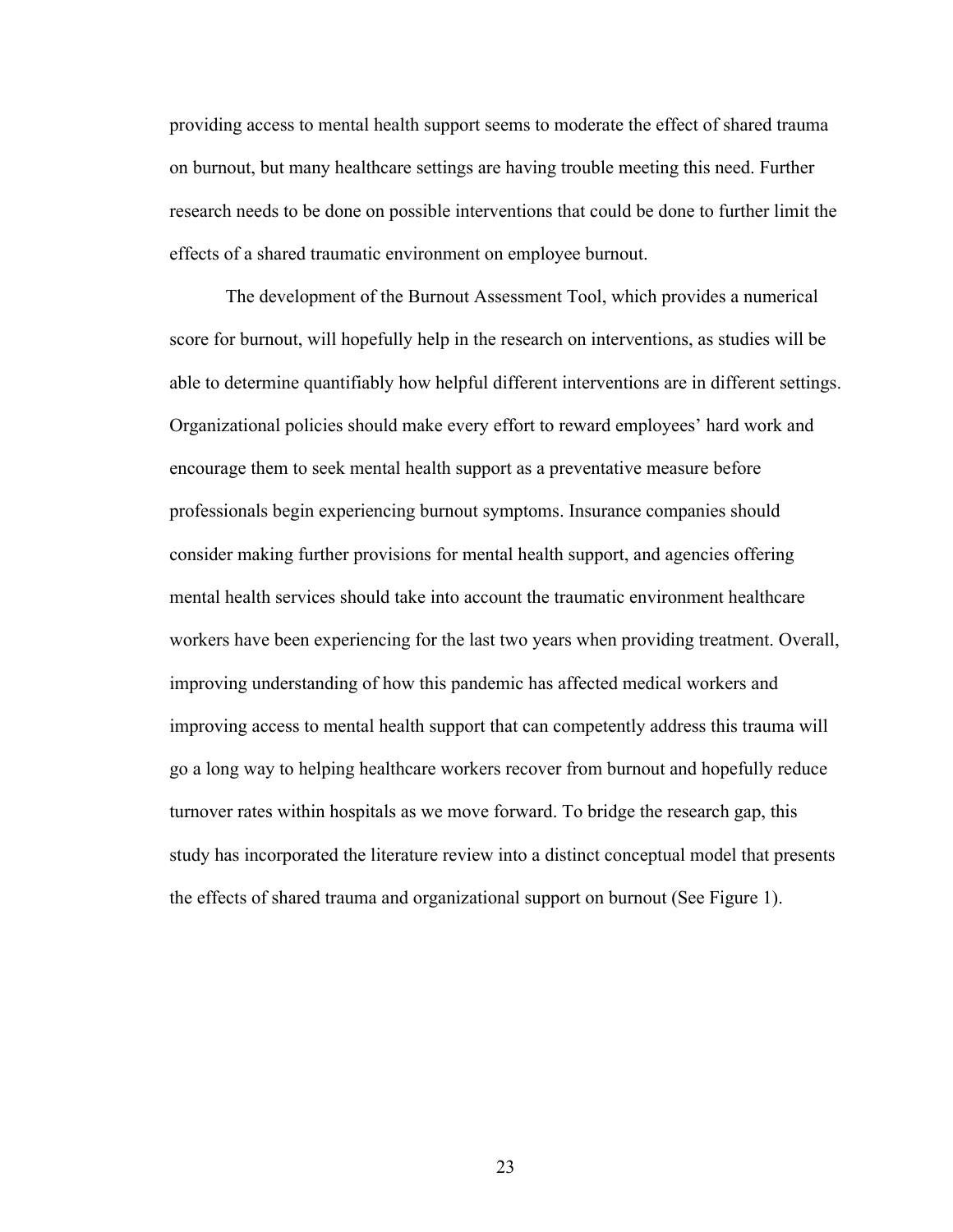# **Figure 1**

# *Conceptual Model of Factors Affecting Burnout*



This conceptual model includes the following hypotheses:

- Hypothesis 1: Shared trauma will increase the likelihood of burnout.
- Hypothesis 2: Organizational support will decrease the likelihood of burnout.
- Hypothesis 3: Organizational support will buffer the effect of shared trauma on burnout.

This study will conduct an empirical study to test the hypotheses included in the

conceptual model.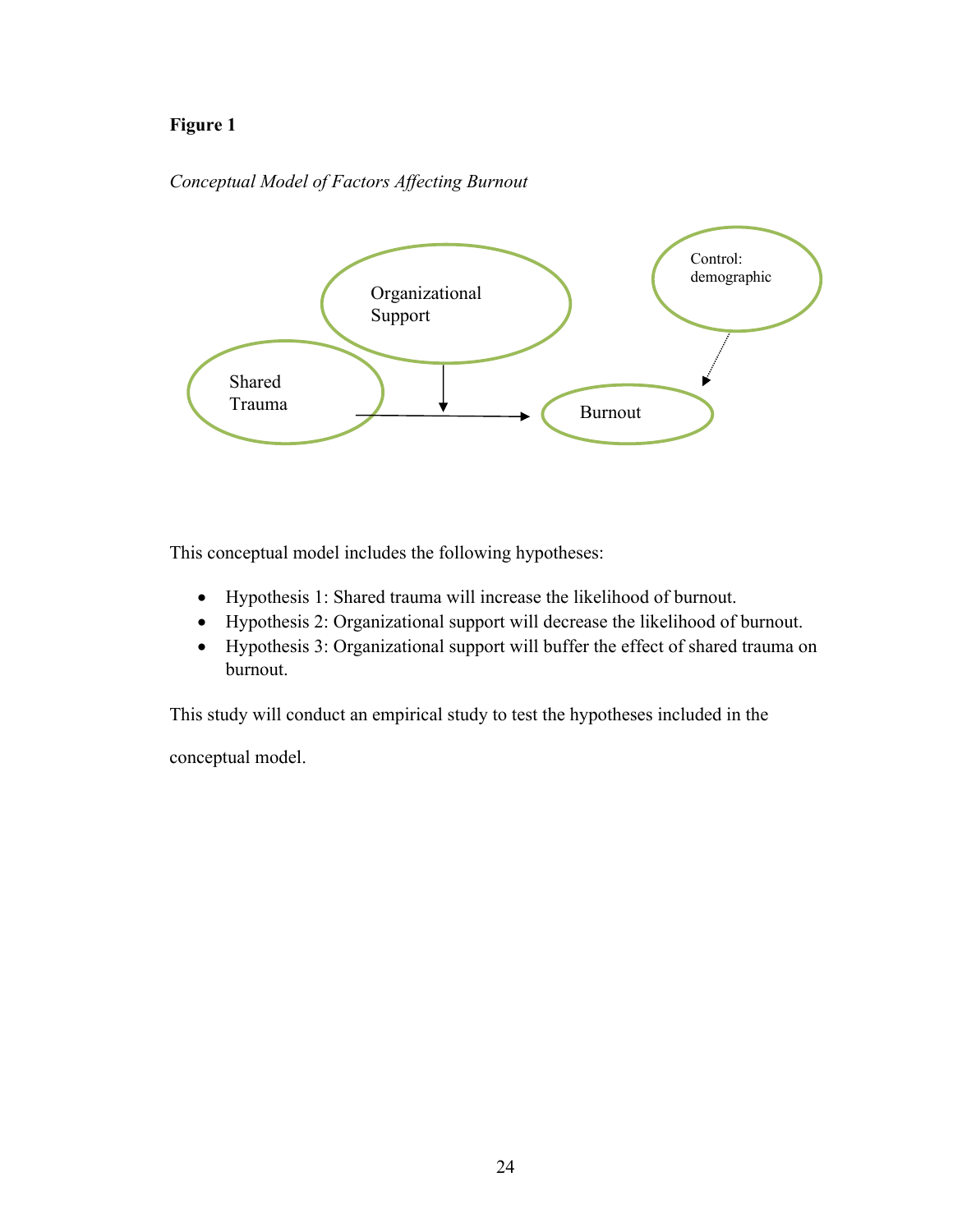# CHAPTER III

## METHODOLOGY

The purpose of this study is to explore the potential experience of burnout and shared trauma of health care professionals in the US to determine if shared trauma could be related to the experience of burnout. Based on a review of the available literature, this study is based on a conceptual theory that shared trauma has become a significant factor of burnout among hospital staff, which has contributed to higher rates of experienced burnout contributing to higher staff turnover rates. This study also measured rates of perceived organizational support, as the available literature shows that organizational support can provide a moderating effect on burnout.

## **Research Design**

This was a descriptive, observational, cross-sectional survey study, as it collected data at a single point in time. This study attempted to use the results to describe potential relationships included in the conceptual model hypothesizing that organizational support will buffer the effect of shared trauma on burnout among healthcare workers. This study design is generally recommended for studies trying to describe relationships between variables (Yegidis et al., 2018). Due to the nature of the cross-sectional survey study, this study was not able to address various threats to internal validity regarding these relationships.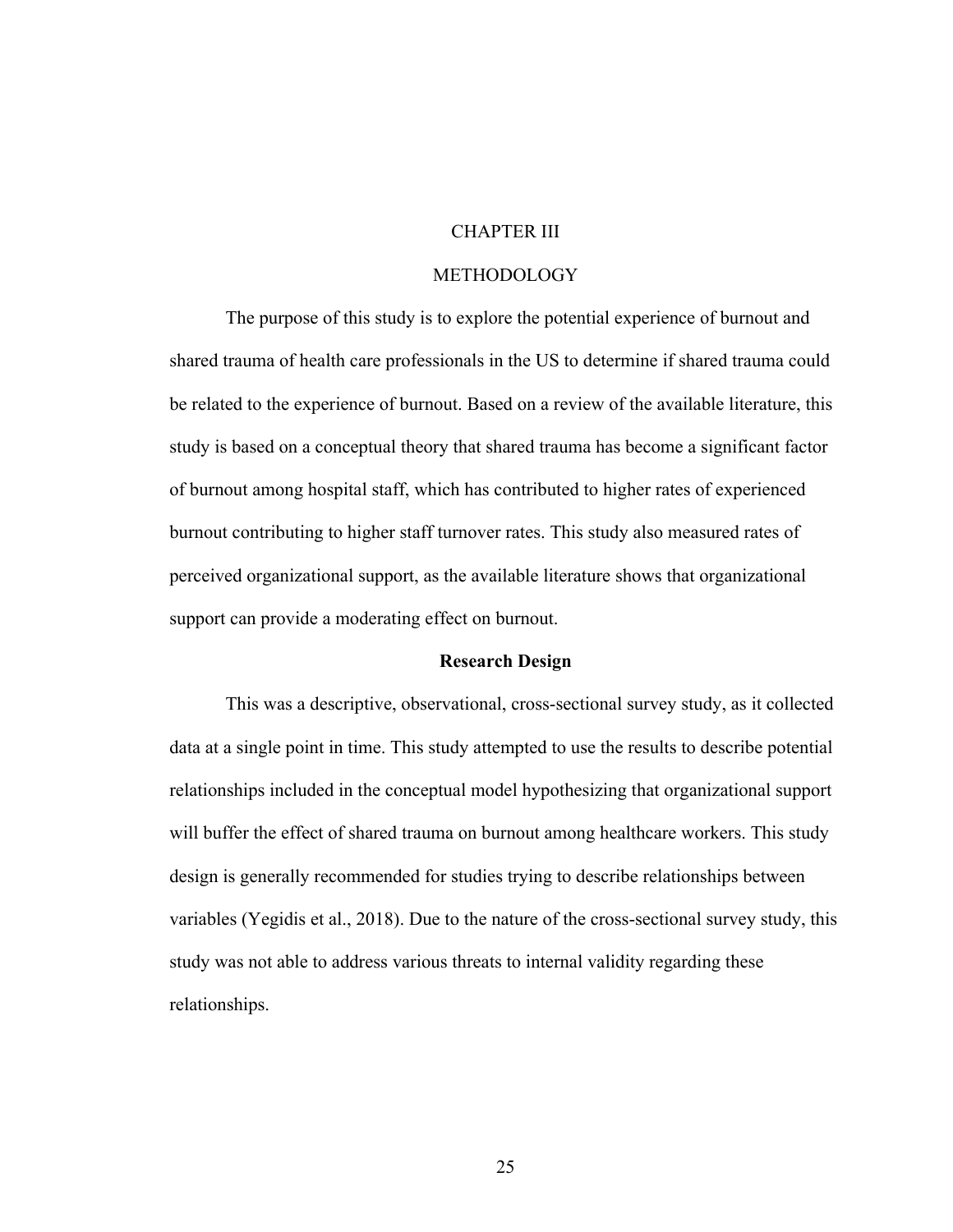#### **Sampling**

This study aims to test the conceptual model with empirical data in the context of rural hospital settings. The study population is employees involved with direct patient care in rural hospitals in Texas. This setting will likely provide different results from other settings, as the rural setting means that the local population and the healthcare workers will have experienced COVID-19 surges and resource availability differently than other communities. The general local attitudes toward COVID-19 and the threat it presents may also affect the perception of how much COVID-19 has affected worklife, which could potentially affect a possible correlation between rates of burnout and shared trauma due to COVID. The differences in local attitudes can be quantified using COVID vaccination rates as an indicator for how the local population has adapted to COVID precautions; at the time of this study, the United States was 66.0% fully vaccinated, while Texas was only 60.7% fully vaccinated, and in the counties served by the health systems being surveyed, vaccination rates only range from 35.7% to 50.1% fully vaccinated, which is significantly lower than the national vaccination rate (CDC, 2020). This study was unable to obtain vaccination rates for the healthcare systems being surveyed. How seriously a population has taken COVID precautions has an effect on how health systems are able to provide services, which can take a toll on the healthcare providers that try to provide care to clients that are unwilling or resistant to the added COVID precautions. The different business models within this population may also affect how staff approach care delivery and the availability of care and resources for patients differently than hospitals with other business models, which could cause discrepancies between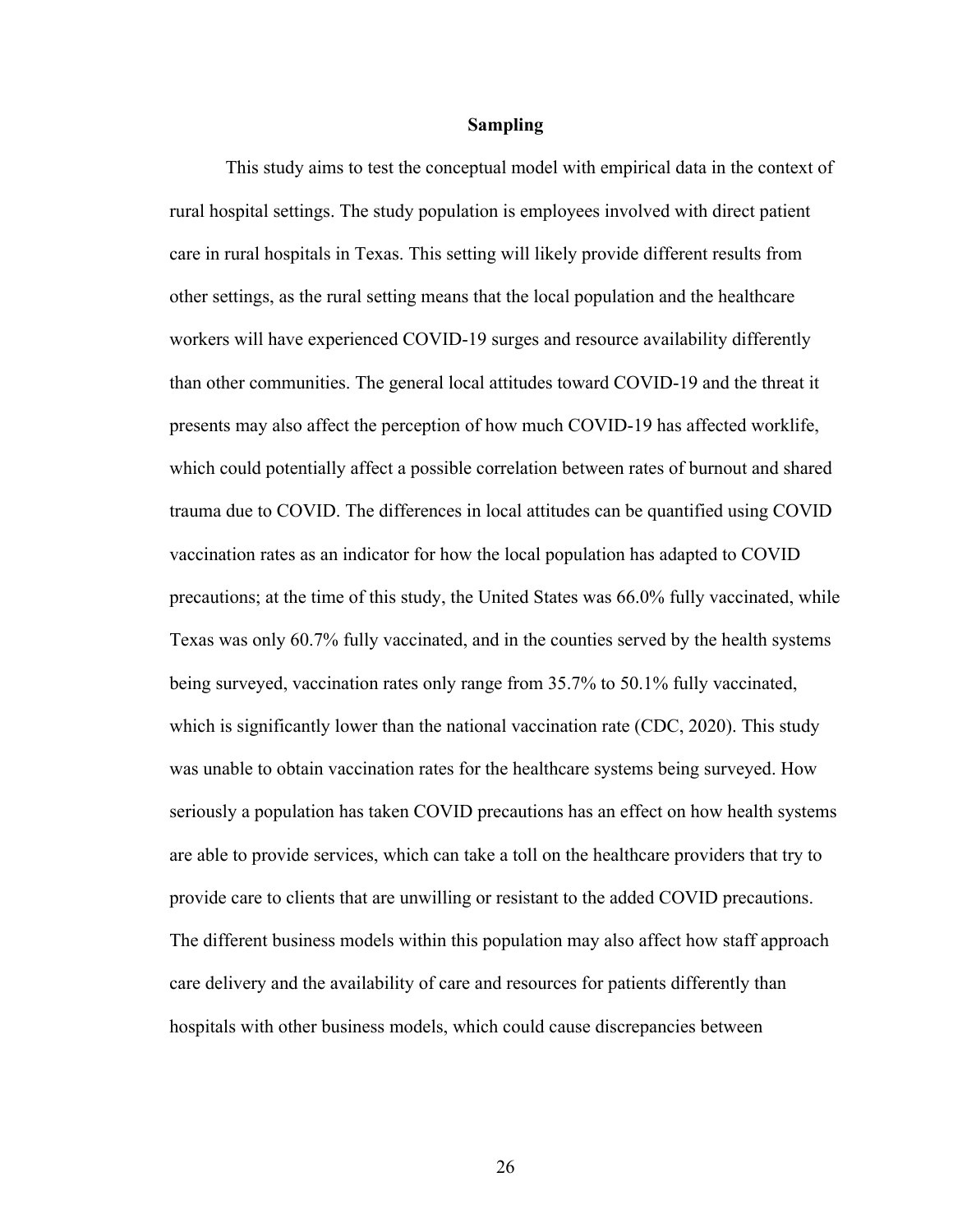frustrations that hospital workers may deal with when providing care in a COVID-19 environment.

A desirable sampling frame would have been direct patient care employees in all hospitals in Texas, but as this was not possible, this study used convenience sampling of hospital employees at three small rural hospitals in West Texas. This limits the study's ability to generalize results to the entire population accurately, limiting the external validity of the study (Yegidis et al., 2018).

### **Instruments**

#### **Burnout**

The dependent variable of this study is burnout, measured by the Burnout Assessment Tool (BAT) developed by Schaufeli, Desart, and De Witte (2020). With the development of the new Burnout Assessment Tool (BAT) and its functional way of scoring burnout, there may be significant implications for future research to become more operationalized and better measure the impact of various interventions in reducing burnout and its associated symptoms (Schaufeli et al., 2020). This has been lacking previously in research using the Maslach Burnout Inventory and Areas of Worklife Survey as it lacks a sum total score for burnout, limiting researcher's ability to quantify improvements and determine the efficacy of interventions.

This tool was developed to address issues in the Maslach Burnout Inventory, which has generally been considered the gold standard in burnout research but has some flaws in its conceptualization of burnout and did not produce a single score that could be used to measure burnout. The BAT was developed with these issues in mind and utilized dialectical interviews with 49 professionals experienced in treating burnout as well as a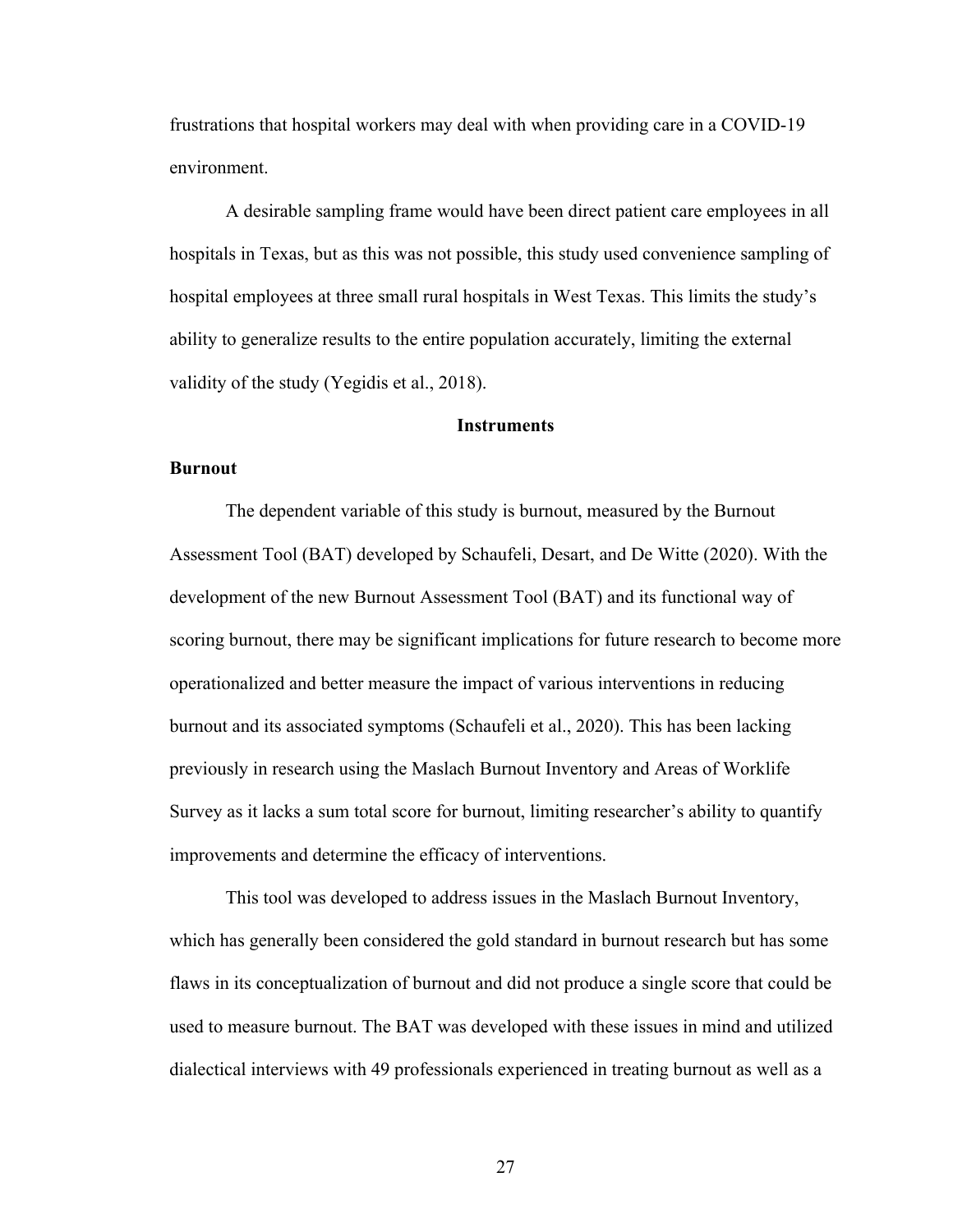quantitative study of 1500 Flemish employees to narrow down information from the interviews into various factors that describe burnout. These factors can be broken down into two main categories: the four core factors, referred to as the BAT-C—exhaustion, mental distance, cognitive impairment, and emotional impairment—and the three secondary factors that are not indicative of burnout alone but are often the reason people seek treatment for burnout, referred to as the BAT-S: depressed mood, psychological distress, and psychosomatic complaints. These factors are measured using 33 Likert scale questions measuring frequency from 1 (never) to 5 (always), except for depressed mood, which is recommended to be measured in 6 additional questions using the depression subscale in the 4-DSQ.

Reliability, measured by Cronbach's alpha, for the BAT-C was determined to be 0.95 and for the BAT-S was determined to be 0.90, showing very high levels of reliability. These are actually higher than the coefficients for the MBI, suggesting that the BAT is more reliable than the MBI. This measurement tool is in the public domain and can be found for free online (*Project ENG | Burnout Assessment Tool*, 2019). It is a valid and reliable tool for identifying workers that may be at risk for burnout (Schaufeli et al., 2020).

## **Shared Trauma**

A major factor of burnout is shared trauma, which was measured by the Shared Trauma and Professional Posttraumatic Growth (STPPG) Inventory developed by Tosone, Bauwens, and Glassman following Hurricane Katrina (2016). The STPPG was developed to measure rates of shared trauma, which did not have a previous measurement tool or theoretical conceptualization. In the present study, the STPPG measured rates of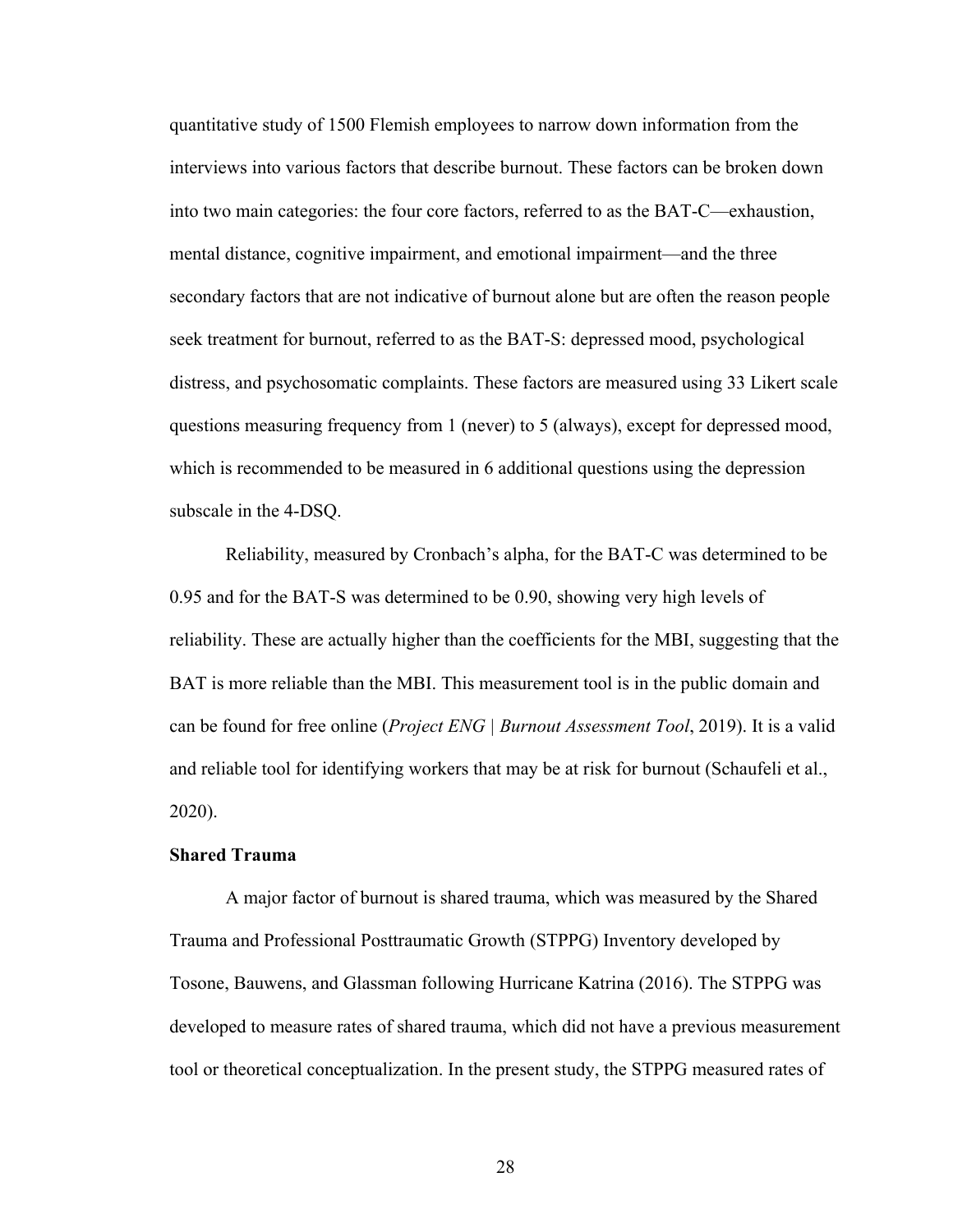shared trauma among hospital workers in order to better understand the severity and prevalence of shared trauma among different departments within the hospitals. It consists of 14 items answered on a 5-point Likert scale asking to what extent a participant feels an item is true for them. It measures three subscales: technique-specific shared trauma (4 items), personal trauma (3 items), and professional posttraumatic growth (7 items). The STPPG has a Cronbach's alpha of .88 and is considered to have good validity (Tosone et al., 2016). This tool is also in the public domain.

#### **Organizational Support**

To measure organizational support that potentially buffers the impact of trauma on burnout, the Indirect Trauma Organizational Capacity Index was used. This instrument was developed to measure the support organizations had provided before and after providing patient care during COVID-19 in order to measure how supported employees felt by the organization and how well the organization adapted to the situation (Holmes et al., 2021). It consists of 10 questions answered on a 5-point Likert scale that address how the organization had previously provided support to employees and how it had adapted to providing support during COVID-19 as hospital regulations shifted and the need for additional support became greater. The index has a Cronbach's alpha of 0.91 and is so far judged to have good validity and reliability (Holmes et al., 2021), although its recent development means that it has not yet been widely studied.

#### **Control Variables**

This study included demographic information collected on gender, which hospital participants work at, their role within their hospital, what department they work in, if they work day shift or night shift or regular office hours, number of years' experience in their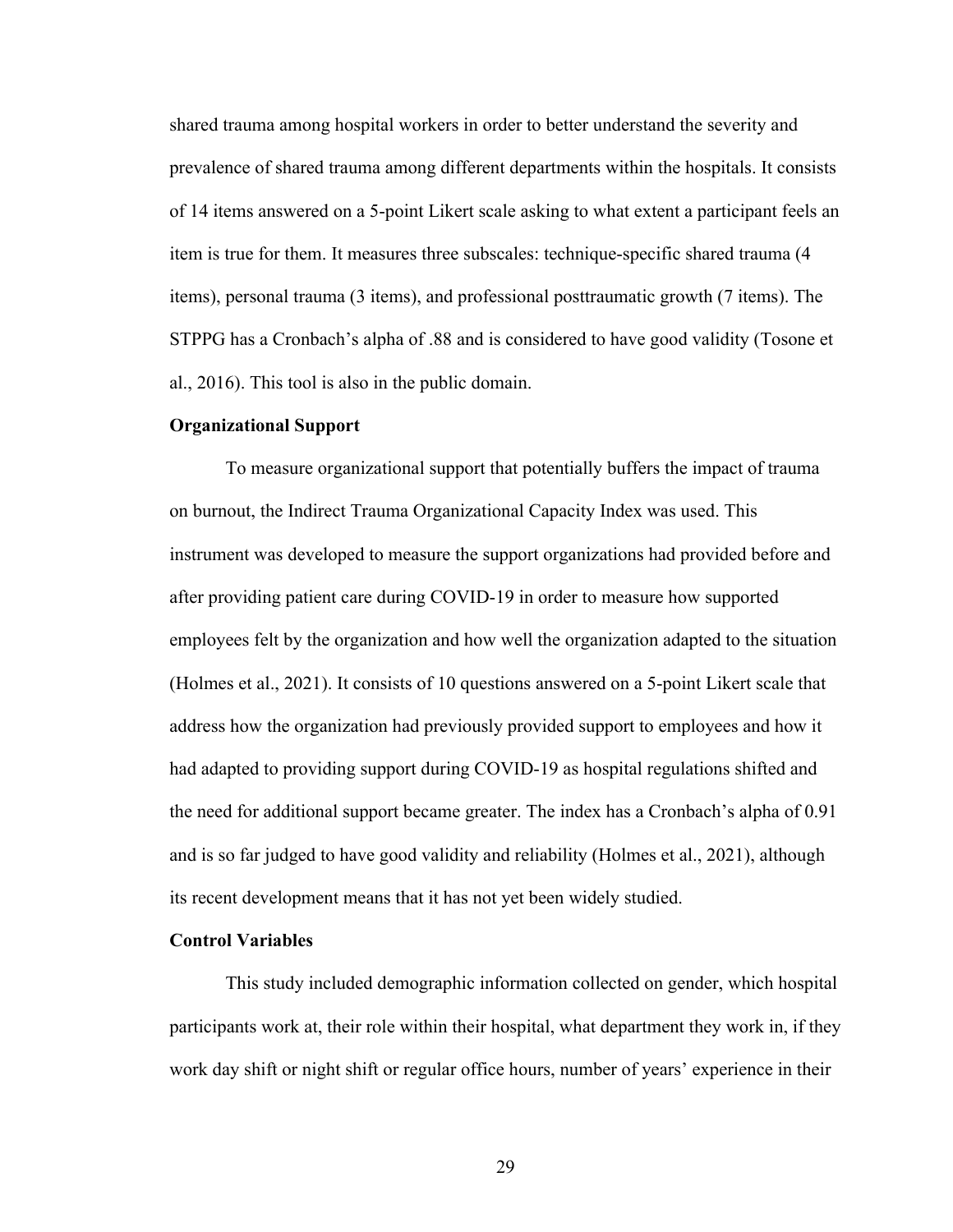field, how often they have had contact with COVID patients, and if they or a loved one has been severely ill with COVID. This helped to control for differences in management between hospitals and departments, as well as other factors that might affect the organizational support provided to employees. For example, if a hospital provides an exercise program to employees, but it is only open during the day, then night shift employees may not be able to access this support. The estimated frequency of contact with COVID-19 patients and the potential for personal experience with COVID-19 was also included to help determine the risk employees are at for shared trauma.

#### **Ethical Consideration and Data Collection**

The study survey utilized the SurveyMonkey platform to enable participants to fill out the survey online. A link to the survey was made available by hospital administration on news forums accessible only to employees. Due to difficulty obtaining a way to distribute survey to specific departments, this was necessary to distribute the survey to all employees, which included some non-hospital services and non-patient care departments. As the primary risk to the survey is a breach of confidentiality, the researcher applied for a Waiver of Documentation of Consent for the study, so study and consent information was be given at the beginning of the survey and participants were be asked to check a box indicating that they provided consent. Using demographic questions, the researcher was able to differentiate between departments, especially regarding roles that have direct patient contact and could possibly experience shared trauma. The survey does not ask for any identifying information, and due to the large number of employees within the three hospitals, it is very unlikely that a survey participant's answers could be linked back to them. However, participants were warned in the consent information that the primary risk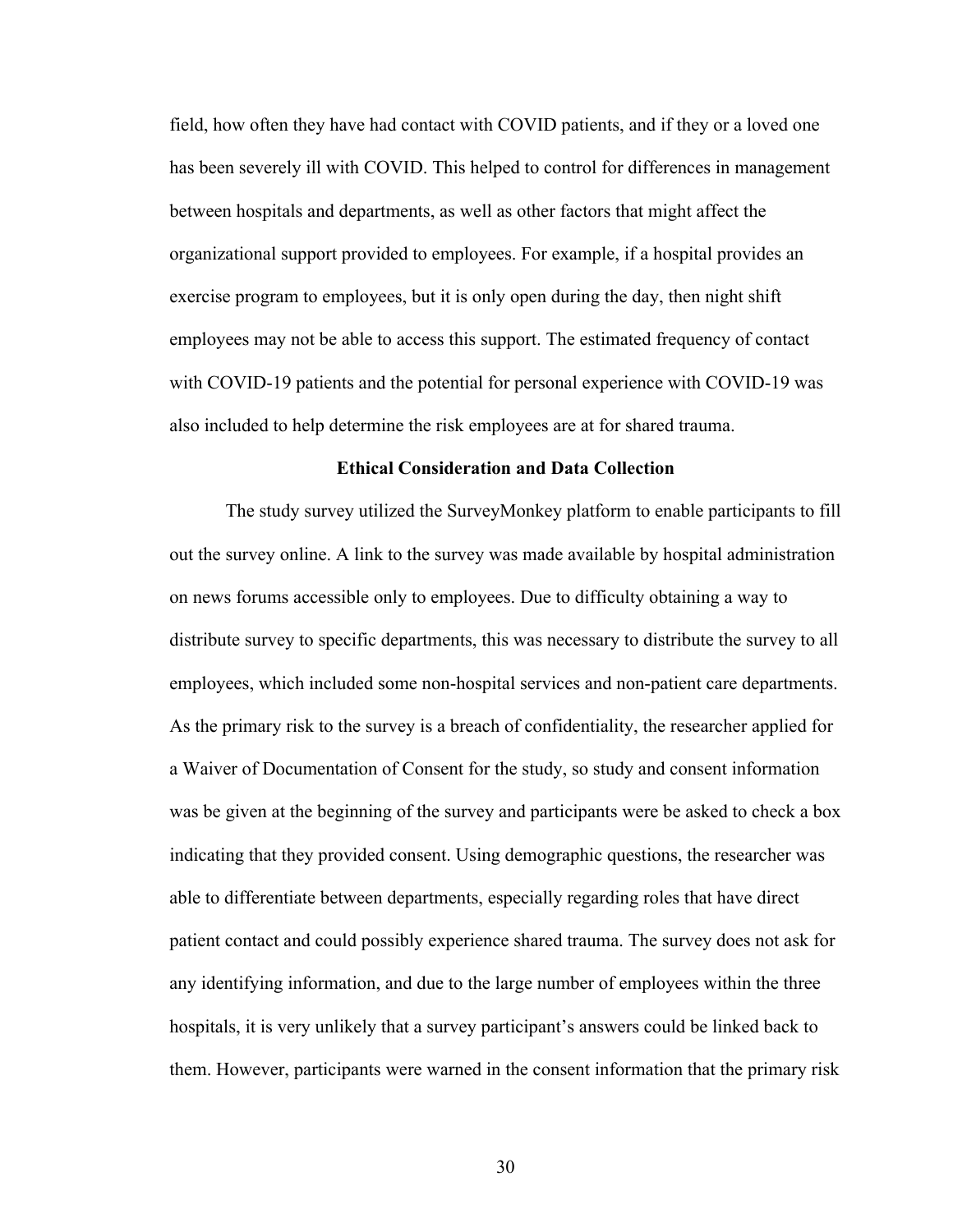in the study is a breach of confidentiality. In order to further protect the confidentiality of the participants, the data was stored on a password-protected flash drive, and only the primary investigator and faculty advisor had access to it. After the study is completed, the flash drive will be stored for three years and then wiped clean.

As this study only presents minimal risk to participants and does not collect identifying information, the researcher received an approval from the ACU Institutional Review Board (IRB) (see Appendix A). After obtaining IRB approval, the researcher sent the approval documentation to the hospital management and the hospital management made a news distribution post on their employee news forums containing a link to the online survey on the SurveyMonkey platform. The post was IRB approved and explained the research and stated that participation is completely voluntary. The researcher gave the participants a ten-day time frame from March 11, 2022, to March 20, 2022, in which to complete the survey due to limited time constraints and then stopped data collection.

#### **Data Analysis**

Data analyses were conducted using the Statistical Package for the Social Sciences (SPSS). Descriptive analysis resulted in information about the characteristics of the survey participants regarding the control variables and other sociodemographic information. An internal consistency reliability analysis was conducted for all three scales used in the survey as the developers of each reported the Cronbach's alpha. Cronbach's alpha is widely used to assess reliability of scales. This value refers to "the extent that correlations among items in a domain vary, there is some error connected with the average correlation found in any particular sampling of items" (Nunnally, 1978, p. 206). This ensured that the scales consistently measured the factor they were supposed to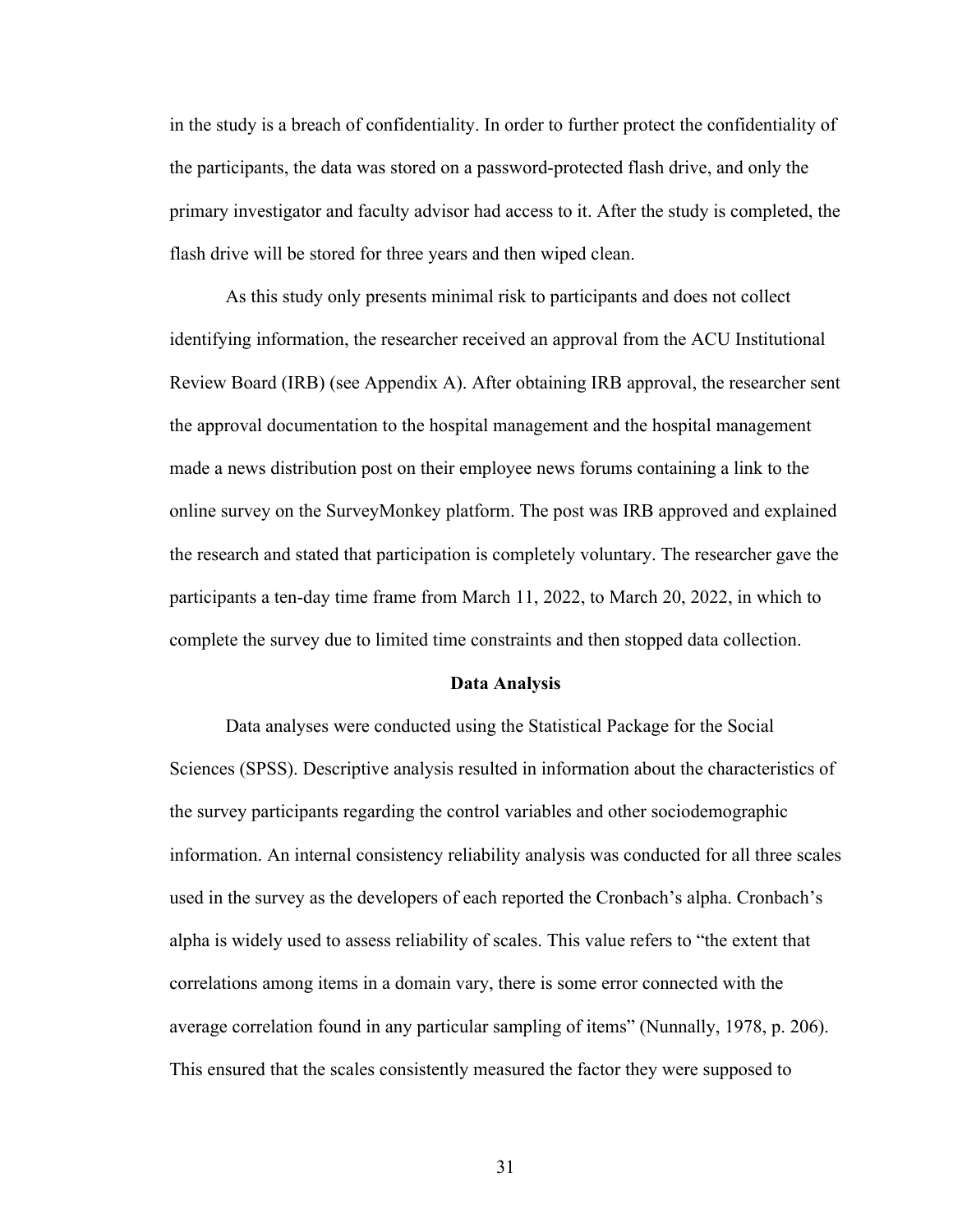measure. A high Cronbach's alpha indicates that the items in the scale are highly correlated, and thus the scale is highly reliable. Nunnally (1978) argued that an alpha of 0.60 or higher should be indicative of minimally adequate internal consistency. A hierarchical regression analysis was conducted to test the hypotheses described in the conceptual model (Figure 1). The moderating effects were analyzed and plotted in a graph by using the Process v4.0 macro developed by Andrew Hayes (Hayes, 2017) (see Figure 2).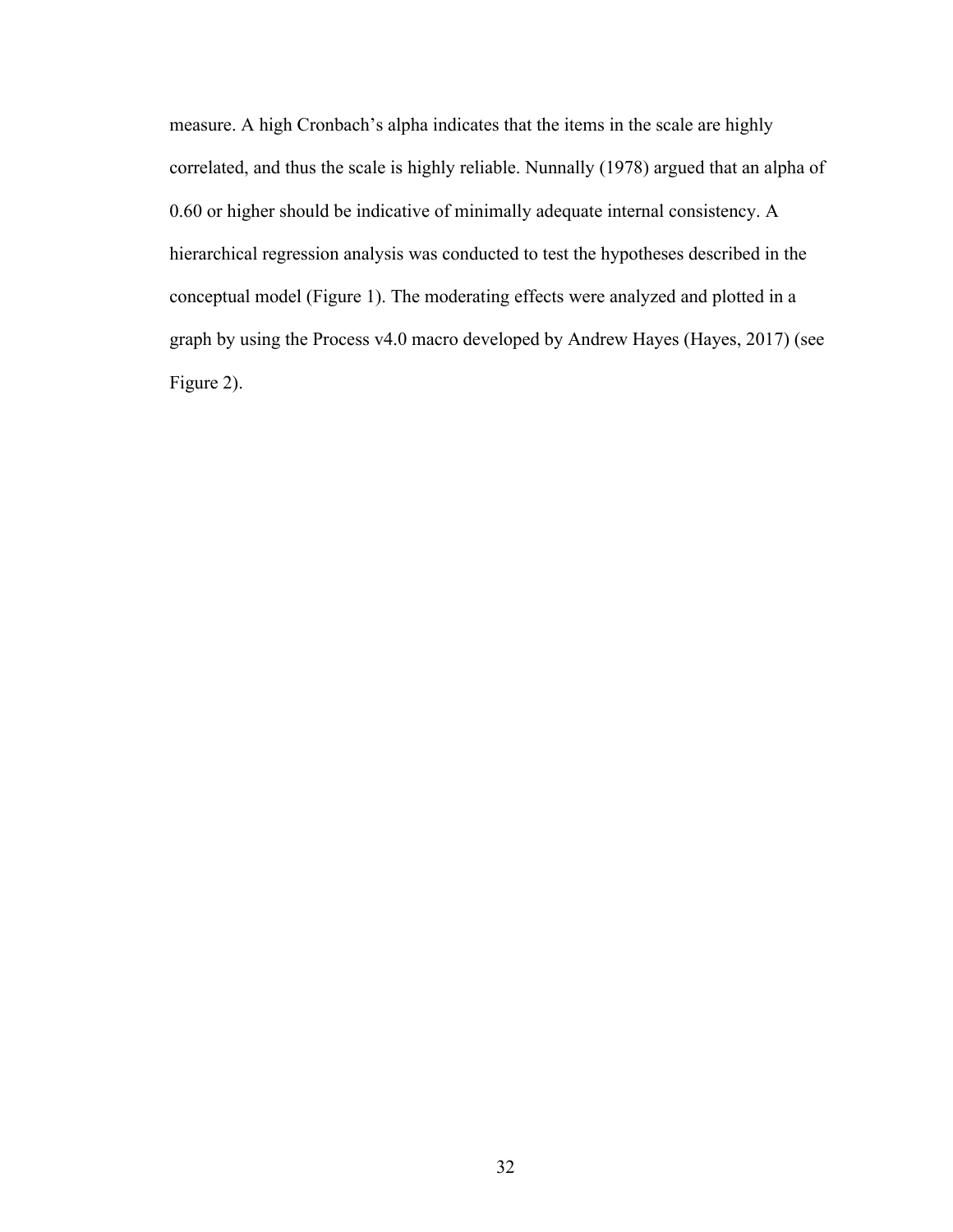## CHAPTER IV

#### FINDINGS

#### **Participants**

The survey collected data for 87 cases. The working sample includes 84 cases after deleting three cases that were missing most of the variables. Tables 1 and 2 present descriptive statistics about the survey participants' demographic background. The study participants in this sample were mostly female (90.5%). The overwhelming majority of respondents came from one hospital campus (92.9%). The three largest healthcare roles represented in the sample were nurses (RNs and LVNs) (54.8%), other roles involving direct patient contact (CNAs, radiology techs, phlebotomists, transport teams) (16.7%), and case manager/social workers (14.3%), representing 85.8% of the sample. Half of participants reported working full-time on day shift, and 32.1% reported working fulltime night shift, while 9.5% reported working full-time normal office hours, meaning that 91.6% of respondents work full time. A total of 60.7% of respondents have been hired in the past two years, which indicates that there have been a lot of staffing changes and turnover within this period. Unfortunately, the turnover rate for recent years was not available at the time of writing, so it is unknown if this is a significant difference from previous years. Of respondents, 20.2% reported working consistently on a COVID floor, and on a Likert scale describing frequency of contact with COVID positive patients, 35.7% of participants reported "sometimes," another 35.7% reported having "often," along with another 13.1% reporting "always" having contact with COVID-positive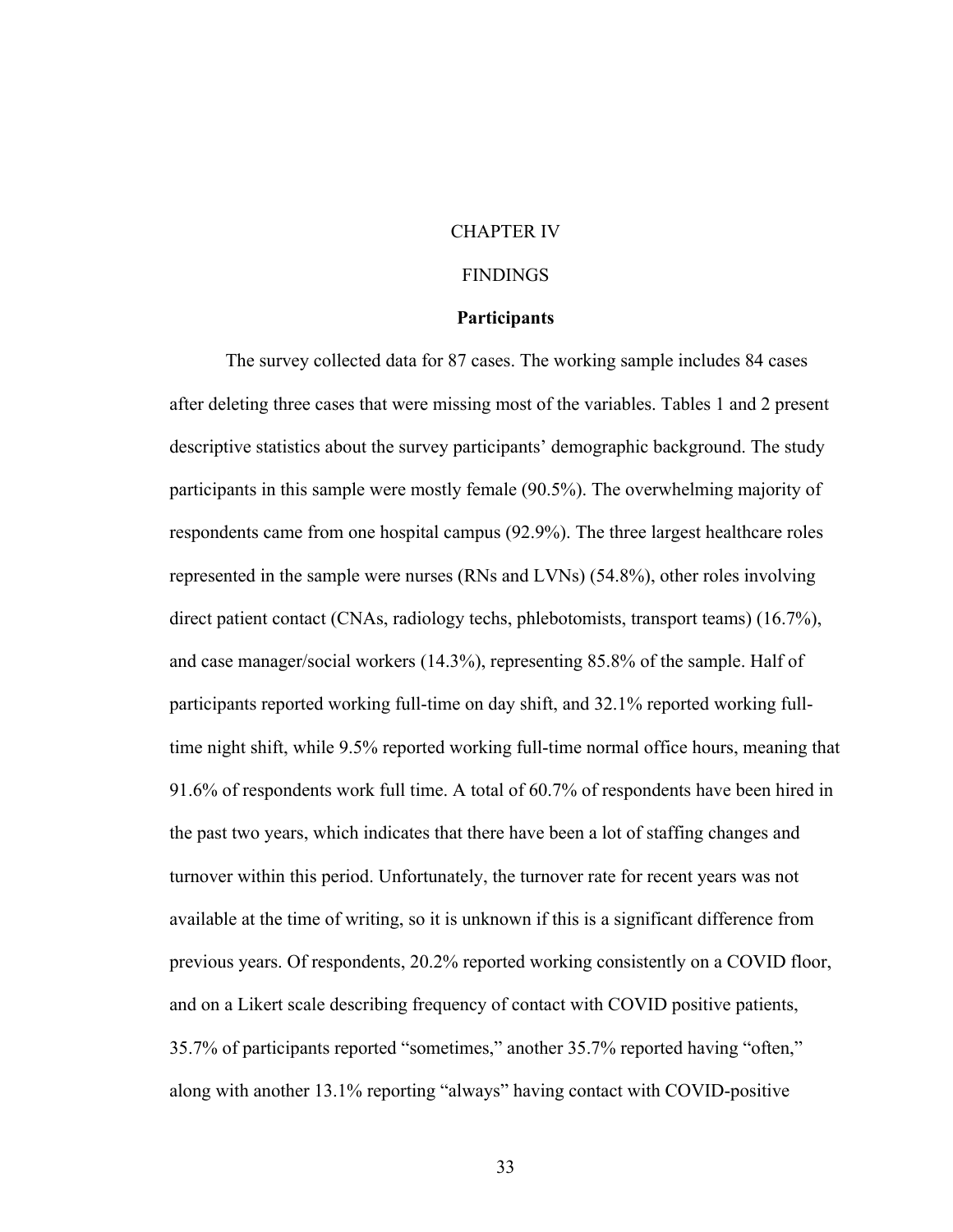patients. Together, 84.5% of participants reported having sometimes to constant contact with COVID positive patients. Finally, 41.7% of participants reported a loved one being seriously ill with COVID within the past two years.

# **Table 1**

| Variable      | Category                                                                                   | n              | $\%$ |
|---------------|--------------------------------------------------------------------------------------------|----------------|------|
| Gender        | Male                                                                                       | $\tau$         | 8.3  |
|               | Female                                                                                     | 76             | 90.5 |
|               | Prefer not to say                                                                          | 1              | 1.2  |
| <b>Branch</b> | Hospital 1                                                                                 | 78             | 92.9 |
|               | Hospital 2                                                                                 | $\overline{2}$ | 2.4  |
|               | Hospital 3                                                                                 | $\overline{2}$ | 2.4  |
|               | Other                                                                                      | $\overline{2}$ | 2.4  |
| Role          | Physician                                                                                  | $\mathbf{1}$   | 1.2  |
|               | Nurse (RN, LVN)                                                                            | 46             | 54.8 |
|               | Therapist (PT, OT, RT, ST)                                                                 | $\mathbf{1}$   | 1.2  |
|               | Case Manager/Social Worker                                                                 | 12             | 14.3 |
|               | Other role with direct patient contact (CNAs, radiology                                    | 14             | 16.7 |
|               | techs, phlebotomists, transport teams)                                                     |                |      |
|               | Administrative role (not day to day direct patient contact)                                | $\mathfrak{S}$ | 6    |
|               | Other                                                                                      | 5              | 6    |
| Specialty     | <b>ICU</b> or PACU                                                                         | $\overline{7}$ | 8.3  |
|               | Emergency                                                                                  | $\mathbf{1}$   | 1.2  |
|               | Women's and Children's services                                                            | 18             | 21.4 |
|               | A COVID-positive floor (choose this option if you've ever                                  | 17             | 20.2 |
|               | worked consistently on a COVID floor)                                                      |                |      |
|               | N/A                                                                                        | 41             | 48.8 |
| Schedule      | Full time day shift                                                                        | 42             | 50   |
|               | Part time day shift                                                                        | $\overline{4}$ | 4.8  |
|               | Full time night shift                                                                      | 27             | 32.1 |
|               | Part time night shift                                                                      | $\overline{2}$ | 2.4  |
|               | Full time normal office hours                                                              | 8              | 9.5  |
|               | Part time normal office hours                                                              | $\mathbf{1}$   | 1.2  |
| Time in       | 0-12 months                                                                                | 27             | 32.1 |
| current       | 1-2 years                                                                                  | 24             | 28.6 |
| position      | 3-5 years                                                                                  | 18             | 21.4 |
|               | $6-10$ years                                                                               | 8              | 9.5  |
|               | $11-15$ years                                                                              | $\overline{4}$ | 4.8  |
|               | $16+$ years                                                                                | 3              | 3.6  |
|               | Time in current profession (years) $n=52$ Min: $0 \sim \text{Max: } 46$ $M=10.69$ SD=10.77 |                |      |

*Characteristics of the Sample (*N *=84a )*

*Note. a Total number of the variable varies due to missing data.*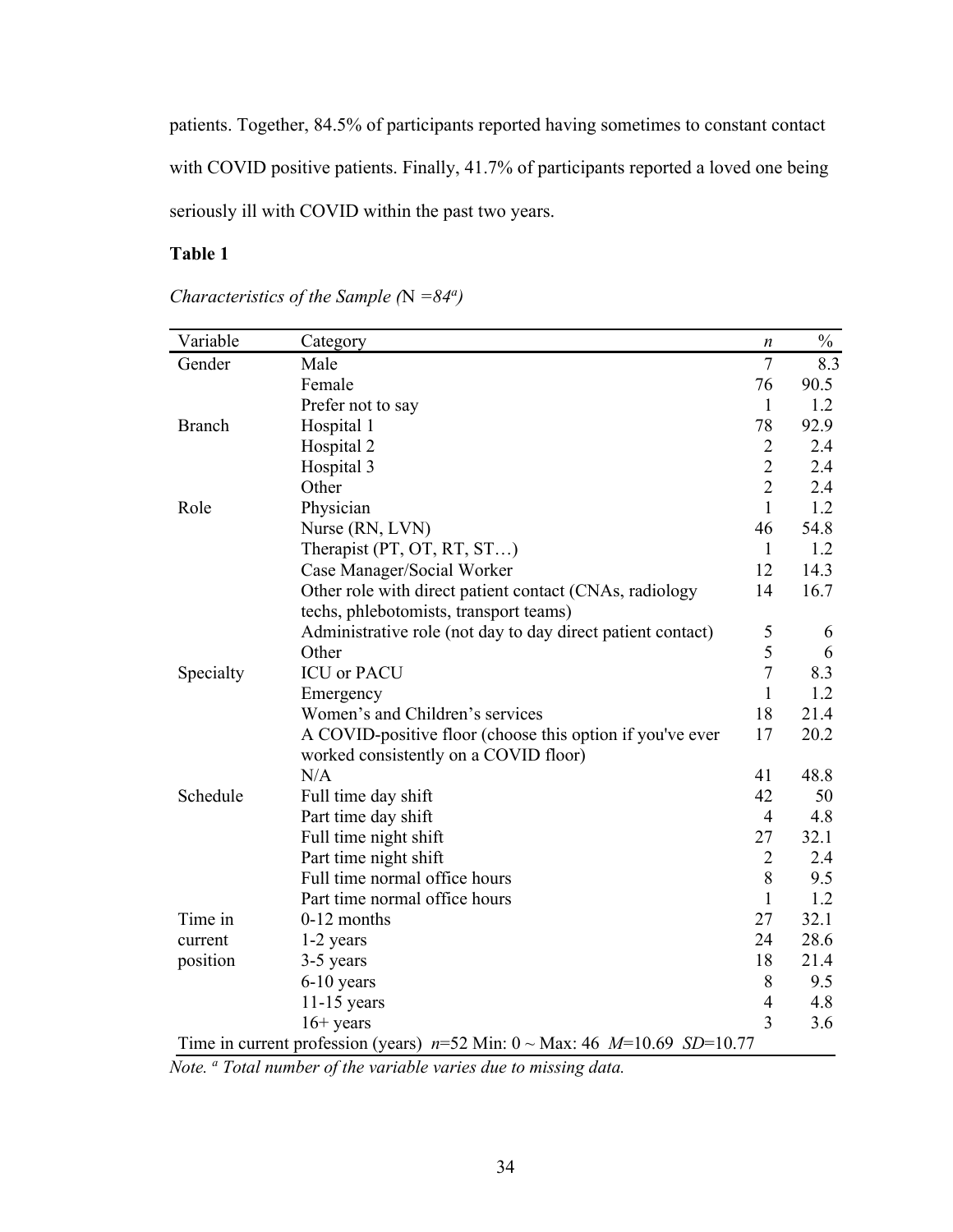#### **Table 2**

| Variable                                   | Category             | n   | $\%$    |
|--------------------------------------------|----------------------|-----|---------|
| COVID contact                              | Never/no contact     |     | 4.8     |
|                                            | Rare                 |     |         |
| Sometimes                                  |                      | 30  | 35.7    |
|                                            | Often                |     | 30 35.7 |
|                                            | Always/daily contact | -11 | 13.1    |
| Severely ill due to COVID among loved ones | Yes                  | 35  | 41.7    |
|                                            | No<br>49             |     | 58.3    |

*COVID-Related Information (*N *=87)*

#### **Descriptive Statistics of Major Variables**

Table 3 presents information about three scales used in this study. For each subscale of each scale, a reliability test was used for the given items. Except for one, the Cronbach's alphas of all sub-scales were bigger than a widely used cut-off point of .7. Therefore, the scores on the given items were averaged to generate a composite value to measure based on the instructions of the scales. One of the sub-scales for Shared Trauma (technique specific shared trauma) yielded a low alpha of .603. By eliminating Item 4, the internal consistency reliability was increased to .656. It is recommended that a multi-item scale should include three or more items, so a decision was made to use the 3-item scale because it is close to .7.

The distribution of the composite variable for burnout exhaustion has a mean of 3.29 with a standard deviation of 0.92. Based on the criteria, this group seems to have moderate level of exhaustion related to burnout. The variable for technique specific shared trauma has a mean 3.11 of with a standard deviation of 0.69. Based on the criteria, this group seems to have experienced a moderate level of shared trauma related to their practice techniques. The variable for shared trauma professional growth has a mean of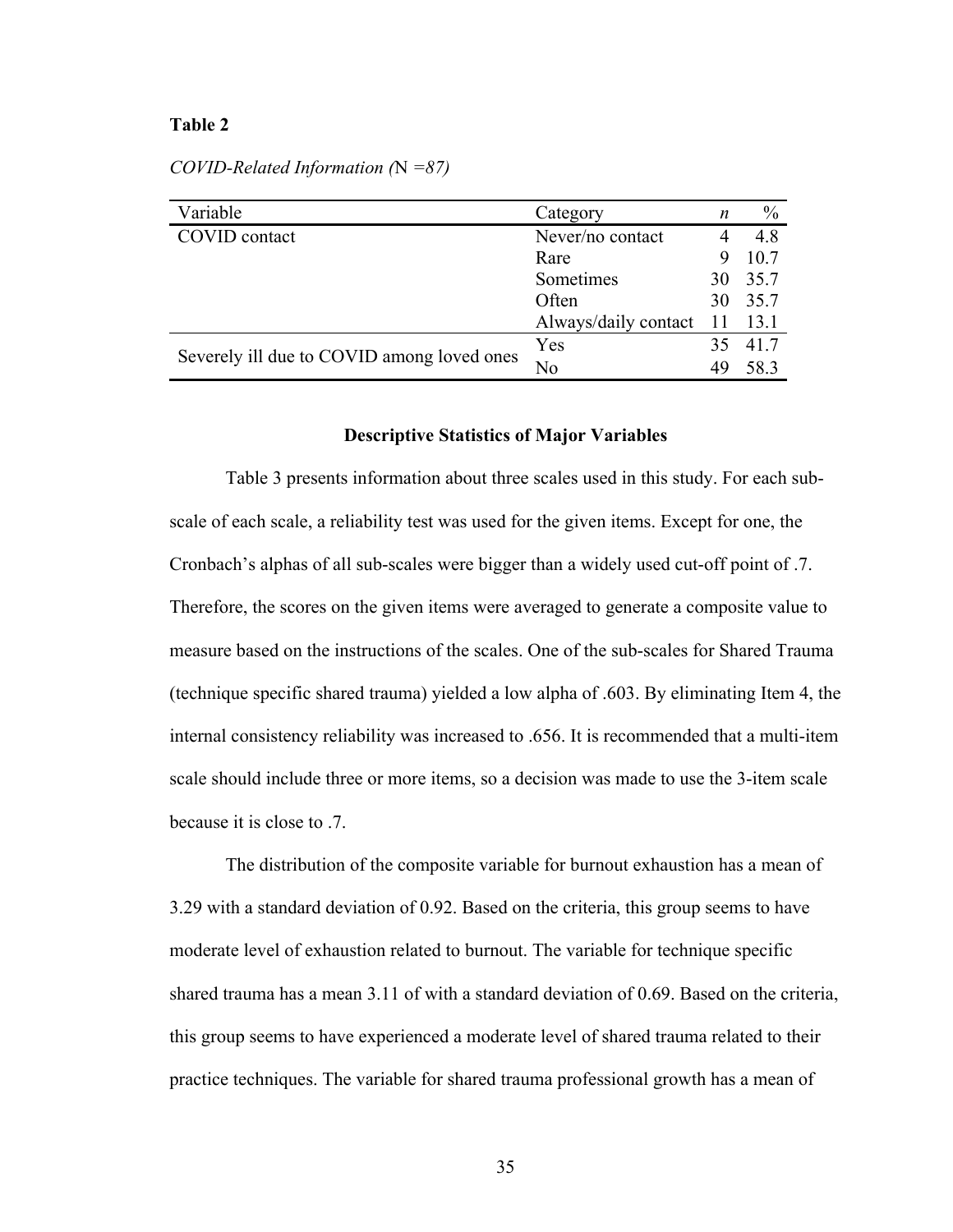3.38 with a standard deviation of 0.62. Based on the criteria, this sample seems to have experienced a moderate level of professional growth due to the experience of shared trauma. The participants seem to have experienced low levels of cognitive and emotional impairment with means of 2.32 and 0.81 and standard deviations of 0.81 and 0.72 respectively. The participants also seem to have experienced low levels of personal shared trauma, with a mean of 2.49 and standard deviation of 0.92. When compared to the other factors of shared trauma, this is significantly lower, indicating that participants seemed to have shared trauma in the areas of technique specific trauma and professional growth, which are related more to the traumatic experiences and increased burden they experience at work, while having relatively little personal trauma from experiencing COVID in their personal lives.

For the burnout scale, the reliability analysis for the whole scale shows that there is an internal consistency between the four sub-scales (Cronbach's alpha = 0.885). For the shared trauma scale, the reliability analysis for the whole scale shows that there is no internal consistency between the three sub-scales (Cronbach's alpha = 0.337). It seems that the three sub-scales measure distinctive sub-constructs that are not related to each other.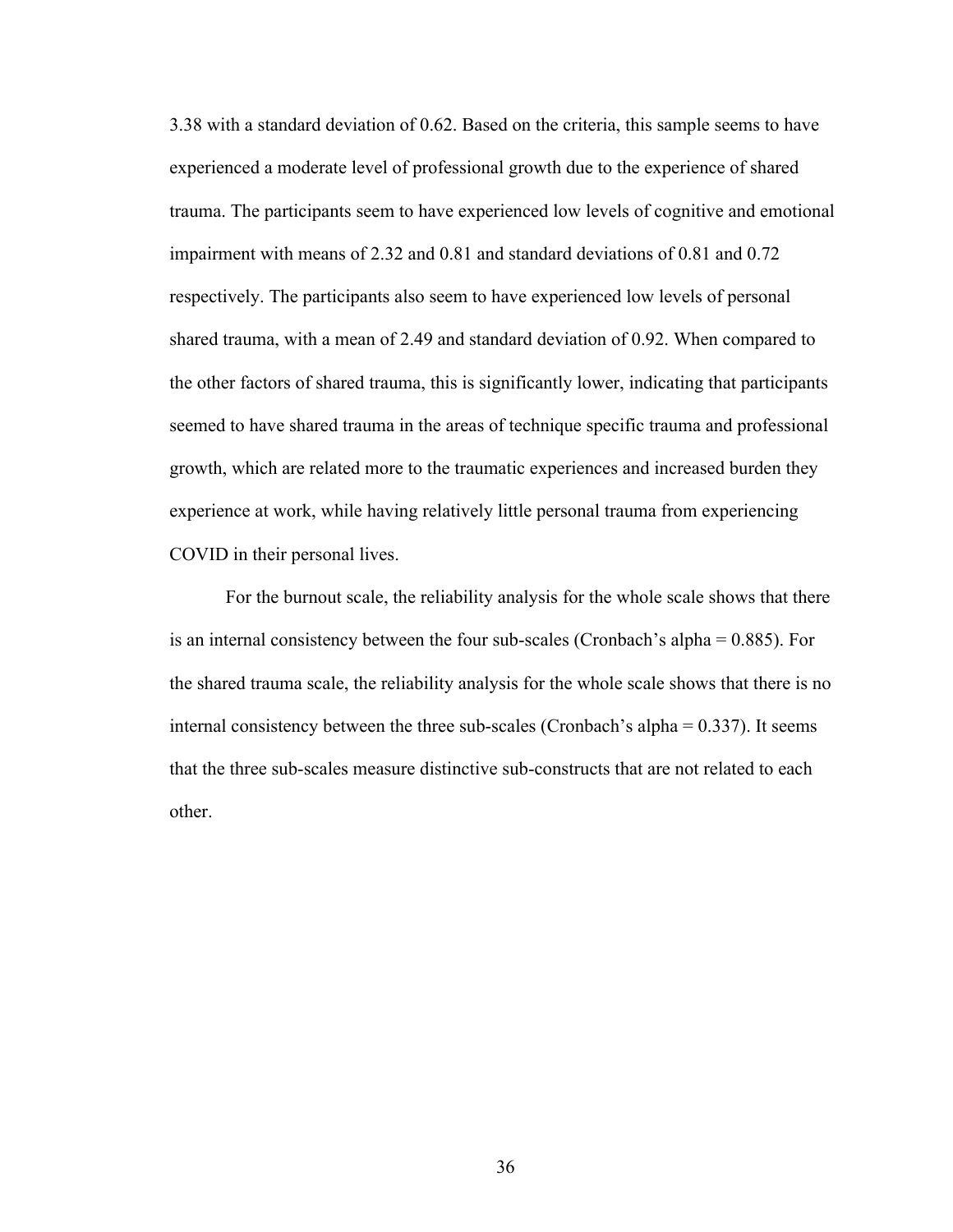## **Table 3**

| Composite variable                    | Item $#$ | Cronbach's alpha |      | Min Max | M    | SD   |
|---------------------------------------|----------|------------------|------|---------|------|------|
| <b>Burnout: Exhaustion</b>            | 8        | 0.951            | 1 25 | 5.00    | 3.29 | 0.92 |
| <b>Burnout: Mental Distance</b>       |          | 0.894            | 1.00 | 5.00    | 2.53 | 0.91 |
| <b>Burnout: Cognitive Impairment</b>  | 5        | 0.942            | 1.00 | 5.00    | 2.32 | 0.81 |
| <b>Burnout: Emotional Impairment</b>  | 5        | 0.888            | 1.00 | 4.40    | 2.07 | 0.72 |
| Shared Trauma: Technique <sup>a</sup> | 3        | 0.656            | 1.33 | 5.00    | 3.11 | 0.69 |
| Shared Trauma: Prof. growth           |          | 0.811            | 1.29 | 5.00    | 3.38 | 0.62 |
| <b>Shared Trauma: Personal</b>        | 3        | 0.921            | 1.00 | 5.00    | 2.49 | 0.92 |
| Org. Support prior to COVID           | 5        | 0.876            | 0.00 | 5.00    | 2.78 | 1.33 |
| Org. Support after COVID              |          | 0.819            | 1.00 | 5.00    | 2.99 | 1.00 |

*Descriptive Statistics and Internal Consistency*

*Note.* <sup>a</sup> *After deleting Item4 due to low alpha of .603*

#### **Factors of Burnout**

A multiple regression analysis was performed to test the following hypotheses regarding the moderating effect of organizational support on the relationship between shared trauma and burnout after COVID 19. Because the predictors and outcome variables included multiple sub-scales (3 shared trauma subscales and 4 burnout subscales), 12 regression analyses were conducted. Among 12 analyses, only 1 regression model revealed a moderating effect of *Organizational Support* between *Shared Trauma-Technique* and *Burnout-Cognitive Impairment* (Beta = .367, *t* = 2.487, *p* = .015), shown in Table 4. This suggests that participants suffering from shared trauma in relation to their field of practice suffer less cognitive impairment in regard to burnout when they feel supported by their employer.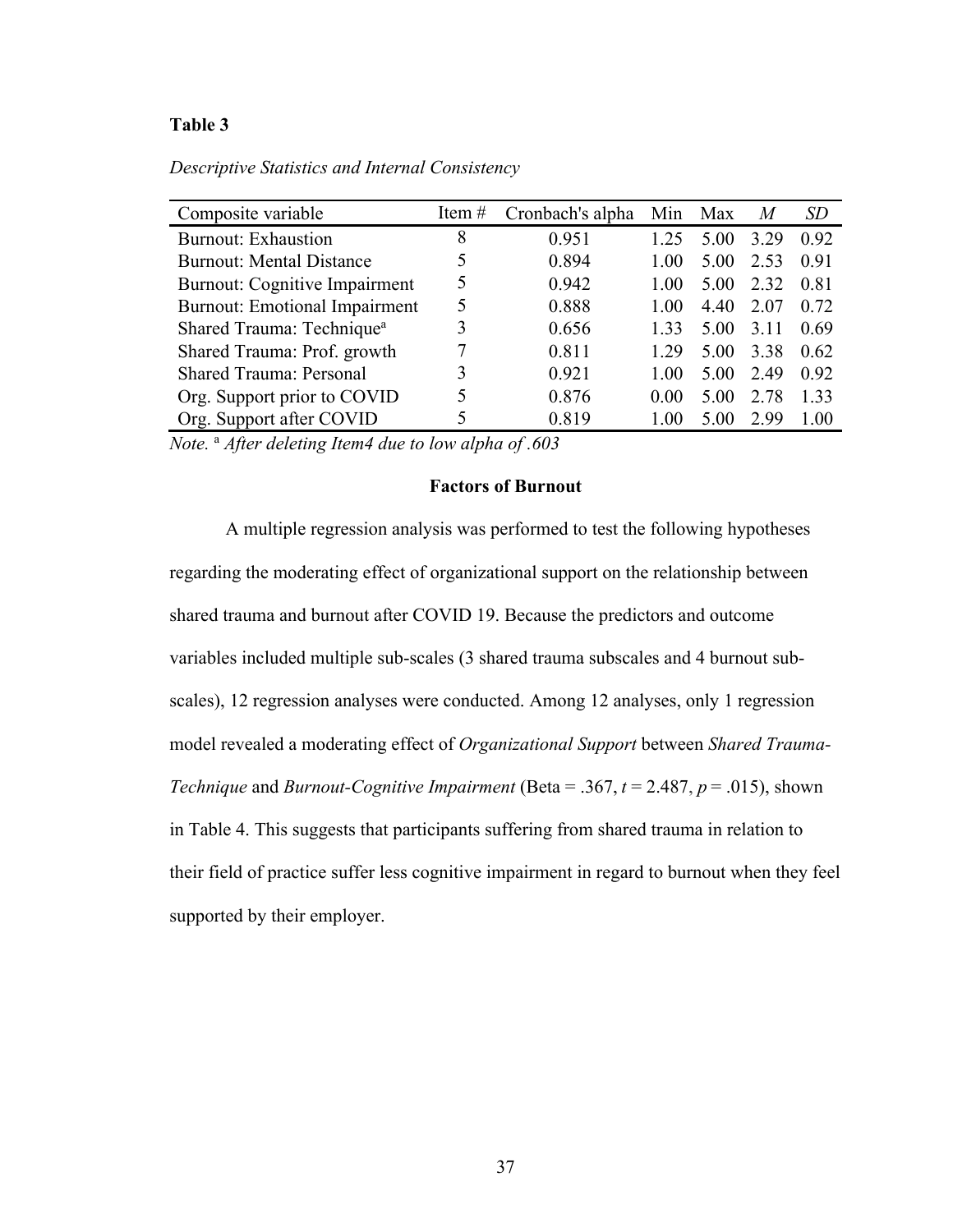## **Table 4**

|                         |          | Model1 |          | Model <sub>2</sub> |
|-------------------------|----------|--------|----------|--------------------|
| Factor                  |          |        |          |                    |
| TimePosition            | $-0.374$ | 0.710  | $-0.612$ | 0.543              |
| ContactCovid            | 1.224    | 0.225  | 0.916    | 0.363              |
| <b>ICU</b> emergency    | $-0.846$ | 0.401  | $-1.389$ | 0.170              |
| Shared Trauma-Technique | 0.650    | 0.518  | $-2.14$  | 0.036              |
| Organizational support  | $-1.969$ | 0.053  | $-2.849$ | 0.006              |
| Trauma x Org. support   |          |        | 2.487    | 0.015              |

*A Multiple Linear Regression (MLR) Model of Burnout-Cognitive Impairment (*N *= 71)*

A further analysis was conducted to generate a visual representation of the interaction effect using the Hayes' Process (Hayes, 2017), shown in Figure 2. This approach confirmed the interaction effect  $(b = 0.37, t = 2.49, p = 0.02, LLCI = 0.07,$  $ULCI = 0.66$ ) after controlling for other covariate variables as well as the main effects of the independent variable (i.e., Shared Trauma-Technique) and the moderator (i.e., Organizational support during pandemic). The slopes in Figure 2 show that the effect of shared trauma on burnout is conditional depending on different levels of organizational support. Although the moderating effect was statistically significant (i.e., rejecting the null hypothesis), the result was not consistent with the research hypothesis (i.e., buffering effect).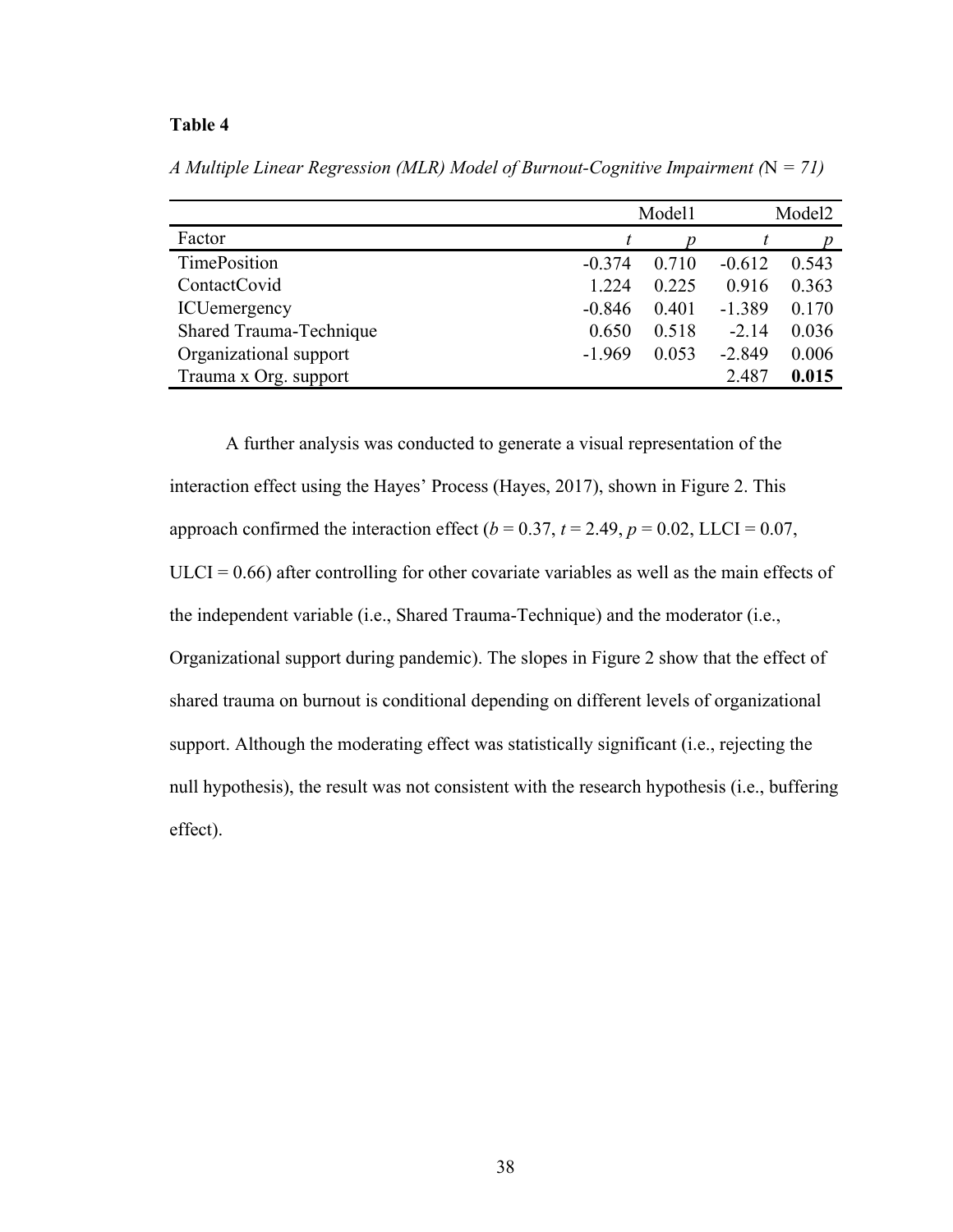## **Figure 2**



*Interaction Effect of Organizational Support* 

The Hayes' Process also presents the results of a further analysis (i.e., simple slopes analyses) that test the statistical significance of each slope. The slope for the high level of organizational support was statistically significant, suggesting that the slope for the case of high organizational support  $(b = 0.63, t = 2.474, p = 0.016)$  was positive, meaning that burnout increases as shared trauma increases. The slopes for the other cases (i.e., mid and low levels of organizational support during pandemic) were not statistically significant.

Since the moderating effect was not statistically significant in the rest of the regression models, Table 5 presents the results of a model that excludes the interaction term (i.e., this kind of model is called a direct model versus a moderating model). Due to missing data for some variables, 71 cases were included for each regression model. In this model, organizational support and the shared trauma subscales of professional growth and personal trauma have no significant effect on the burnout subscale of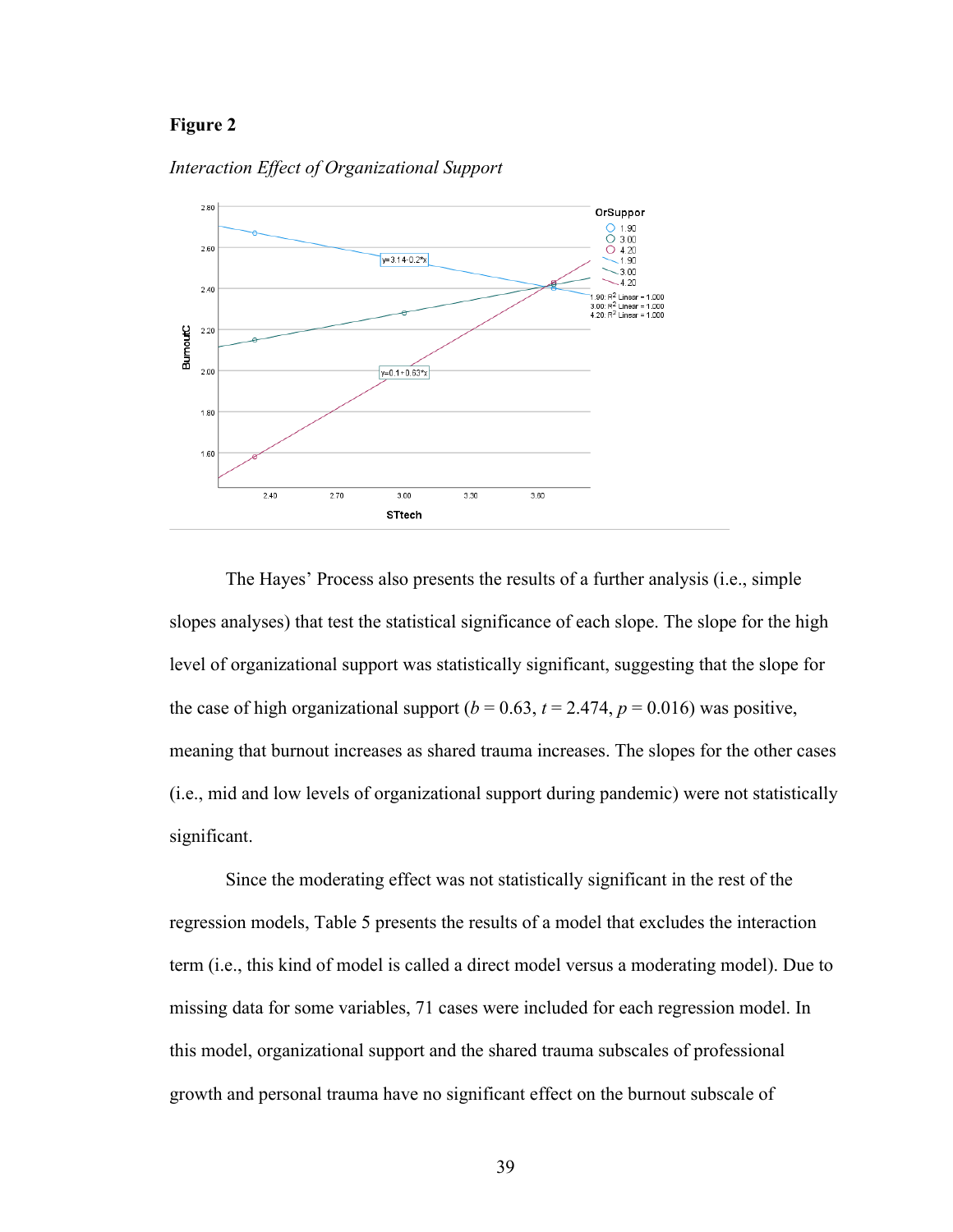cognitive impairment. The shared trauma subscale of personal trauma does show a significant impact on the burnout subscales of exhaustion ( $t = 3.452$ ,  $p = 0.001$ ), mental distance ( $t = 5.005$ ,  $p < 0.001$ ), and emotional impairment ( $t = 2.730$ ,  $p = 0.008$ ), suggesting that personal trauma increases the experience of these aspects of burnout. Organizational support was shown to have a significant effect on all subscales of burnout except for cognitive impairment, when, as previously explained, organizational support only moderates the effects of technique specific shared trauma on burnout.

The data seems to support the first two hypotheses of this study; shared trauma does increase the risk of burnout, and organizational support does decrease the risk of burnout. However, the data does not show a strong moderating or buffering effect of organizational support on the relationship between shared trauma and burnout, which disproves the third hypothesis proposed in this study.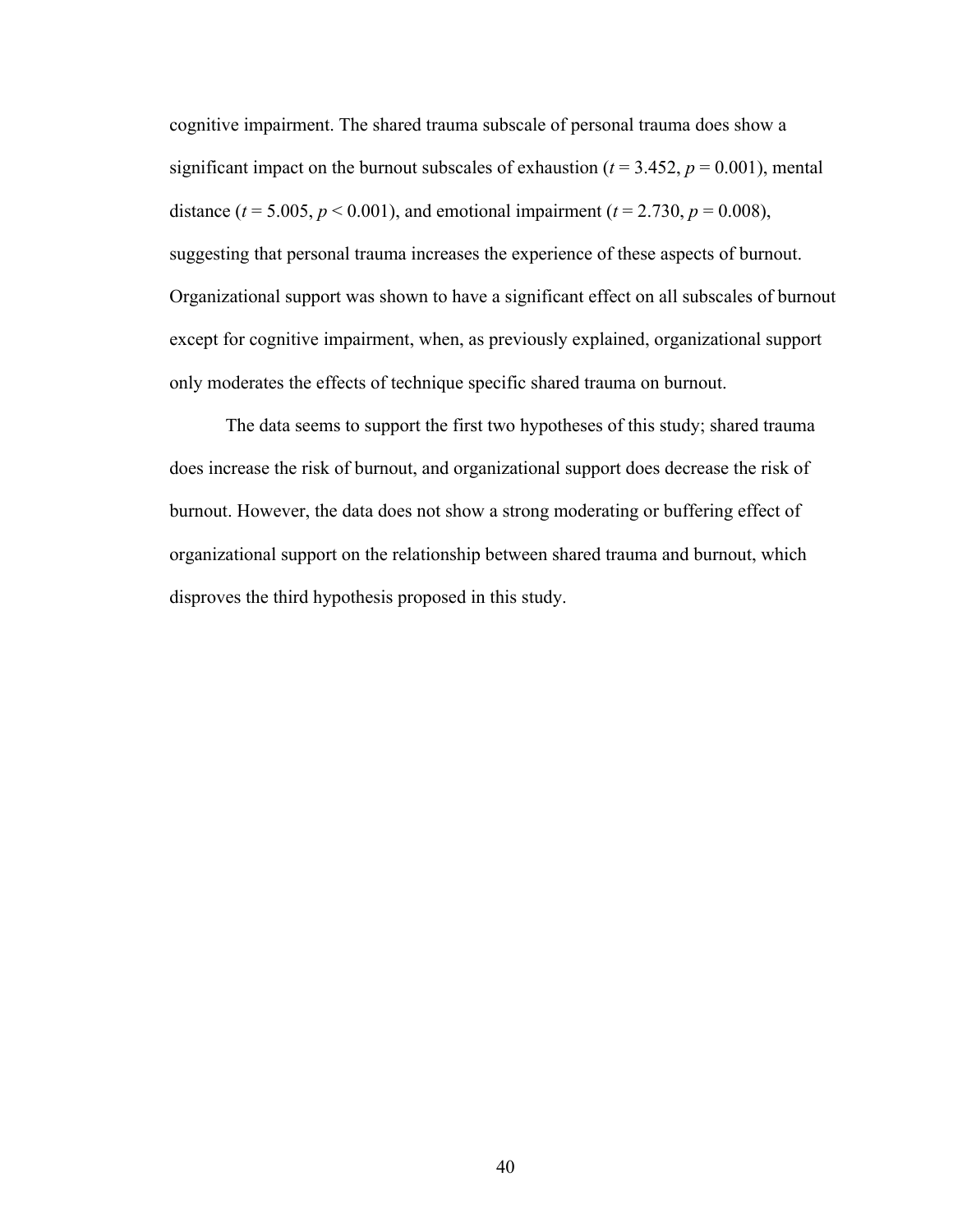# **Table 5**

|                      | <b>Burnout</b> |                  |                        |                  |            |                  |                          |                |
|----------------------|----------------|------------------|------------------------|------------------|------------|------------------|--------------------------|----------------|
|                      | <b>Burnout</b> |                  | <b>Burnout</b>         |                  | Cognitive  |                  | <b>Burnout Emotional</b> |                |
|                      | Exhaustion     |                  | <b>Mental Distance</b> |                  | Impairment |                  | Impairment               |                |
| Factor               | t              | $\boldsymbol{p}$ | t                      | $\boldsymbol{p}$ | t          | $\boldsymbol{D}$ | $\boldsymbol{t}$         | $\overline{P}$ |
| <b>TimePosition</b>  | $-1.318$       | 0.192            | $-0.341$               | 0.735            |            |                  | $-0.938$                 | 0.352          |
| ContactCovid         | 0.556          | 0.580            | 0.683                  | 0.497            |            |                  | $-0.028$                 | 0.978          |
| ICUemergency         | $-1.627$       | 0.108            | $-1.413$               | 0.163            |            |                  | $-0.486$                 | 0.629          |
| Shared Trauma-       | 1.068          | 0.290            | 1.126                  | 0.264            |            |                  | $-0.286$                 | 0.776          |
| Technique            |                |                  |                        |                  |            |                  |                          |                |
| <b>OrSupportPost</b> | $-3.512$       | 0.001            | $-3.276$               | 0.002            |            |                  | $-2.441$                 | 0.017          |
| <b>TimePosition</b>  | $-1.032$       | 0.306            | $-0.274$               | 0.785            | $-0.514$   | 0.609            | $-0.884$                 | 0.380          |
| ContactCovid         | 0.455          | 0.65             | 0.72                   | 0.474            | 1.365      | 0.177            | $-0.073$                 | 0.942          |
| ICUemergency         | $-1.574$       | 0.12             | $-1.34$                | 0.185            | $-0.819$   | 0.416            | $-0.500$                 | 0.619          |
| Shared Trauma-       | 1.737          | 0.087            | 0.657                  | 0.514            | $-0.509$   | 0.612            | 0.083                    | 0.934          |
| Professional         |                |                  |                        |                  |            |                  |                          |                |
| Growth               |                |                  |                        |                  |            |                  |                          |                |
| OrSupportPost        | $-3.853$       | < .001           | $-3.301$               | 0.002            | $-1.783$   | 0.079            | $-2.396$                 | 0.019          |
| TimePosition         | $-1.337$       | 0.186            | $-0.248$               | 0.805            | $-0.354$   | 0.725            | $-0.839$                 | 0.404          |
| ContactCovid         | 0.437          | 0.663            | 0.517                  | 0.607            | 1.193      | 0.237            | $-0.304$                 | 0.762          |
| <b>ICU</b> emergency | $-1.386$       | 0.171            | $-1.132$               | 0.262            | $-0.69$    | 0.492            | $-0.285$                 | 0.777          |
| Shared Trauma-       | 3.452          | 0.001            | 5.005                  | < .001           | 1.484      | 0.143            | 2.730                    | 0.008          |
| Personal             |                |                  |                        |                  |            |                  |                          |                |
| <b>OrSupportPost</b> | $-3.217$       | 0.002            | $-3.015$               | 0.004            | $-1.744$   | 0.086            | $-2.148$                 | 0.035          |

# *Multiple Linear Regression (MLR) Models of Burnout (*N *= 71)*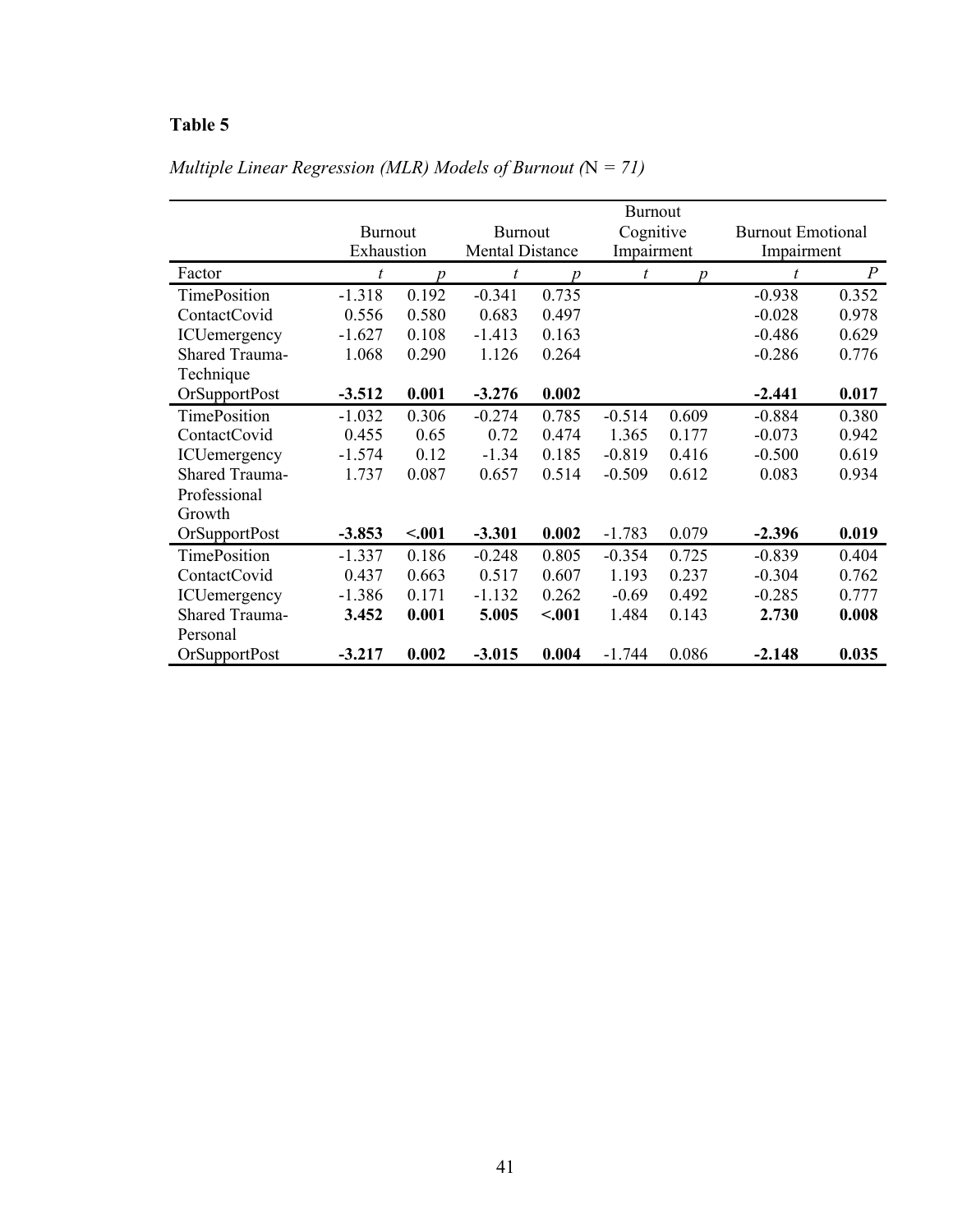## CHAPTER V

#### DISCUSSION

This study was conducted with participants from healthcare settings in rural West Texas, and consisted mainly of full-time nurses, case managers, social workers, and other direct care providers that reported regular contact with COVID-positive patients. A majority of the participants (60.7%) had been hired within the last two years, indicating a rather high rate of turnover during the course of the pandemic. Reliability tests were conducted on each subscale used in the survey to ensure the variables were being measured accurately and consistently, resulting in one item being eliminated from the technique specific shared trauma subscale to ensure greater reliability. It is important to note that the four subscales for burnout were all found to be internally consistent, indicating that the subscales measure related constructs, while the three subscales for shared trauma were not consistent, indicating that the three subscales measure distinct and separate constructs.

The means for the subscales indicated that the sample experienced moderate levels of exhaustion, technique specific shared trauma, and professional growth, while experiencing low levels of cognitive and emotional impairment and personal trauma. Overall, this could indicate that the sample experienced more distress from increased job pressures and stresses without this distress affecting their personal life and judgment. Many professions in healthcare advocate for a degree of separation between work life and personal life; if healthcare providers were practiced at maintaining that boundary, it could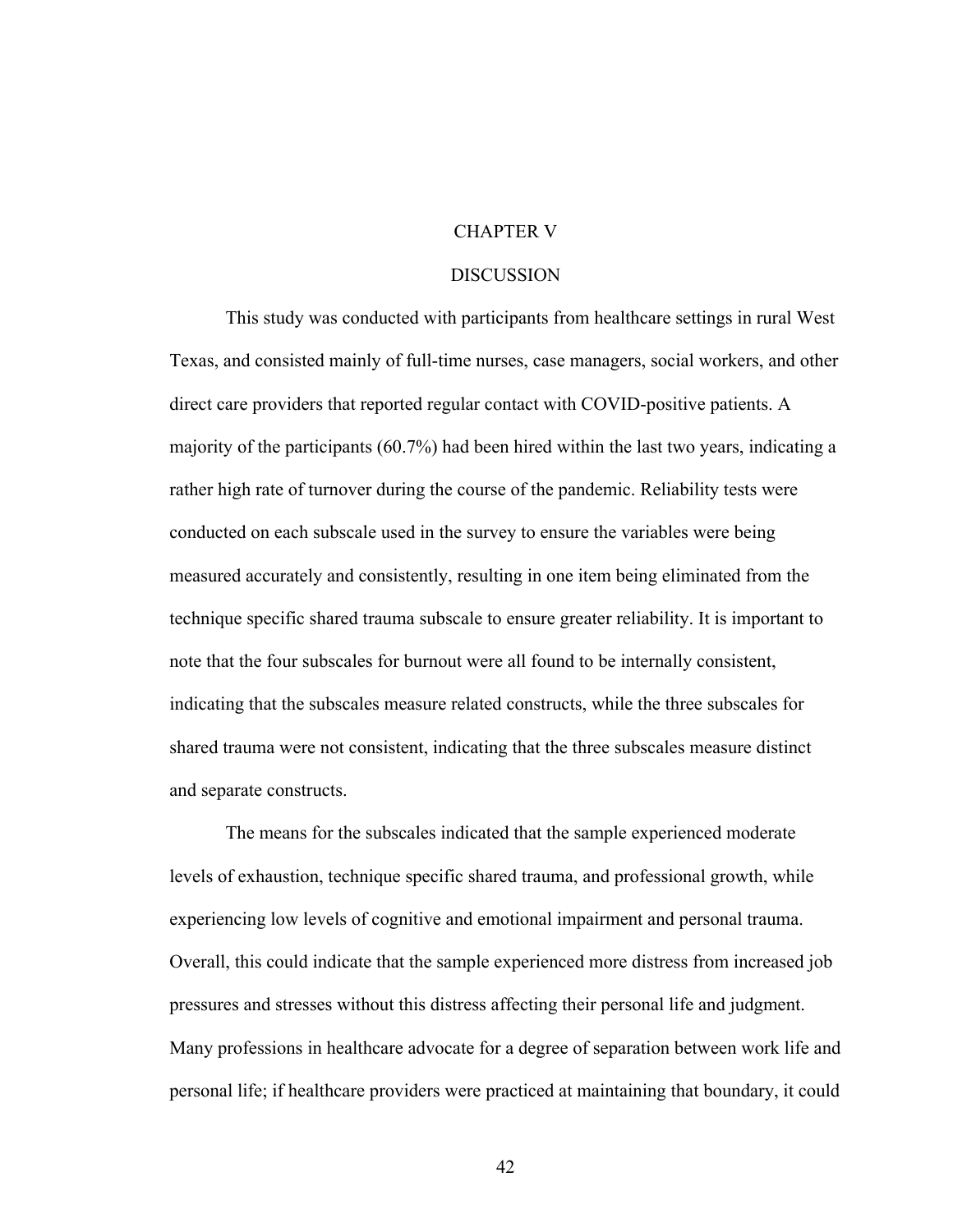potentially have helped them to keep the increased job stress from affecting their personal lives, resulting in the variation between the subconstructs of burnout and shared trauma measured in the study. Further and more detailed studies would be needed to confirm or refute this potential explanation.

The medium to low levels of trauma and burnout may be surprising; from the available literature studied prior to conducting the survey, it seemed that levels of anxiety and depression and negative reactions to increased job pressure studied through various trauma lenses were prominent and widespread among healthcare professionals. However, most of the literature was published within the first year and a half of the pandemic, and many of those studies were conducted within the first year, or even the first few months, of the pandemic. As this survey was conducted two years into the pandemic, the context has changed; much more is known about COVID-19 now than there was at the beginning of the pandemic, and as the public has experienced multiple waves and new variants, people seem to have adapted to this new fact of life. The availability of vaccines has also made COVID much more avoidable and less severe, which has helped the healthcare system avoid the panic that was often felt in the first few months of the pandemic. Perceptions of COVID and how we should approach it as a society have also changed greatly since the start of the pandemic, which could have interfered with the way survey participants responded. This could all contribute to the lower-than-expected levels of trauma and burnout amongst healthcare professionals in this study, and could be a reason to hope that those who are experiencing shared trauma and burnout may prove more resilient than expected as well.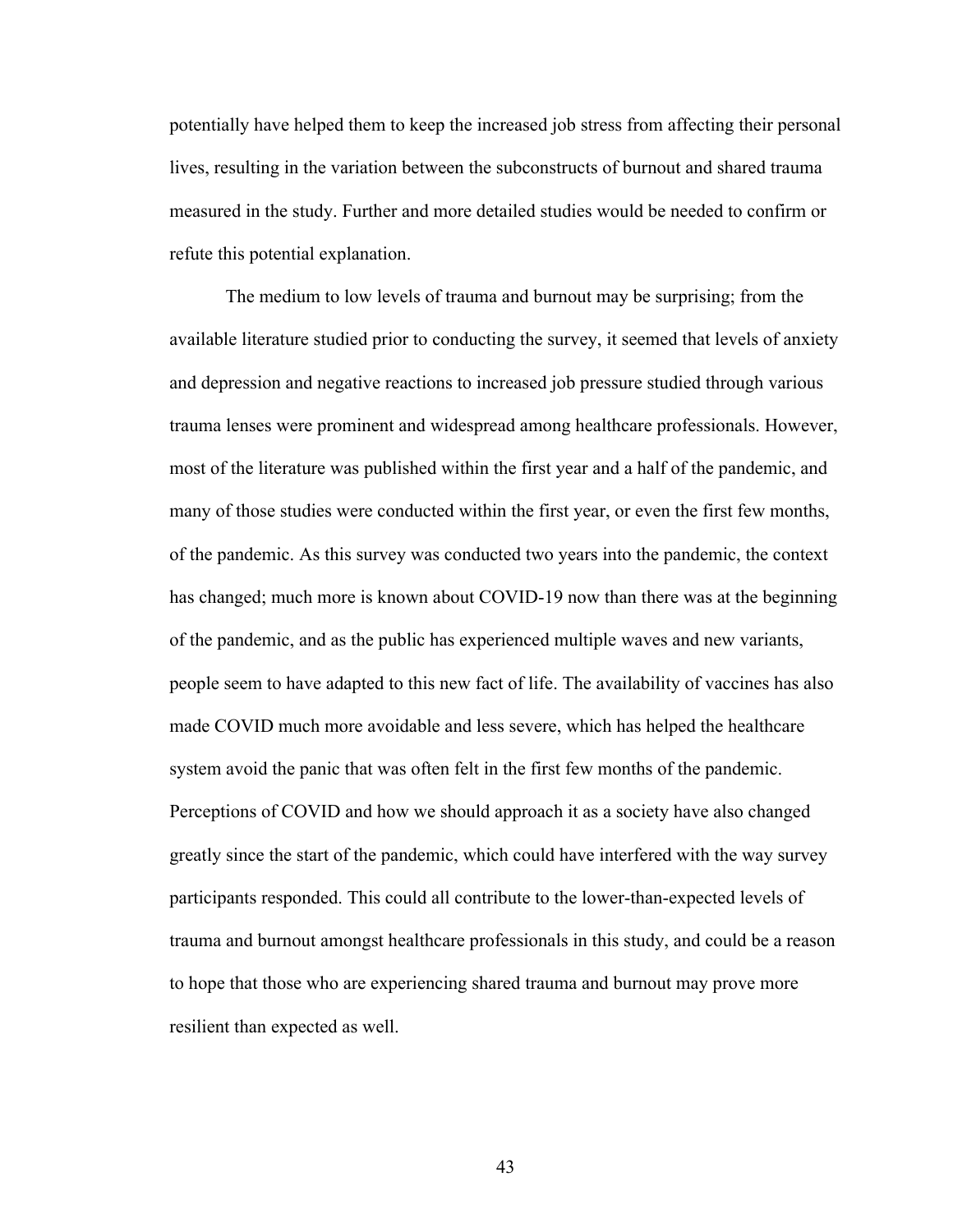There could be another explanation for the lower scores of shared trauma and burnout than expected; just as in the general public, there is a wide range of opinions within the medical field regarding COVID, especially in the rural West Texas sample being studied. Medical professionals who are more dismissive of COVID are likely going to experience stress and burden differently than their colleagues who are very serious about COVID, which could affect their scoring for the different subscales of shared trauma and burnout. On top of this, the shared trauma survey used in the study was developed with a sample of hurricane victims, which generally share similar perceptions about the traumatic event they have experienced (Tosone et al., 2016). This could potentially explain the lower reliability of the technique specific subscale of shared trauma, as people's opinions about COVID vary so widely, and the survey does not take this into account. All three subscales of shared trauma (technique specific, professional growth, and personal trauma) are vulnerable to the influence of the changes COVID perception can cause because they are rooted in how a person feels about their experience of working in a COVID environment. The subscales of burnout could also be affected by the perception of COVID; participants may be more or less exhausted if their colleagues and patients share or disagree with their personal views on COVID, and this could also affect the subscales of mental distance and emotional and cognitive impairment. The survey does not account for differences in perception, which could potentially lead to participants scoring differently using this survey than they might have otherwise, skewing the results.

Using the perception of vaccines as an example of differences in perception of COVID, there are at least four main groups of public opinion: people who get the vaccine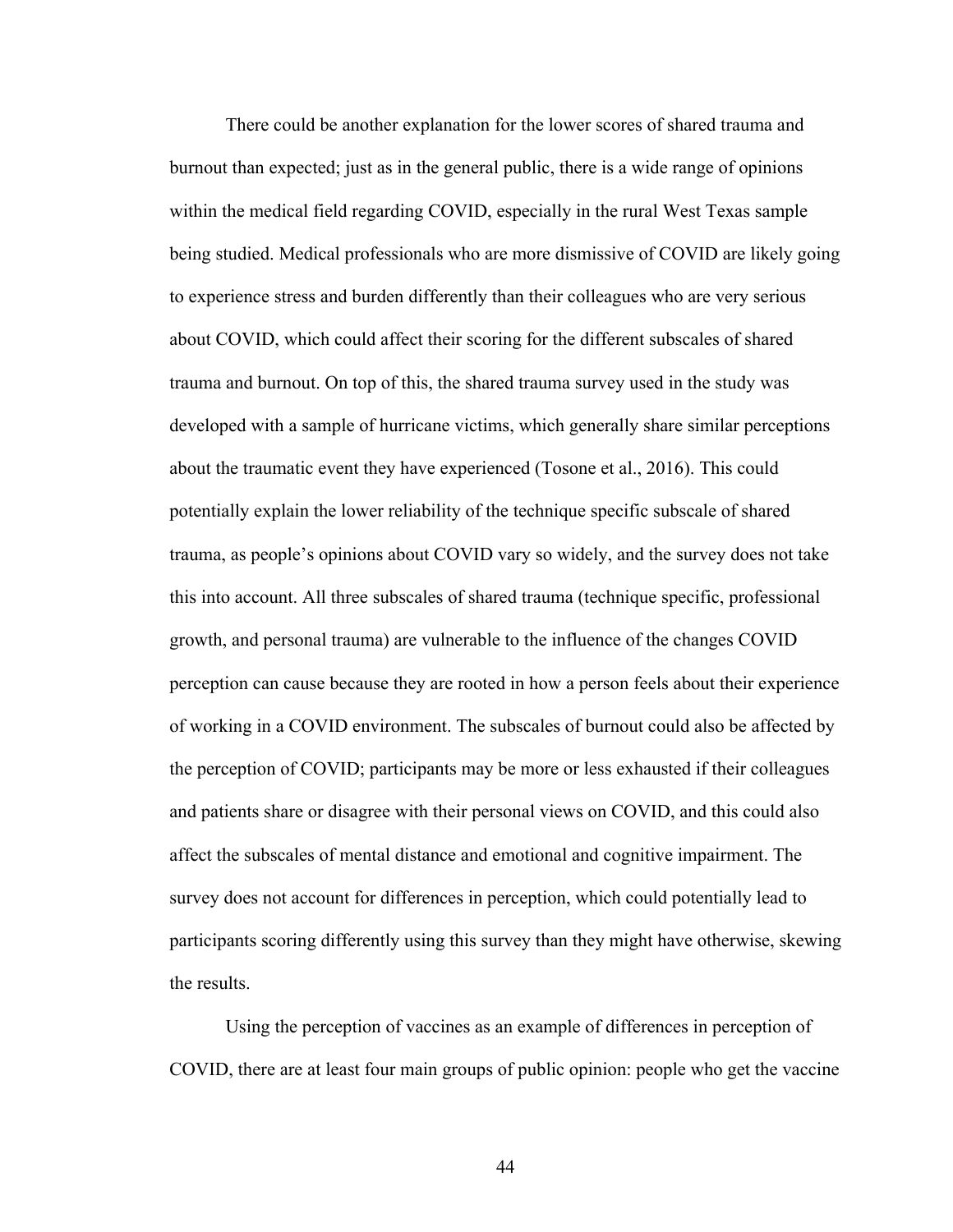because they want to, people who are forced to get the vaccine by employer mandates, people who do not get the vaccine because they do not want to, and people who do not get the vaccine because of medical concerns. These groupings apply to medical professionals as well. Perceptions are also likely to have changed over time, which could affect how professionals have experienced COVID. In the beginning, so much was unknown about COVID, and there were no treatments or vaccines, so fear and helplessness seem to have been common perceptions between professionals and patients everywhere. With the onset of treatments and vaccines, medical professionals have gained more options for preventing serious illness and death, which can make it all the more frustrating and traumatic for medical professionals when a patient refuses treatment because they do not believe in COVID. If this study could have included participants' perceptions of COVID in the analysis, the relationships between factors might have gained a new level of understanding and depth.

The relationships between organizational support and the subconstructs of burnout and shared trauma proved more complex than originally anticipated. The hypotheses being tested in this study were that shared trauma would increase the likelihood of burnout, organizational support would decrease the likelihood of burnout, and that organizational support would buffer the impact of shared trauma on burnout. Analysis showed that high levels of organizational support did affect the relationship between shared trauma and burnout, but not in the way predicted; when organizational support was high, there was a stronger correlation between high rates of shared trauma and high rates of burnout. This could indicate that perhaps the support offered by the organizations was ineffective as an intervention, or it could be a result of administration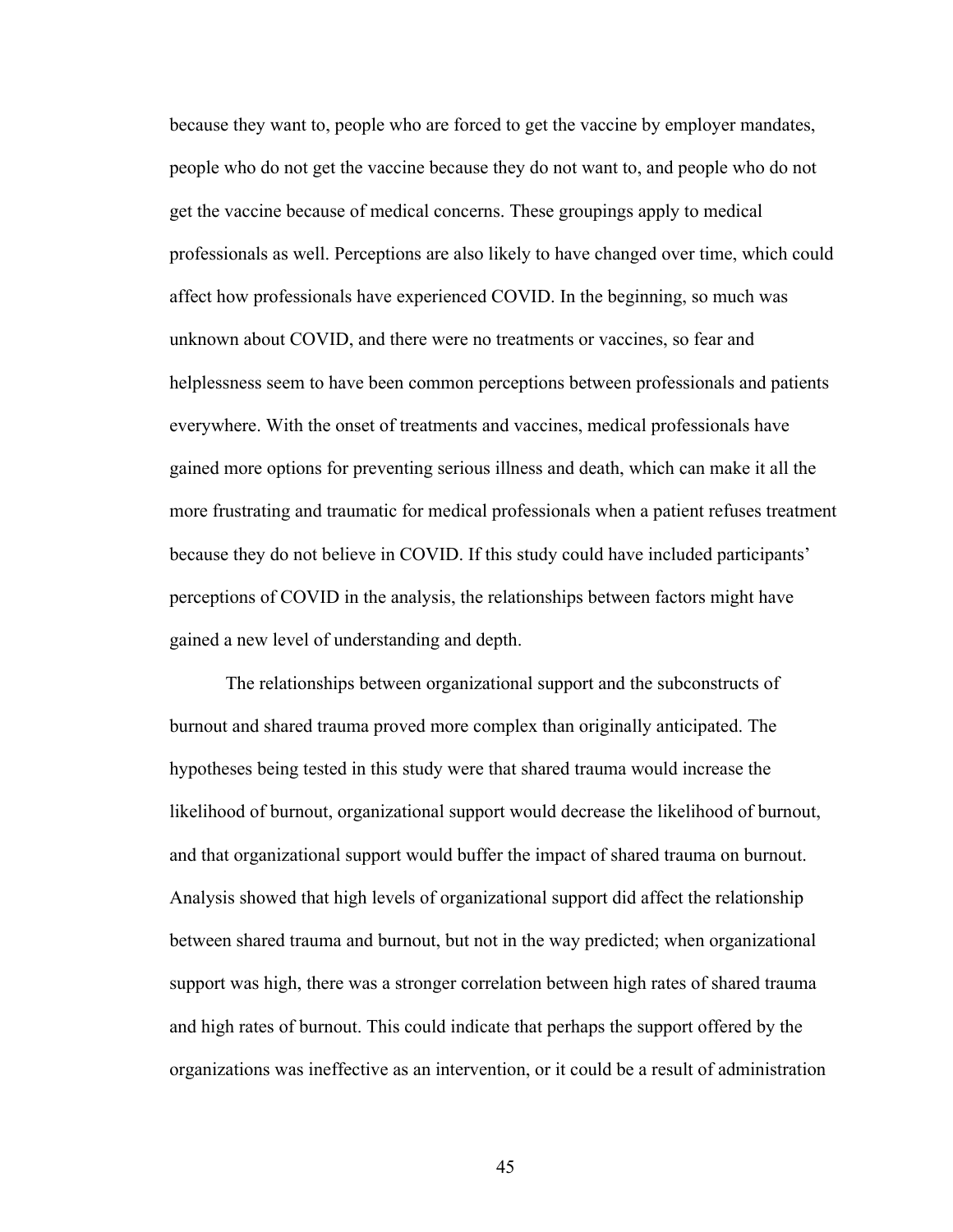in the organizations reacting to more complaints of burnout and shared trauma and offering more support as a result. The interaction between technique specific shared trauma and cognitive impairment was the only time that organizational support was statistically significant as a moderating factor. It is possible that organizational support is unable to buffer impacts on the subscales of mental distance and emotional impairment as they are more personal and out of the organization's ability to help. In the midst of a pandemic and COVID surges, an organization may not be able to do much to help staff avoid exhaustion; cognitive impairment, however, could be much more easily monitored and addressed in a professional setting. Further testing would be needed to truly explain the lack of organizational support acting like a buffer in this situation.

#### **Limitations**

As previously mentioned, the design of this study creates some limitations for the significance of the findings. Due to the cross-sectional design, the factors were only measured at one point in time, and there is no reference with which to compare these scores in order to study if the experiences of healthcare workers have changed significantly throughout the pandemic, possibly due to developments of new variants or vaccines or research, all which could have significantly affected the way healthcare professionals experienced and processed the pandemic. In addition, the convenience sample of rural healthcare professionals in West Texas also limits the generalizability of the findings. As discussed, this area of Texas had significantly lower rates of vaccination than other areas in Texas, which has a lower vaccination rate than the country. This could directly impact how COVID surges affected the local healthcare systems, and could also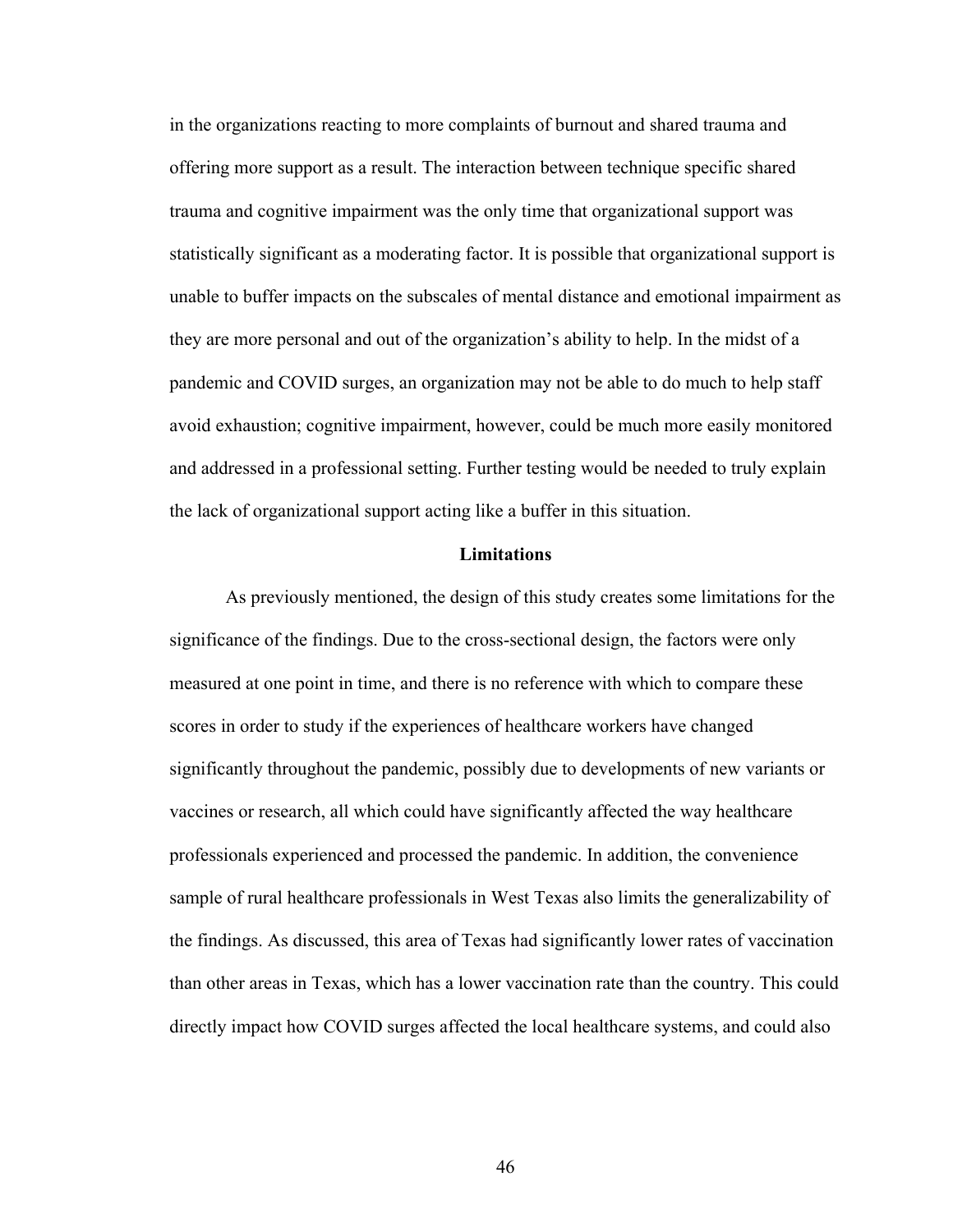be indicative of underlying sociopolitical differences in how residents adapted to COVID, which would affect how effectively healthcare systems were able to treat residents.

Another limitation to this study was the relatively small number of survey respondents. While large enough to provide meaningful analysis, a larger number of respondents might have provided a clearer understanding of the complex relationships evident in the hypotheses studied. While the survey was being distributed, an unfortunate circumstance occurred within the healthcare email distributions and the survey ended up being posted on employees' online news platforms. This meant that not all of the potential 4,600 employees were notified or informed about the chance to participate in the survey, so it's likely that this affected the low response rate. In further research, it could potentially be helpful to make the survey available in multiple ways, instead of just a link to the survey posted online where employees might possibly see it. Having multiple recruitment methods might result in a higher response rate. It could also potentially be beneficial to offer some kind of small incentive for completing the survey.

The lack of consideration for the way perception could be influencing each factor involved in the study is another major limitation. As discussed, the perception of COVID could greatly change the way a participant responded to the survey, and could lead to the findings of this study being less reliable. Future research should attempt to include some indication of perception in the survey and analysis. This would lead to better understanding of the factors involved at the present time and could lead to the development of better interventions to address the issues of shared trauma and burnout.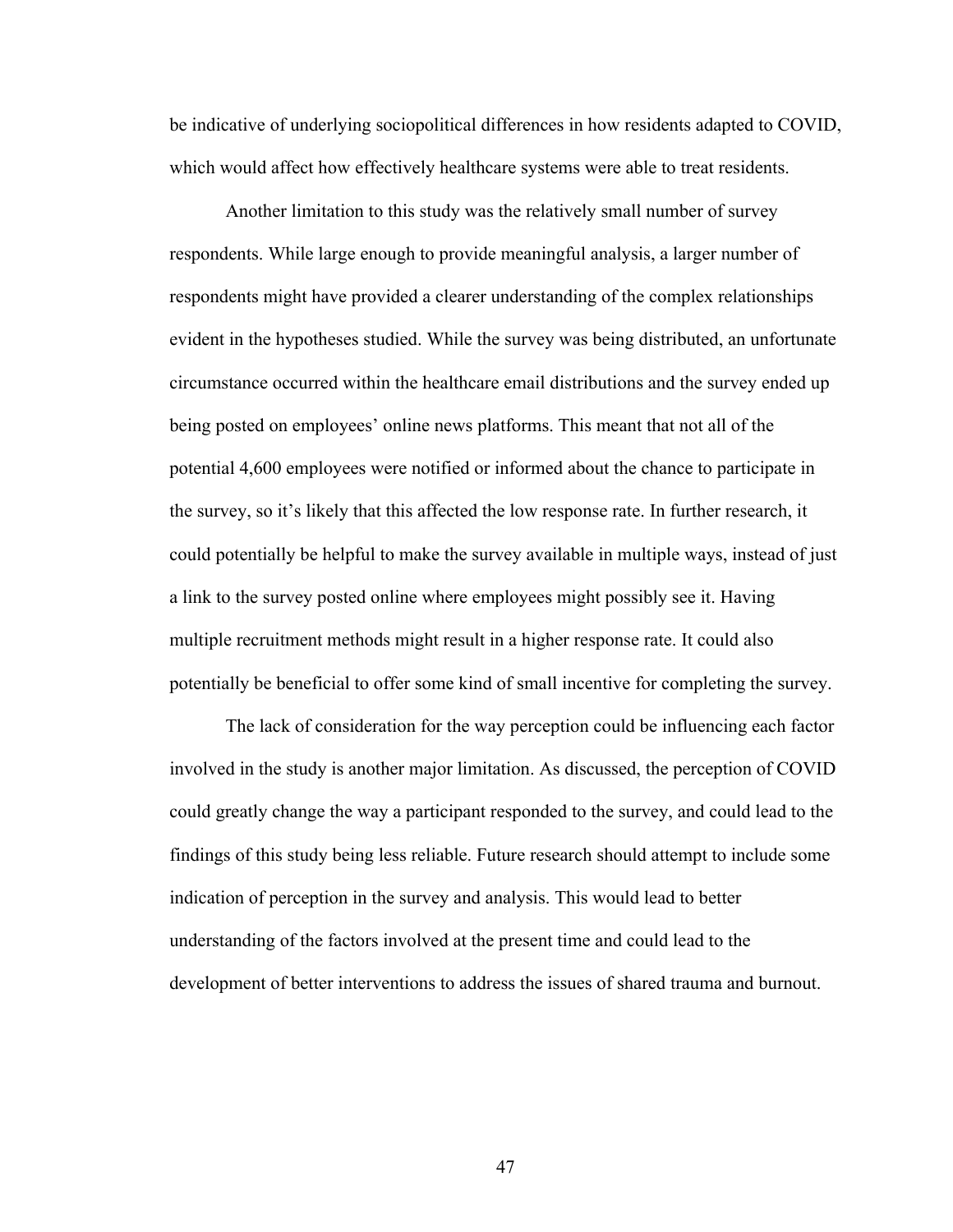#### **Implications**

This study has potential to greatly add to our understanding of the experiences of healthcare professionals during the COVID-19 pandemic, despite its limitations. As previously mentioned, there are serious gaps in the literature regarding quantitative analysis of the experiences of trauma and burnout during the pandemic, as well as organizational support to try to limit the negative impacts of the pandemic. Most of the existing literature seems to focus on the experiences of one profession at a time, and there is incredibly little research on interventions and methods of support to address the various issues discovered. This study focused on the experiences of a more general set of healthcare professionals and quantifiably measured rates of burnout and shared trauma and attempted to discover if organizational support could be a way to mitigate the harmful effects seen on healthcare professionals during the pandemic. While this study was unable to determine the exact nature of the relationships between variables, it did show that the previous literature and understanding of these variables oversimplified the relationships involved and underestimated the complexity that perceptions about COVID adds to the analysis. Further research will be needed to better make sense of the results of this study, especially regarding the ways in which organizational support impacts but does not buffer the relationship between shared trauma and burnout. A suggestion for future studies attempting to better understand these relationships would be to include COVID perceptions and attitudes as a factor affecting how people have reacted to the pandemic. Further research could also continue exploring the different lenses of trauma and reactions to stress. As it appears the experience of COVID among healthcare professionals is easing, the concept of shared trauma may not apply to the situation as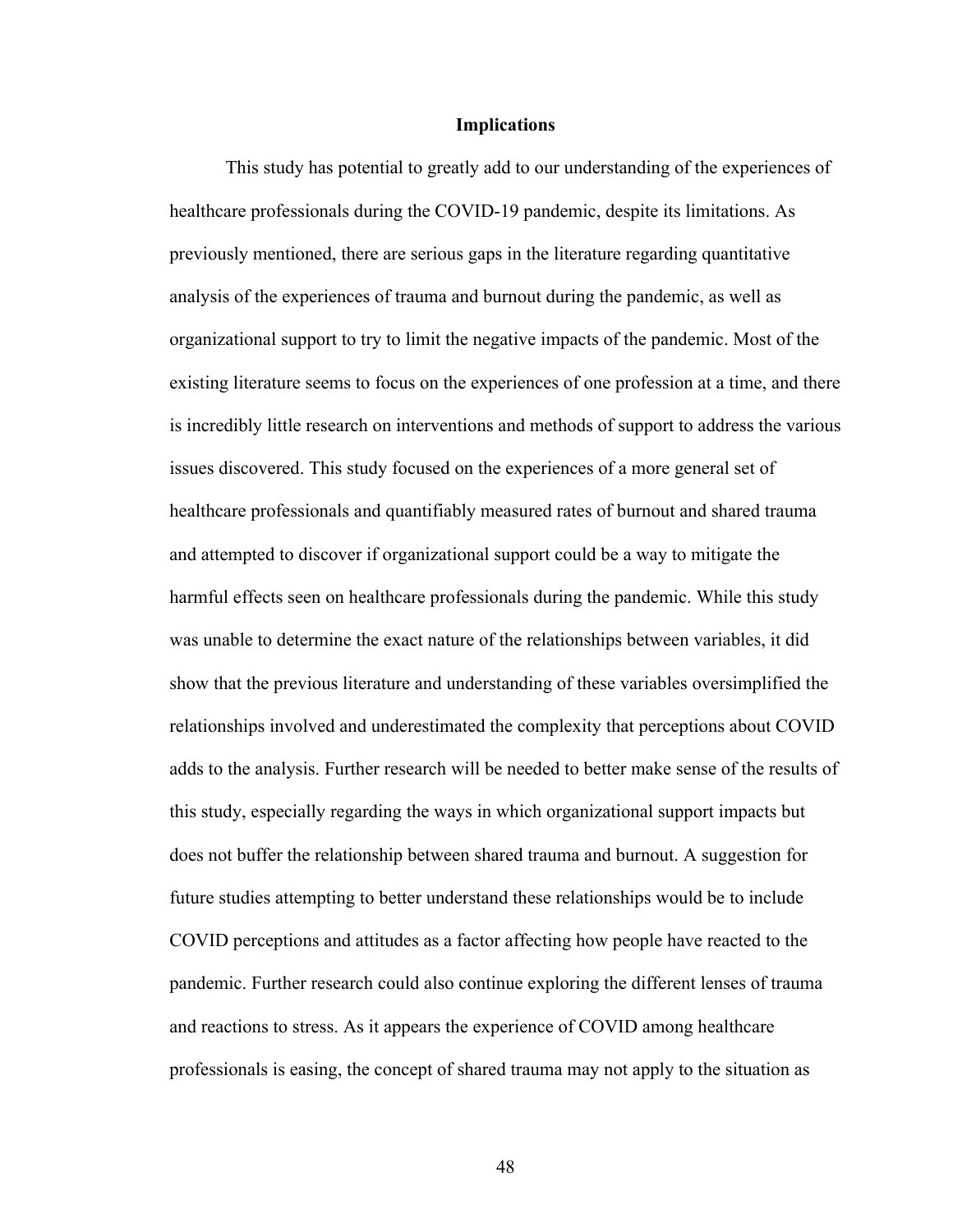well as it seemed to, based on the previously available literature. If it does not seem to apply anymore, this study could be repeated with a different trauma lens instead of shared trauma, as it is possible that the results could have been affected by a fundamental misrepresentation of the pandemic experiences as an experience of shared trauma.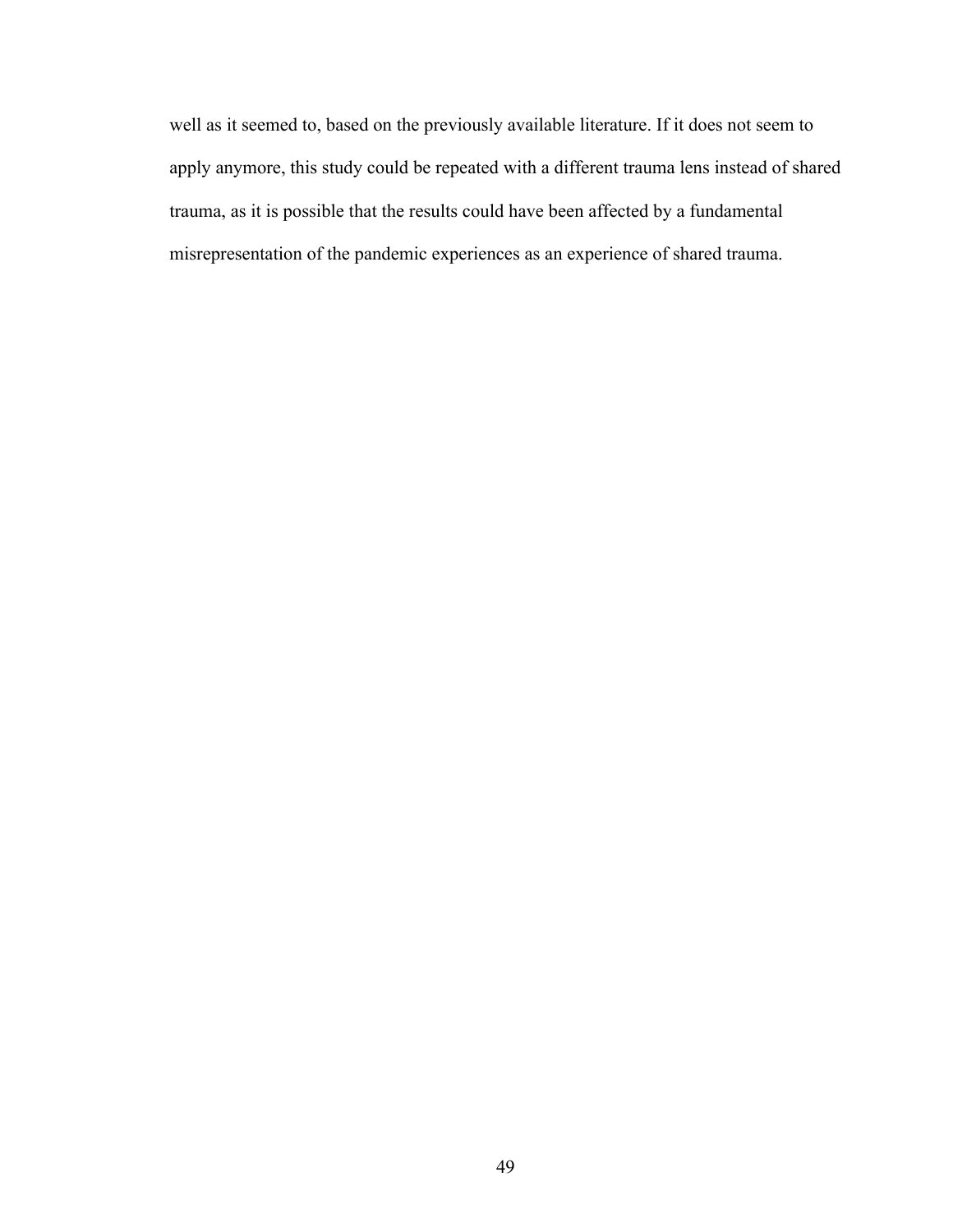## **REFERENCES**

- Barrera, M. (1986). Distinctions between social support concepts, measures, and models. *American Journal of Community Psychology*, *14*(4), 413–445. https://doi.org/10.1007/BF00922627
- Booth, S., & Venville, A. (2020). Working it out—Hospital social work in the midst of a pandemic. *Australian Social Work*, 73(4), 510–511. https://doi.org/10.1080/0312407X.2020.1801124
- Braquehais, M. D., Vargas-Cáceres, S., Gómez-Durán, E., Nieva, G., Valero, S., Casas, M., & Bruguera, E. (2020). The impact of the COVID-19 pandemic on the mental health of healthcare professionals. *QJM: An International Journal of Medicine*, *113*(9), 613–617. doi:10.1093/qjmed/hcaa207
- Bride, B. E., Robinson, M. M., Yegidis, B., & Figley, C. R. (2004). Development and validation of the secondary traumatic stress scale. *Research on Social Work Practice*, *14*(1), 27–35. doi:10.1177/1049731503254106
- CDC. (2020, March 28). *COVID Data Tracker*. Centers for Disease Control and Prevention. https://covid.cdc.gov/covid-data-tracker
- Dragwidge, S. (2021). Psychosocial intervention during COVID-19 in a hospital mortuary: A social worker's reflection. *Australian Social Work*, *74*(3), 387–388. https://doi.org/10.1080/0312407X.2021.1893799
- Fiore, J. G. (2020). Anything but routine. *Academic Pediatrics*, *20*(5), 571–572. doi: 10.1016/j.acap.2020.04.010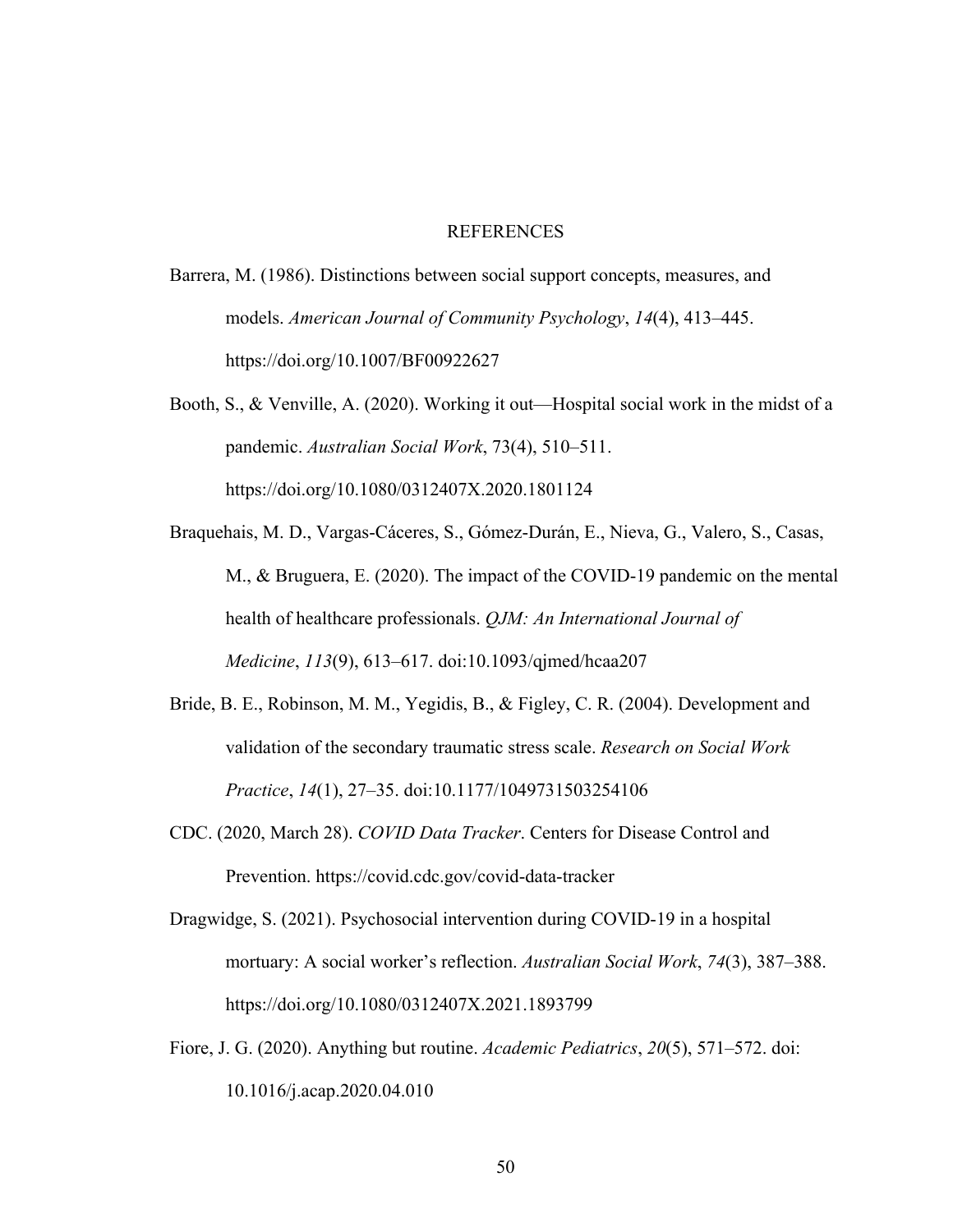- Hayes, A. F. (2017). *Introduction to mediation, moderation, and conditional process analysis: A regression-based approach*. Guilford publications.
- Holmes, M. R., Rentrope, C. R., Korsch-Williams, A., & King, J. A. (2021). Impact of COVID-19 pandemic on posttraumatic stress, grief, burnout, and secondary trauma of social workers in the United States. *Clinical Social Work Journal*, 1– 10. https://doi.org/10.1007/s10615-021-00795-y
- Kramer, V., Papazova, I., Thoma, A., Kunz, M., Falkai, P., Schneider-Axmann, T., ... & Hasan, A. (2021). Subjective burden and perspectives of German healthcare workers during the COVID-19 pandemic. *European Archives of Psychiatry and Clinical Neuroscience*, *271*(2), 271–281. https://doi.org/10.1007/s00406-020- 01183-2
- Lee, J. J., Gottfried, R., & Bride, B. E. (2018). Exposure to client trauma, secondary traumatic stress, and the health of clinical social workers: A mediation analysis. *Clinical Social Work Journal*, *46*(3), 228–235. doi:10.1007/s10615-017- 0638-1
- Leiter, M. P., & Maslach, C. (1988). The impact of interpersonal environment on burnout and organizational commitment. *Journal of Organizational Behavior*, *9*(4), 297– 308. https://doi.org/10.1002/job.4030090402

Leiter, M. P., & Maslach, C. (2003). Areas of worklife: A structured approach to organizational predictors of job burnout. In *Emotional and Physiological Processes and Positive Intervention Strategies*. Emerald Group Publishing Limited. doi:10.1016/S1479-3555(03)03003-8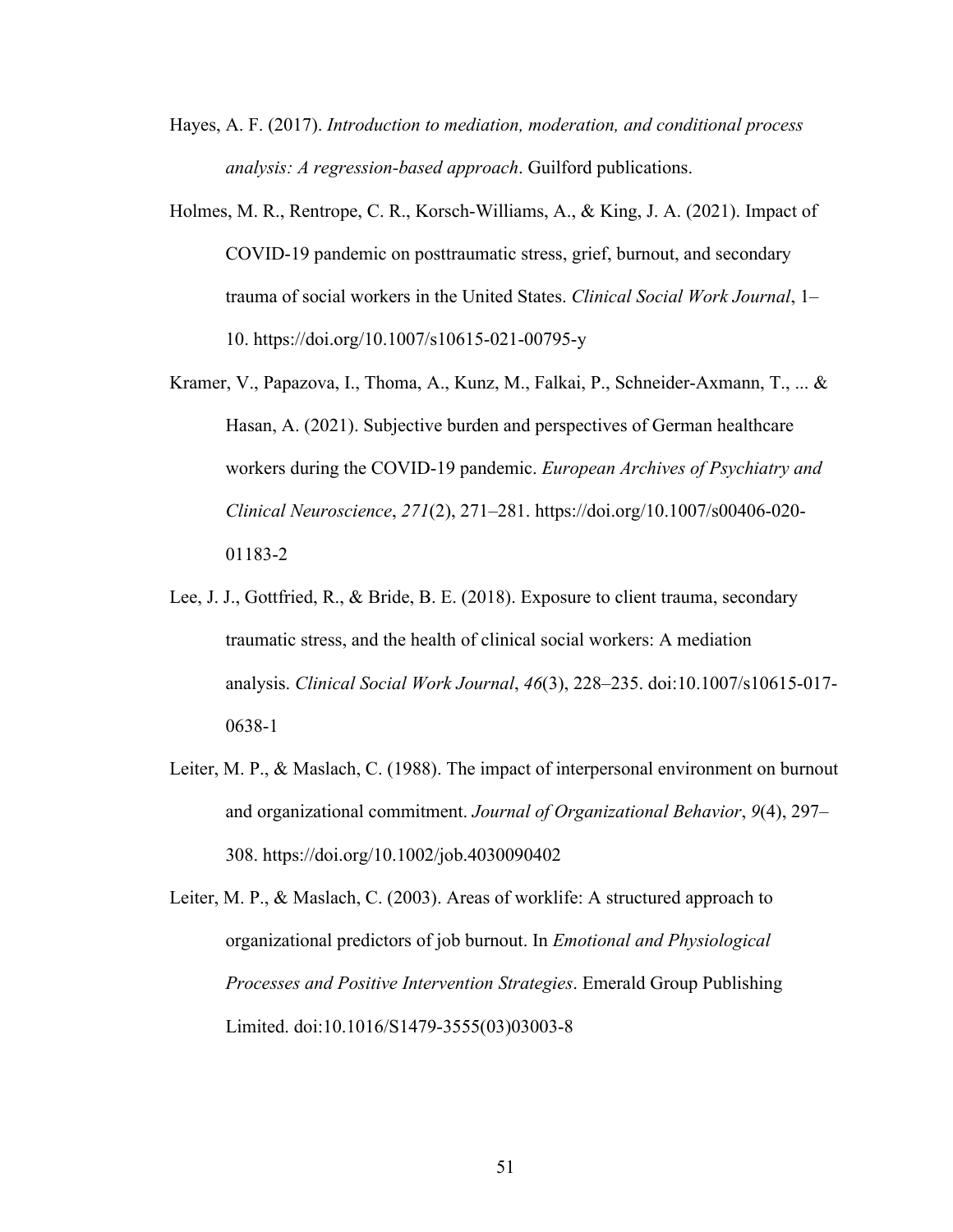- Lewis, G. (2021). Suffering, social work and the old masters. *Qualitative Social Work*, *20*(1-2), 48–53. doi:10.1177/1473325020973347
- Liu, C. Y., Yang, Y. Z., Zhang, X. M., Xu, X., Dou, Q. L., Zhang, W. W., & Cheng, A. S. (2020). The prevalence and influencing factors in anxiety in medical workers fighting COVID-19 in China: A cross-sectional survey. *Epidemiology & Infection*, *148*. https://doi.org/10.1017/S0950268820001107
- Lu, W., Wang, H., Lin, Y., & Li, L. (2020). Psychological status of medical workforce during the COVID-19 pandemic: A cross-sectional study. *Psychiatry Research*, *288*. https://doi.org/10.1016/j.psychres.2020.112936
- Maslach, C., & Jackson, S. E. (1981). The measurement of experienced burnout. *Journal of Organizational Behavior*, *2*(2), 99–113. https://doi.org/10.1002/job.4030020205
- Molnar, B. E., Sprang, G., Killian, K. D., Gottfried, R., Emery, V., & Bride, B. E. (2017). Advancing science and practice for vicarious traumatization/secondary traumatic stress: A research agenda. *Traumatology*, *23*(2), 129–142. http://dx.doi.org/10.1037/trm0000122
- Morse, G. A., & Dell, N. A. (2021). The well-being and perspectives of communitybased behavioral health staff during the COVID-19 pandemic. *Social Work in Health Care*, *60*(2), 117–130. doi:10.1080/00981389.2021.1904315
- Morse, G., Salyers, M. P., Rollins, A. L., Monroe-DeVita, M., & Pfahler, C. (2012). Burnout in mental health services: A review of the problem and its remediation. *Administration and Policy in Mental Health and Mental Health Services Research*, *39*(5), 341–352. doi:10.1007/s10488-011-0352-1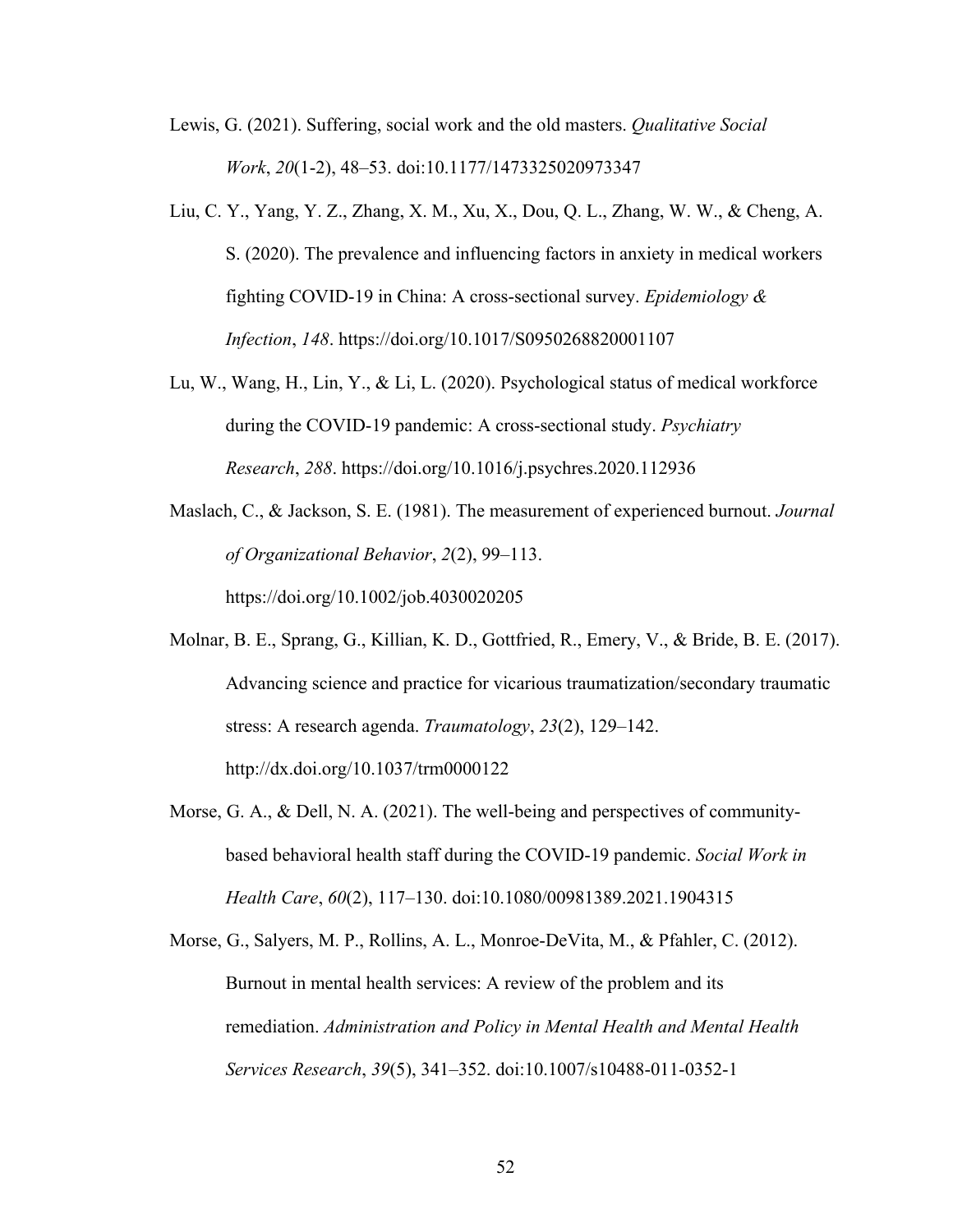Nunnally, J. C. *Psychometric theory* (2nd ed.). New York: McGraw-Hill, 1978.

- Penwell-Waines, L., Ward, W., Kirkpatrick, H., Smith, P., & Abouljoud, M. (2018). Perspectives on healthcare provider well-being: looking back, moving forward. *Journal of Clinical Psychology in Medical Settings*, *25*(3), 295–304. https://doi.org/10.1007/s10880-018-9541-3
- Ross, A. M., Schneider, S., Muneton-Castano, Y. F., Caldas, A. A., & Boskey, E. R. (2021). "You never stop being a social worker:" Experiences of pediatric hospital social workers during the acute phase of the COVID-19 pandemic. *Social Work in Health Care*, *60*(1), 8–29. doi:10.1080/00981389.2021.1885565
- Santarone, K., McKenney, M., & Elkbuli, A. (2020). Preserving mental health and resilience in frontline healthcare workers during COVID-19. *The American Journal of Emergency Medicine*, *38*(7), 1530–1531.

https://doi.org/10.1016/j.ajem.2020.04.030

- Schaufeli, W. B., Desart, S., & De Witte, H. (2020). Burnout Assessment Tool (BAT)— Development, validity, and reliability. *International Journal of Environmental Research and Public Health*, *17*(24), 9495. doi:10.3390/ijerph17249495
- Shreffler, J., Petrey, J., & Huecker, M. (2020). The impact of COVID-19 on healthcare worker wellness: A scoping review. *Western Journal of Emergency Medicine*, *21*(5), 1059–1066. doi:10.5811/westjem.2020.7.48684
- Swift, C. (2020). A world in change. *Health and Social Care Chaplaincy*, *8*(1), 1–4. https://doi.org/10.1558/hscc.41158
- Szczygiel, P., & Emery-Fertitta, A. (2021). Field placement termination during COVID 19: Lessons on forced termination, parallel process, and shared trauma. *Journal of*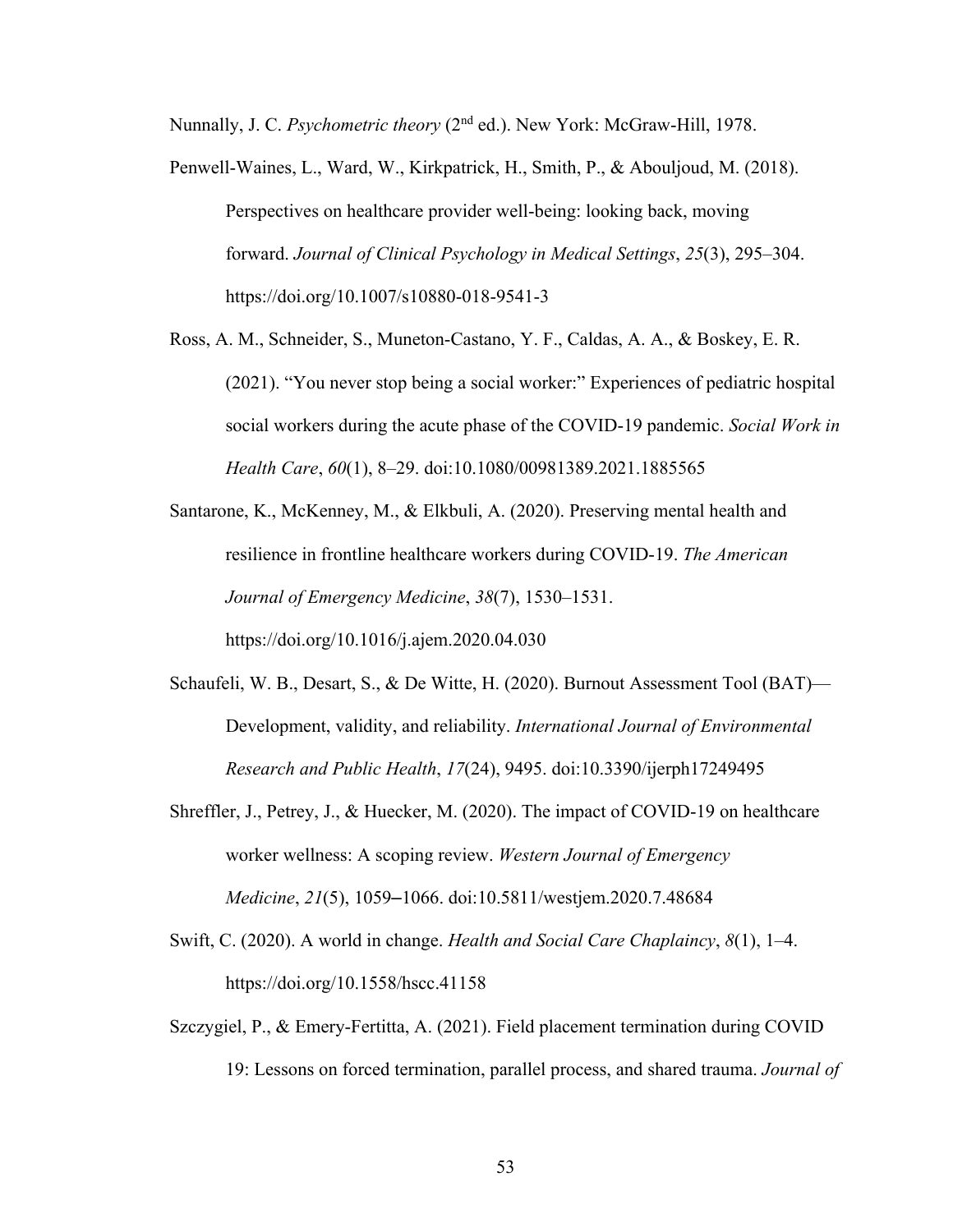*Social Work Education*, 137–148.

https://doi.org/10.1080/10437797.2021.1932649

- Tosone, C., Nuttman-Shwartz, O., & Stephens, T. (2012). Shared trauma: When the professional is personal. *Clinical Social Work Journal*, *40*(2), 231–239. doi:10.1007/s10615-012-0395-0
- Tosone, C., Bauwens, J., & Glassman, M. (2016). The shared traumatic and professional posttraumatic growth inventory. *Research on Social Work Practice*, *26*(3), 286– 294. doi:10.1177/1049731514549814
- Vo, C. (2021). The impact of COVID-19 for social work in the intensive care unit, Westmead Hospital, New South Wales. *Australian Social Work*, *74*(1), 125–126. doi:10.1080/0312407X.2020.1833406
- Yegidis, B. L., Weinbach, R. W., & Myers, L. L. (2018). Research methods for social workers (8th ed.). Pearson. https://doi.org/10.4324/9780429493096-2
- Zhu, Z., Xu, S., Wang, H., Liu, Z., Wu, J., Li, G., ... & Wang, W. (2020). COVID-19 in Wuhan: Immediate psychological impact on 5062 health workers. *MedRxiv*. https://doi.org/10.1101/2020.02.20.20025338